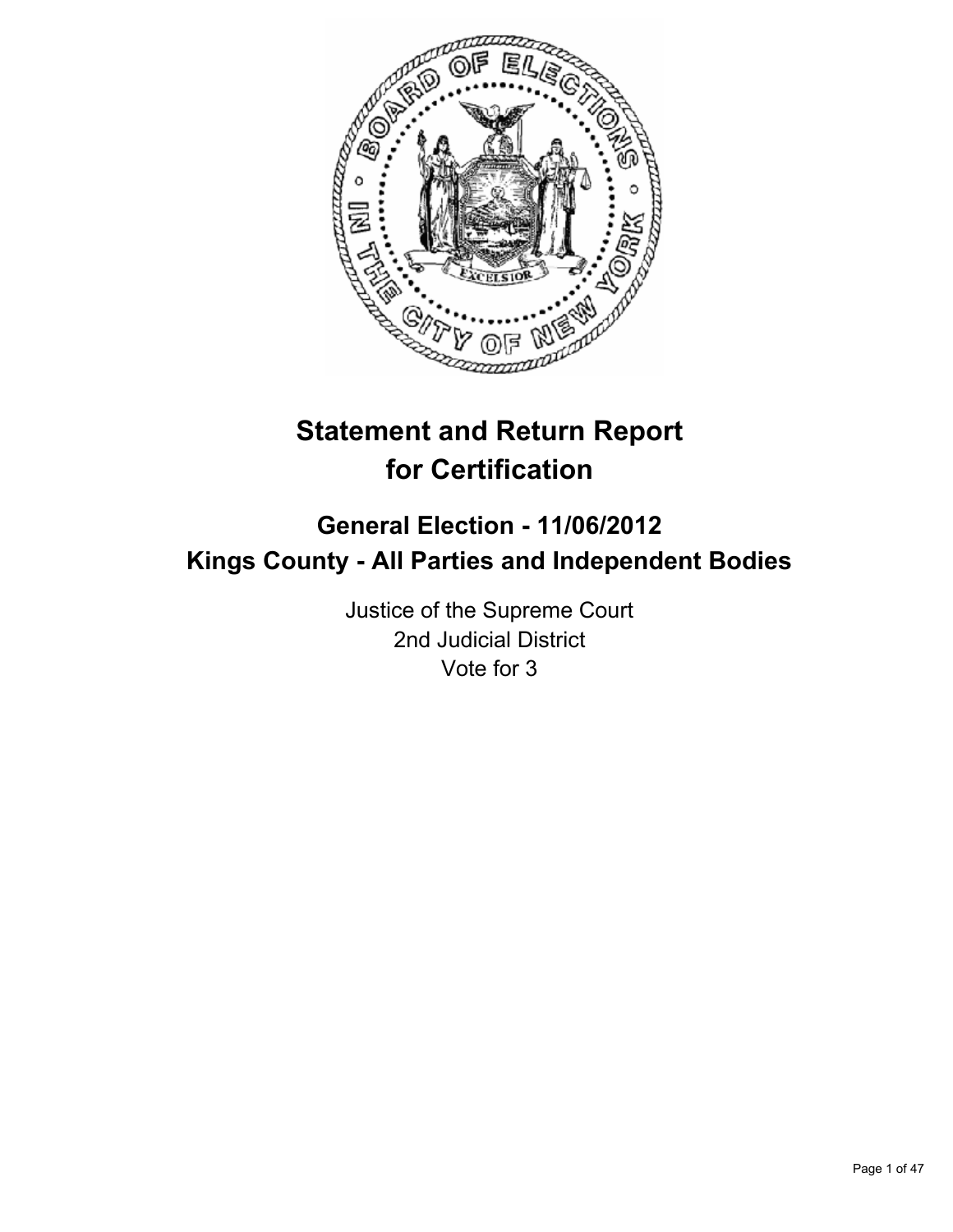

| PUBLIC COUNTER                                           | 32,836                  |
|----------------------------------------------------------|-------------------------|
| <b>EMERGENCY</b>                                         | 2                       |
| ABSENTEE/MILITARY                                        | 899                     |
| <b>FEDERAL</b>                                           | 346                     |
| SPECIAL PRESIDENTIAL                                     | 0                       |
| AFFIDAVIT                                                | 3,207                   |
| <b>Total Ballots</b>                                     | 37,290                  |
| Less - Inapplicable Federal/Special Presidential Ballots | (346)                   |
| <b>Total Applicable Ballots</b>                          | 36,944                  |
| CHERYL E. CHAMBERS (DEMOCRATIC)                          | 20,482                  |
| CHERYL E. CHAMBERS (REPUBLICAN)                          | 7,222                   |
| CHERYL E. CHAMBERS (CONSERVATIVE)                        | 1,049                   |
| ARSHAD MAJID (WORKING FAMILIES)                          | 773                     |
| BARRY M. KAMINS (DEMOCRATIC)                             | 19,196                  |
| BARRY M. KAMINS (REPUBLICAN)                             | 7,229                   |
| BARRY M. KAMINS (CONSERVATIVE)                           | 1,037                   |
| WILLIAM A. GERARD (WORKING FAMILIES)                     | 1,138                   |
| WILLIAM MILLER (DEMOCRATIC)                              | 18,929                  |
| WILLIAM MILLER (REPUBLICAN)                              | 6,952                   |
| WILLIAM MILLER (CONSERVATIVE)                            | 1,095                   |
| ABE SILBERTEIN (WRITE-IN)                                | 1                       |
| ABRAHAM ROSENBY (WRITE-IN)                               | 1                       |
| ALTON H. MADDOX (WRITE-IN)                               | 1                       |
| AVRAHOM KOSENBY (WRITE-IN)                               | 1                       |
| AVRAHOM YAVNEH (WRITE-IN)                                | 1                       |
| CAROL BELLAMY (WRITE-IN)                                 | 1                       |
| CAROL DAVNERS (WRITE-IN)                                 | 1                       |
| CAROL HERMAN (WRITE-IN)                                  | 1                       |
| CAROL MEHLMAN (WRITE-IN)                                 | 1                       |
| CLARA MARCUS (WRITE-IN)                                  | 1                       |
| DAN REISMAN (WRITE-IN)                                   | 1                       |
| DAN REISNER (WRITE-IN)                                   | 1                       |
| DENISE SALOWSKI (WRITE-IN)                               | 1                       |
| EDMOND LEW (WRITE-IN)                                    | 3                       |
| FRANK BARBERO (WRITE-IN)                                 | 1                       |
| <b>GUS HALL (WRITE-IN)</b>                               | 1                       |
| HON CARLA CRAIG (WRITE-IN)                               | 1                       |
| ITTA HARTMAN (WRITE-IN)                                  | 1                       |
| JEHIEL WINTERS (WRITE-IN)                                | 1                       |
| JOHN M. MONTANA (WRITE-IN)                               | 1                       |
| JOSEPH MESSINA (WRITE-IN)                                | $\overline{\mathbf{c}}$ |
| JOSEPH REISMAN (WRITE-IN)                                | 1                       |
| <b>JOSETR REINER (WRITE-IN)</b>                          | 1                       |
| KURTIS WAGNER (WRITE-IN)                                 | 1                       |
| LARISS BANKER (WRITE-IN)                                 | 1                       |
| MICHAEL HARRIS (WRITE-IN)                                | 1                       |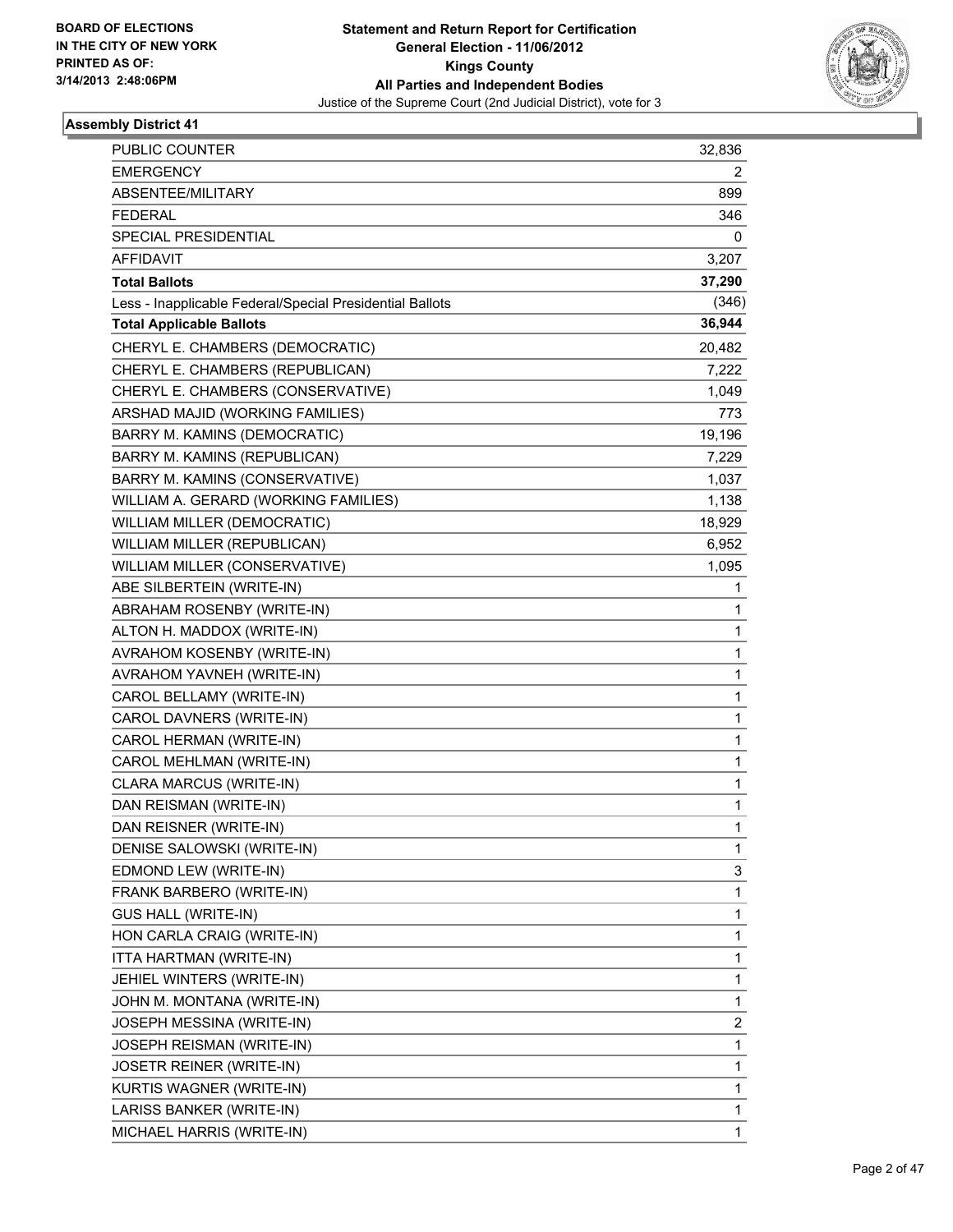

| MICHAEL KOFSINSKY (WRITE-IN)       | 2              |
|------------------------------------|----------------|
| NATALIA ZHDAUOVA (WRITE-IN)        |                |
| NICK DAKA (WRITE-IN)               | 3              |
| PETER FRANKLIN (WRITE-IN)          |                |
| RICHARD REINER (WRITE-IN)          | 1              |
| RICHARD REISMAN (WRITE-IN)         | 3              |
| RICK WITT (WRITE-IN)               |                |
| RUTH MESSIGER (WRITE-IN)           |                |
| SAMUEL WILSON (WRITE-IN)           |                |
| SERGEY KHORENKO (WRITE-IN)         | $\overline{2}$ |
| SHELDON MCKENER (WRITE-IN)         | 2              |
| SOLOMON J. JASKIEL, ESQ (WRITE-IN) | 1              |
| TREVOR M. FAGAN (WRITE-IN)         |                |
| TZU TURCK (WRITE-IN)               | 2              |
| UNATTRIBUTABLE WRITE-IN (WRITE-IN) | 13             |
| <b>Total Votes</b>                 | 85,166         |
| Unrecorded                         | 25,666         |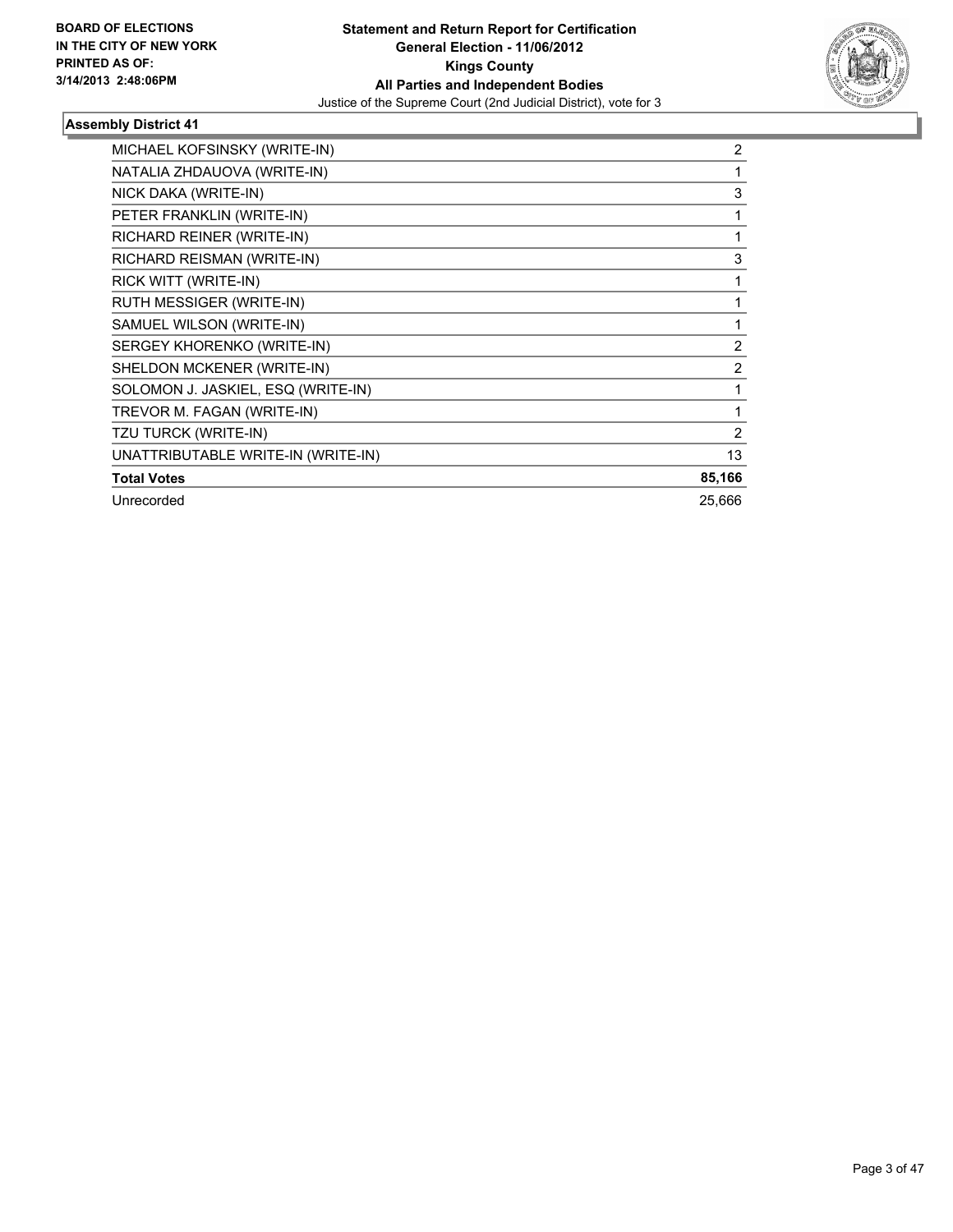

| PUBLIC COUNTER                                           | 32,019 |
|----------------------------------------------------------|--------|
| <b>EMERGENCY</b>                                         | 2      |
| ABSENTEE/MILITARY                                        | 826    |
| <b>FEDERAL</b>                                           | 402    |
| SPECIAL PRESIDENTIAL                                     | 0      |
| AFFIDAVIT                                                | 4,275  |
| <b>Total Ballots</b>                                     | 37,524 |
| Less - Inapplicable Federal/Special Presidential Ballots | (402)  |
| <b>Total Applicable Ballots</b>                          | 37,122 |
| CHERYL E. CHAMBERS (DEMOCRATIC)                          | 27,648 |
| CHERYL E. CHAMBERS (REPUBLICAN)                          | 1,903  |
| CHERYL E. CHAMBERS (CONSERVATIVE)                        | 437    |
| ARSHAD MAJID (WORKING FAMILIES)                          | 1,154  |
| BARRY M. KAMINS (DEMOCRATIC)                             | 25,862 |
| BARRY M. KAMINS (REPUBLICAN)                             | 1,949  |
| BARRY M. KAMINS (CONSERVATIVE)                           | 446    |
| WILLIAM A. GERARD (WORKING FAMILIES)                     | 1,274  |
| WILLIAM MILLER (DEMOCRATIC)                              | 25,530 |
| WILLIAM MILLER (REPUBLICAN)                              | 1,891  |
| WILLIAM MILLER (CONSERVATIVE)                            | 471    |
| ABIGAIL VAGHAN (WRITE-IN)                                | 2      |
| ABRAHAM DEAR (WRITE-IN)                                  | 1      |
| AUGAYIL GLEBURMAN (WRITE-IN)                             | 1      |
| DANIEL HEINFISH (WRITE-IN)                               | 2      |
| DAVID BRESSLER (WRITE-IN)                                | 1      |
| EMILY HARBY (WRITE-IN)                                   | 1      |
| <b>GEORGE HAMILTON (WRITE-IN)</b>                        | 1      |
| IRA DROGIN (WRITE-IN)                                    | 3      |
| M.H STEPHENSON (WRITE-IN)                                | 1      |
| MICHAEL MILLER (WRITE-IN)                                | 1      |
| MIKE BLOOMBERG (WRITE-IN)                                | 1      |
| PETA LINDSAY (WRITE-IN)                                  | 1      |
| RICHARD MIDWIZ (WRITE-IN)                                | 1      |
| RON PAUL (WRITE-IN)                                      | 1      |
| TARI BRESSLER (WRITE-IN)                                 | 1      |
| THURGOOD MARSHALL (WRITE-IN)                             | 1      |
| UNATTRIBUTABLE WRITE-IN (WRITE-IN)                       | 24     |
| YARI OSARIO (WRITE-IN)                                   | 1      |
| <b>Total Votes</b>                                       | 88,610 |
| Unrecorded                                               | 22,756 |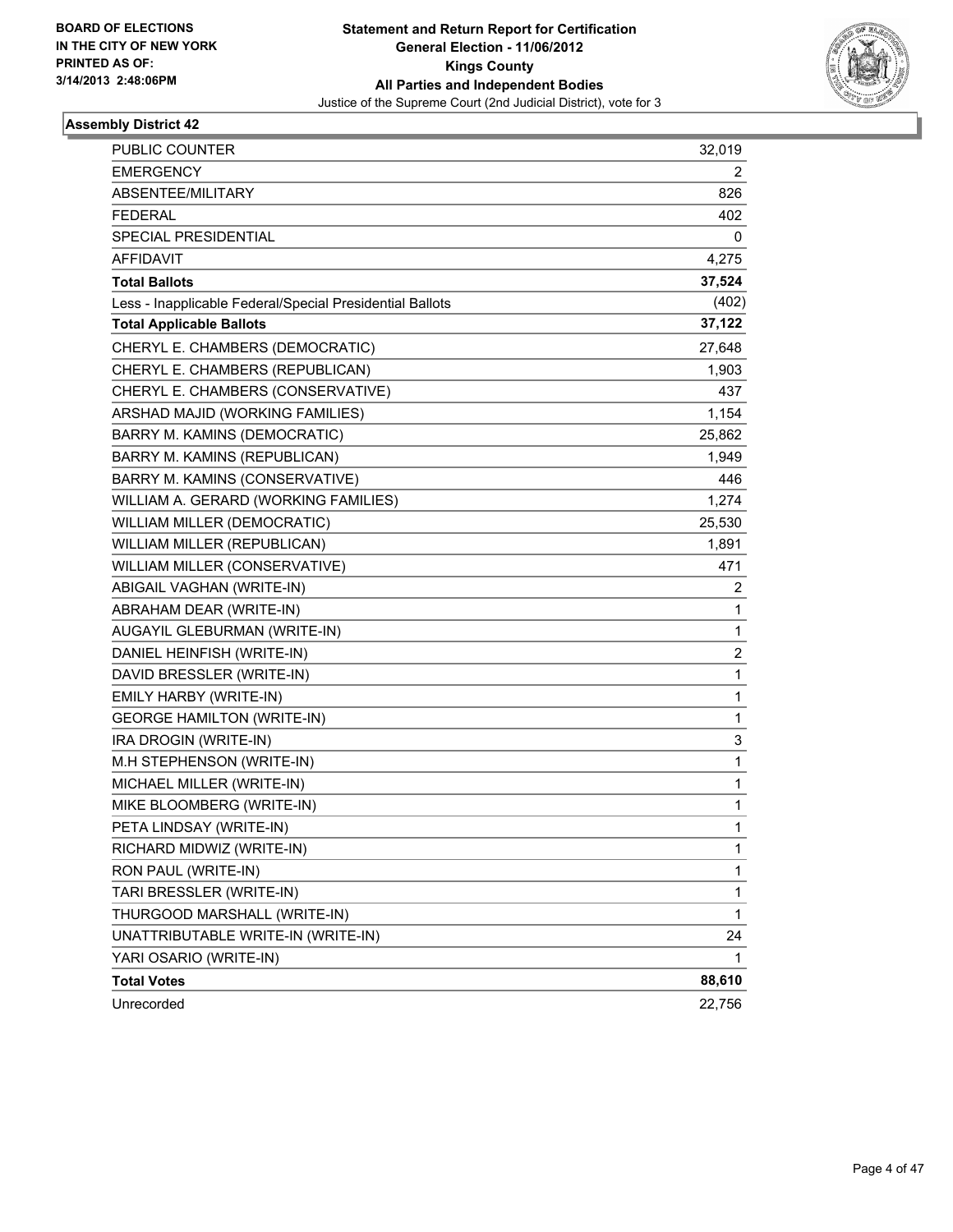

| PUBLIC COUNTER                                           | 35,164       |
|----------------------------------------------------------|--------------|
| <b>EMERGENCY</b>                                         | 0            |
| ABSENTEE/MILITARY                                        | 1,049        |
| <b>FEDERAL</b>                                           | 285          |
| <b>SPECIAL PRESIDENTIAL</b>                              | 0            |
| <b>AFFIDAVIT</b>                                         | 4,404        |
| <b>Total Ballots</b>                                     | 40,902       |
| Less - Inapplicable Federal/Special Presidential Ballots | (285)        |
| <b>Total Applicable Ballots</b>                          | 40,617       |
| CHERYL E. CHAMBERS (DEMOCRATIC)                          | 31,883       |
| CHERYL E. CHAMBERS (REPUBLICAN)                          | 1,447        |
| CHERYL E. CHAMBERS (CONSERVATIVE)                        | 476          |
| ARSHAD MAJID (WORKING FAMILIES)                          | 1,371        |
| BARRY M. KAMINS (DEMOCRATIC)                             | 29,932       |
| BARRY M. KAMINS (REPUBLICAN)                             | 1,443        |
| BARRY M. KAMINS (CONSERVATIVE)                           | 467          |
| WILLIAM A. GERARD (WORKING FAMILIES)                     | 1,526        |
| WILLIAM MILLER (DEMOCRATIC)                              | 29,650       |
| WILLIAM MILLER (REPUBLICAN)                              | 1,414        |
| WILLIAM MILLER (CONSERVATIVE)                            | 500          |
| CHAYA GOPIN (WRITE-IN)                                   | 1            |
| DAVID MARGOLIN (WRITE-IN)                                | 1            |
| DEVIN BALKING (WRITE-IN)                                 | 1            |
| DOUG HENWOOD (WRITE-IN)                                  | 1            |
| ERIC SILBERBERG (WRITE-IN)                               | 1            |
| <b>GLEN MARDOCH (WRITE-IN)</b>                           | 1            |
| <b>GLORIA MATTHEW (WRITE-IN)</b>                         | 1            |
| JANETTE SADIK- KAHN (WRITE-IN)                           | 1            |
| LORRAINE TAYLOR (WRITE-IN)                               | 1            |
| MAX WOLF (WRITE-IN)                                      | 1            |
| MUMI ABU JAMAL (WRITE-IN)                                | 1            |
| RON PAUL (WRITE-IN)                                      | 1            |
| SANDRA WARA DE BACA (WRITE-IN)                           | 1            |
| STEVEN MOSTOFSKY (WRITE-IN)                              | $\mathbf{1}$ |
| UNATTRIBUTABLE WRITE-IN (WRITE-IN)                       | 10           |
| ZALMAN MARGOLIN (WRITE-IN)                               | 1            |
| ZANE VAN DUSEN (WRITE-IN)                                | 1            |
| ZERANI IRVING (WRITE-IN)                                 | 1            |
| <b>Total Votes</b>                                       | 100,136      |
| Unrecorded                                               | 21,715       |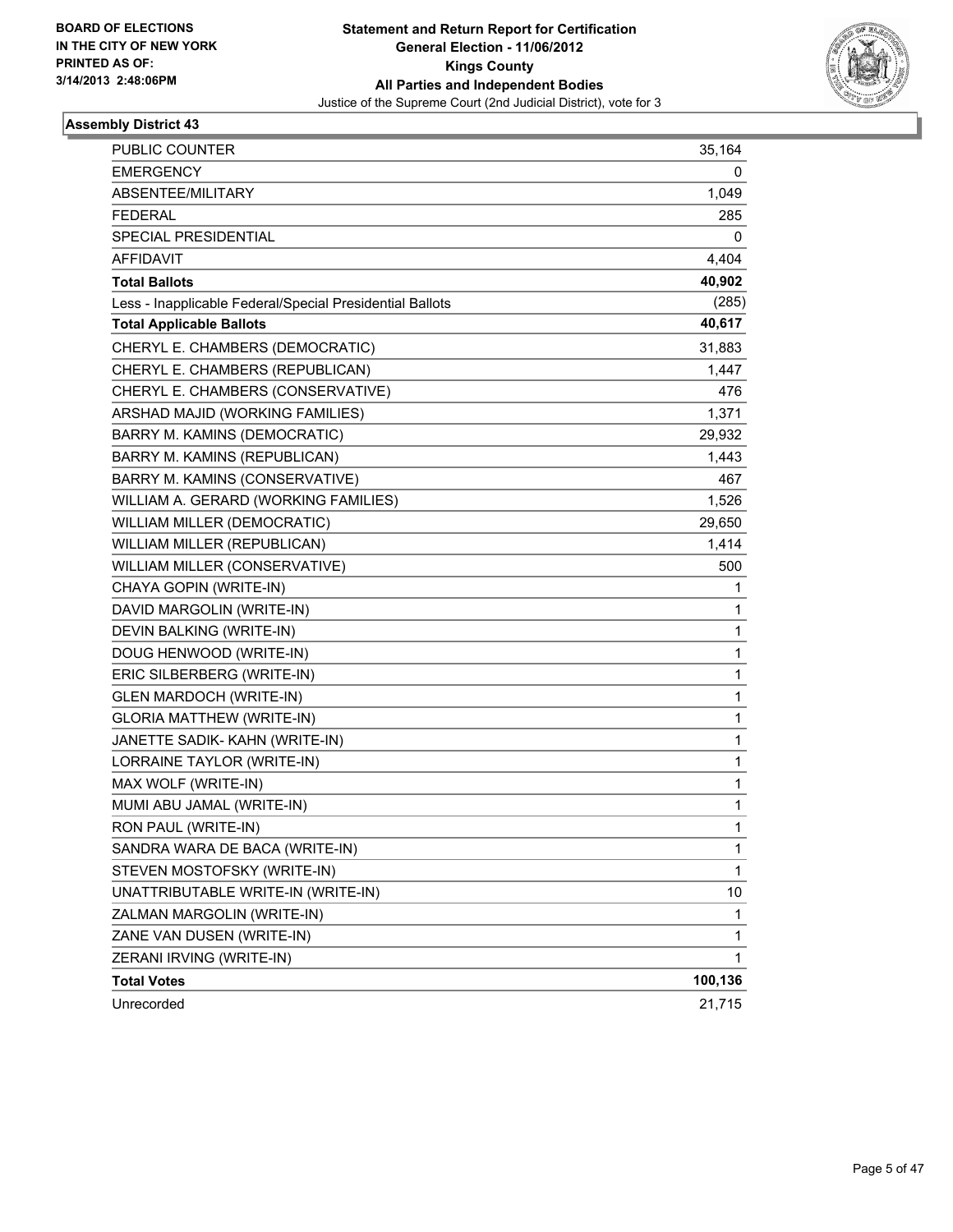

| PUBLIC COUNTER                                           |               |
|----------------------------------------------------------|---------------|
| <b>EMERGENCY</b>                                         | 34,379<br>190 |
| ABSENTEE/MILITARY                                        | 1,140         |
| <b>FEDERAL</b>                                           | 564           |
| SPECIAL PRESIDENTIAL                                     | 0             |
| AFFIDAVIT                                                | 3,108         |
| <b>Total Ballots</b>                                     | 39,381        |
| Less - Inapplicable Federal/Special Presidential Ballots | (564)         |
| <b>Total Applicable Ballots</b>                          | 38,817        |
| CHERYL E. CHAMBERS (DEMOCRATIC)                          | 23,267        |
| CHERYL E. CHAMBERS (REPUBLICAN)                          | 4,323         |
| CHERYL E. CHAMBERS (CONSERVATIVE)                        | 1,149         |
| ARSHAD MAJID (WORKING FAMILIES)                          | 3,896         |
| BARRY M. KAMINS (DEMOCRATIC)                             | 21,339        |
| BARRY M. KAMINS (REPUBLICAN)                             | 4,323         |
| BARRY M. KAMINS (CONSERVATIVE)                           | 1,158         |
| WILLIAM A. GERARD (WORKING FAMILIES)                     | 3,990         |
| WILLIAM MILLER (DEMOCRATIC)                              | 22,327        |
| WILLIAM MILLER (REPUBLICAN)                              | 4,227         |
| WILLIAM MILLER (CONSERVATIVE)                            | 1,239         |
| AARON HERMAN (WRITE-IN)                                  | 1             |
| AARON SUMNER (WRITE-IN)                                  | 1             |
| ABE LINCOLN (WRITE-IN)                                   | 1             |
| ANDREW NAPDLANO (WRITE-IN)                               | 1             |
| ASTA UZZEL (WRITE-IN)                                    | 1             |
| AUDRE LORDE (WRITE-IN)                                   | 2             |
| BENJAMIN FRIED (WRITE-IN)                                | 1             |
| BILL DIBLASIO (WRITE-IN)                                 | 1             |
| <b>BMIRAUT DESAI (WRITE-IN)</b>                          | 1             |
| <b>BRADLEY MANNING (WRITE-IN)</b>                        | 1             |
| CAROLYN KCHITCHECH (WRITE-IN)                            | 1             |
| CHAIM SUMNER (WRITE-IN)                                  | 1             |
| DANIEL SUMNER (WRITE-IN)                                 | 1             |
| DAVID LAISNER (WRITE-IN)                                 | 1             |
| DENNIS TROOTH (WRITE-IN)                                 | 1             |
| DEVIN HESTER (WRITE-IN)                                  | 1             |
| DUNGA LEVINE (WRITE-IN)                                  | 1             |
| DWAYNE JOHNSER (WRITE-IN)                                | 1             |
| EDWAD KUCH (WRITE-IN)                                    | 1             |
| EFRAIN LIPSHILA (WRITE-IN)                               | 1             |
| EILEEN TROTT (WRITE-IN)                                  | 1             |
| ELIEZER SACHS (WRITE-IN)                                 | 1             |
| ERIC FOSWFSW (WRITE-IN)                                  | 1             |
| EVAN NOLIS (WRITE-IN)                                    | 1             |
| <b>GRAIG KDNIECE (WRITE-IN)</b>                          | 1             |
| HILDY UZZEL (WRITE-IN)                                   | 1             |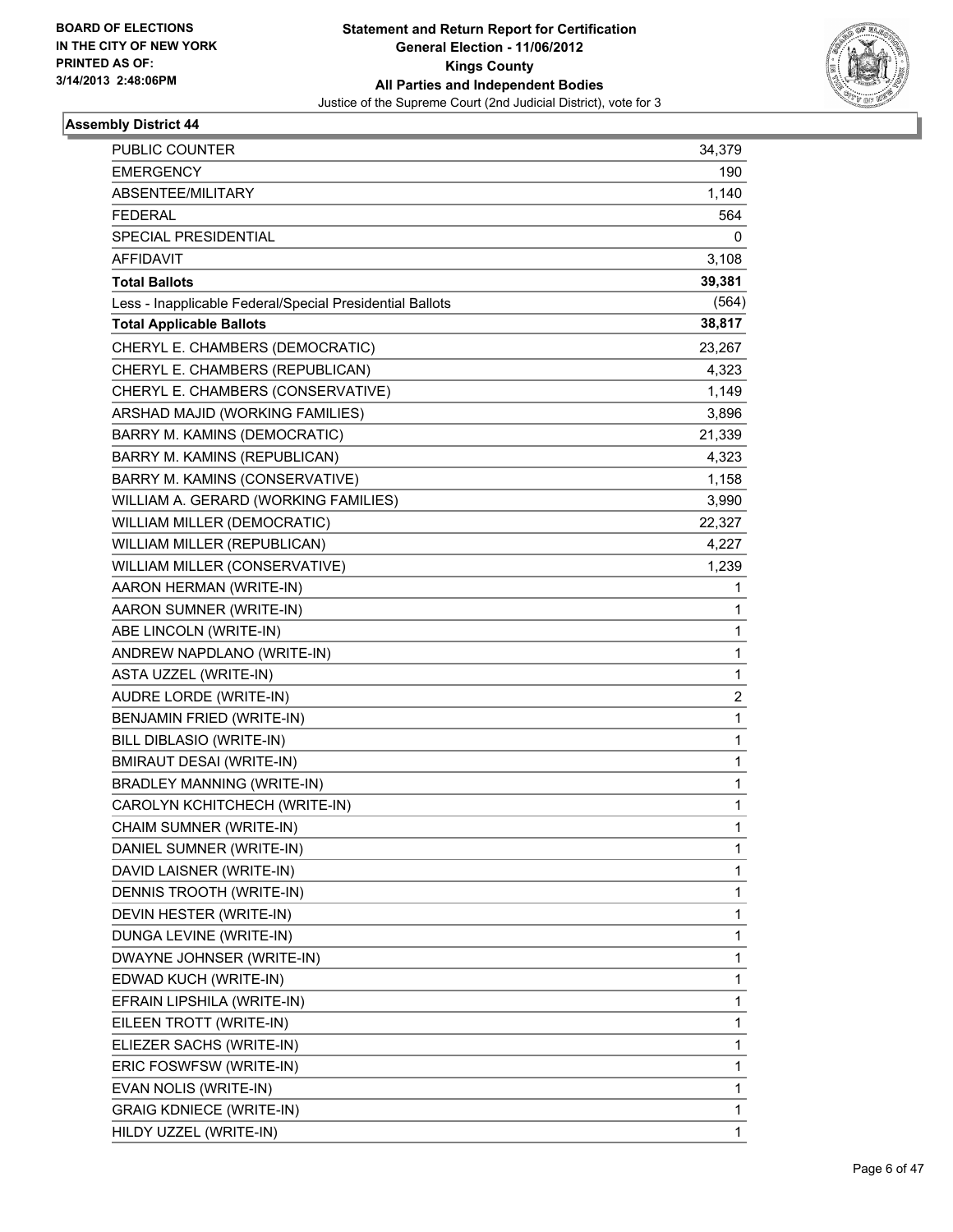

| HILLARY CLINTON (WRITE-IN)         | 2  |
|------------------------------------|----|
| JEFFREY LEE (WRITE-IN)             | 1  |
| JESUS PENA (WRITE-IN)              | 1  |
| JILL REINER (WRITE-IN)             | 1  |
| JOE STRUMMER (WRITE-IN)            | 1  |
| JOHN GLEN (WRITE-IN)               | 1  |
| JOHN W. CARROLL (WRITE-IN)         | 1  |
| JON STEWART (WRITE-IN)             | 1  |
| JOSEPH BURKE (WRITE-IN)            | 2  |
| JOSEPH SULLIVAN (WRITE-IN)         | 1  |
| LAURA GRAY (WRITE-IN)              | 1  |
| LILA SCHREIBER (WRITE-IN)          | 1  |
| LOCUTTE REGINA POTTER (WRITE-IN)   | 1  |
| MARTIN LUTHER KING (WRITE-IN)      | 1  |
| MASHE MEYER WEISS (WRITE-IN)       | 1  |
| MEIR PARNES (WRITE-IN)             | 1  |
| MENDY KIWAK (WRITE-IN)             | 1  |
| MERCEDES LAND (WRITE-IN)           | 1  |
| MICHAEL BLOOMBERG (WRITE-IN)       | 1  |
| MICHAEL EAFL (WRITE-IN)            | 1  |
| MICHAEL SALT (WRITE-IN)            | 1  |
| MINERVA JOHN STULL (WRITE-IN)      | 2  |
| MITT ROMNEY (WRITE-IN)             | 3  |
| NATHAN GRAY (WRITE-IN)             | 1  |
| NATHAN TRAVIS (WRITE-IN)           | 1  |
| NOCHUM SAKS (WRITE-IN)             | 1  |
| OREN UZZEL (WRITE-IN)              | 1  |
| P. WADL (WRITE-IN)                 | 1  |
| PATRICIA MC NEIL (WRITE-IN)        | 1  |
| PEIRS DROMS (WRITE-IN)             | 1  |
| PETER MORLING (WRITE-IN)           | 1  |
| PHIL NVTELL (WRITE-IN)             | 1  |
| RALPH PERFETTO (WRITE-IN)          | 3  |
| RICHARD ANDRAS (WRITE-IN)          | 1  |
| SCOTT KRAVET (WRITE-IN)            | 2  |
| SETH MILLER (WRITE-IN)             | 1  |
| SHABSI GANZWEIG (WRITE-IN)         | 1  |
| STACIE JOY (WRITE-IN)              | 2  |
| STEPHEN A. SONZTER (WRITE-IN)      | 1  |
| STEPHEN COLBERT (WRITE-IN)         | 1  |
| SUSAN PRAIT (WRITE-IN)             | 1  |
| THOMAS CARPENTER (WRITE-IN)        | 1  |
| THOMAS GRAY (WRITE-IN)             | 1  |
| UNATTRIBUTABLE WRITE-IN (WRITE-IN) | 42 |
| VERLINA JAMES (WRITE-IN)           | 3  |
| VINCENT F. MANHUSCIELLE (WRITE-IN) | 1  |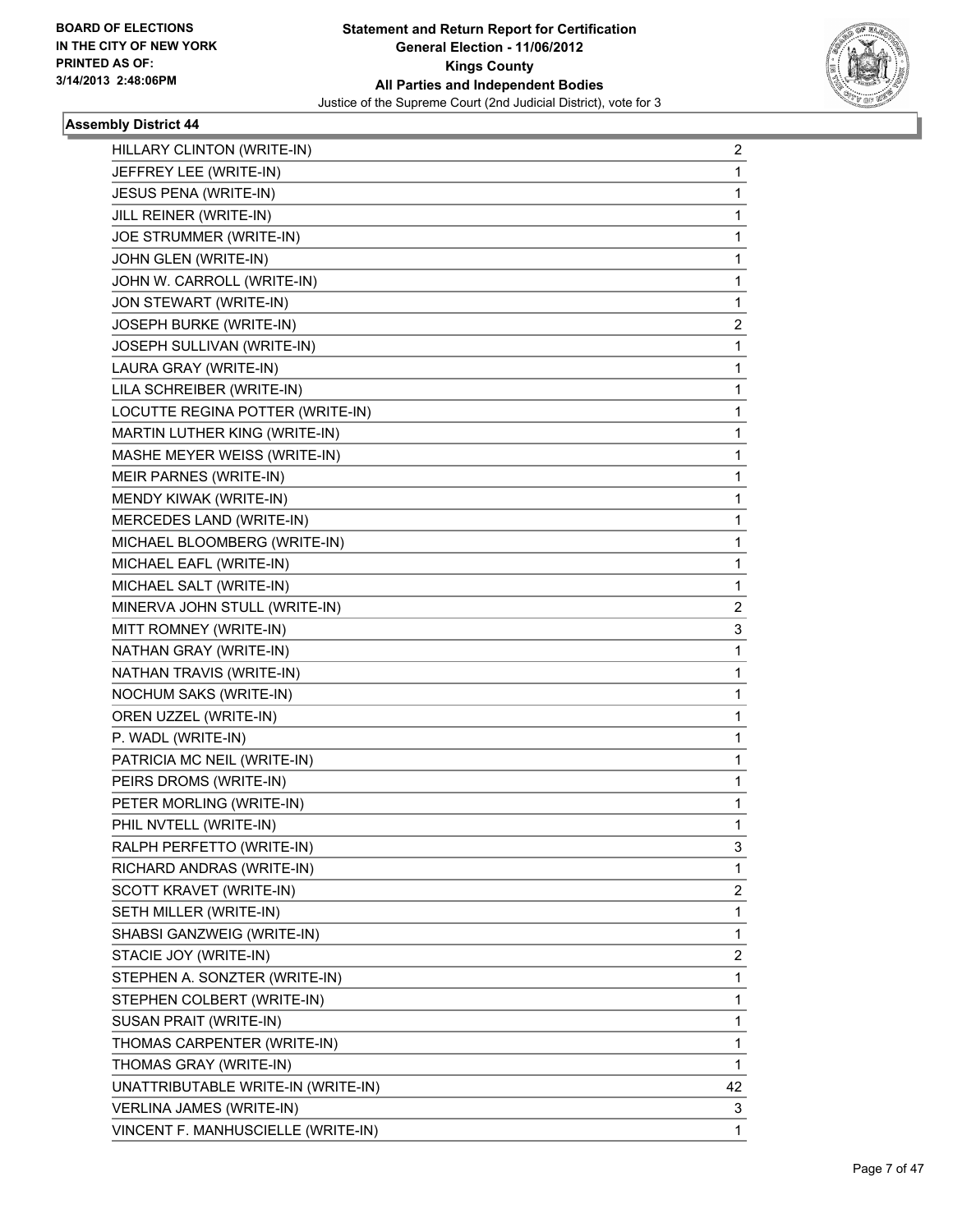

| WALTER GOLDBERG (WRITE-IN) |        |
|----------------------------|--------|
| <b>Total Votes</b>         | 91.364 |
| Unrecorded                 | 25,087 |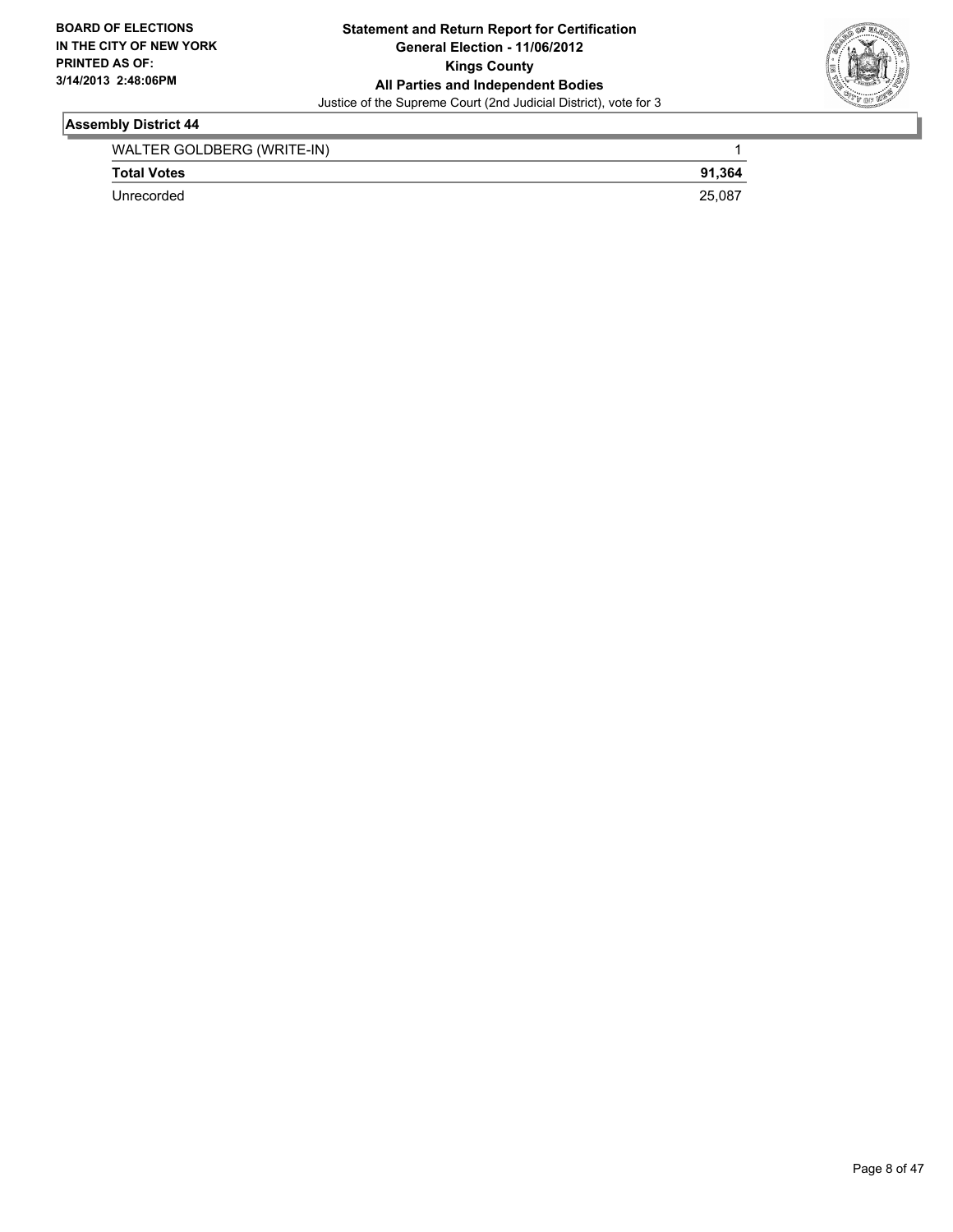

| <b>PUBLIC COUNTER</b>                                    | 21,301 |
|----------------------------------------------------------|--------|
| <b>EMERGENCY</b>                                         | 5      |
| ABSENTEE/MILITARY                                        | 693    |
| <b>FEDERAL</b>                                           | 314    |
| SPECIAL PRESIDENTIAL                                     | 1      |
| AFFIDAVIT                                                | 2,741  |
| <b>Total Ballots</b>                                     | 25,055 |
| Less - Inapplicable Federal/Special Presidential Ballots | (315)  |
| <b>Total Applicable Ballots</b>                          | 24,740 |
| CHERYL E. CHAMBERS (DEMOCRATIC)                          | 8,371  |
| CHERYL E. CHAMBERS (REPUBLICAN)                          | 7,932  |
| CHERYL E. CHAMBERS (CONSERVATIVE)                        | 977    |
| ARSHAD MAJID (WORKING FAMILIES)                          | 587    |
| BARRY M. KAMINS (DEMOCRATIC)                             | 7,811  |
| BARRY M. KAMINS (REPUBLICAN)                             | 7,918  |
| BARRY M. KAMINS (CONSERVATIVE)                           | 940    |
| WILLIAM A. GERARD (WORKING FAMILIES)                     | 867    |
| WILLIAM MILLER (DEMOCRATIC)                              | 7,766  |
| WILLIAM MILLER (REPUBLICAN)                              | 7,728  |
| WILLIAM MILLER (CONSERVATIVE)                            | 1,032  |
| ALTON H. MADDOX (WRITE-IN)                               | 1      |
| AMBER YODEN (WRITE-IN)                                   | 1      |
| AURA HOM ROSENBERG (WRITE-IN)                            | 2      |
| CHANA KRANCZER (WRITE-IN)                                | 1      |
| DIANE EZER (WRITE-IN)                                    | 1      |
| DOV HIKIND (WRITE-IN)                                    | 2      |
| FAIGA KRANCZER (WRITE-IN)                                | 1      |
| FRANK BARBERO (WRITE-IN)                                 | 1      |
| HEZY BALANNA (WRITE-IN)                                  | 1      |
| JIMMY GOIWEDRAL (WRITE-IN)                               | 3      |
| JOHNNY LURUE (WRITE-IN)                                  | 1      |
| MINDY ISABEL (WRITE-IN)                                  | 1      |
| PEREL MURGUIS (WRITE-IN)                                 | 1      |
| RHODA JACOBS (WRITE-IN)                                  | 2      |
| RON PAUL (WRITE-IN)                                      | 3      |
| RUDOLPH GULIANI (WRITE-IN)                               | 1      |
| SAMUEL L. JACKSON (WRITE-IN)                             | 1      |
| SANDFORD RUBENSTEIN (WRITE-IN)                           | 1      |
| UNATTRIBUTABLE WRITE-IN (WRITE-IN)                       | 45     |
| WILLIAM COLTON (WRITE-IN)                                | 1      |
| YEKUSIEL KRANCZER (WRITE-IN)                             | 1      |
| ZAC STARKUELL (WRITE-IN)                                 | 1      |
| <b>Total Votes</b>                                       | 52,002 |
| Unrecorded                                               | 22,218 |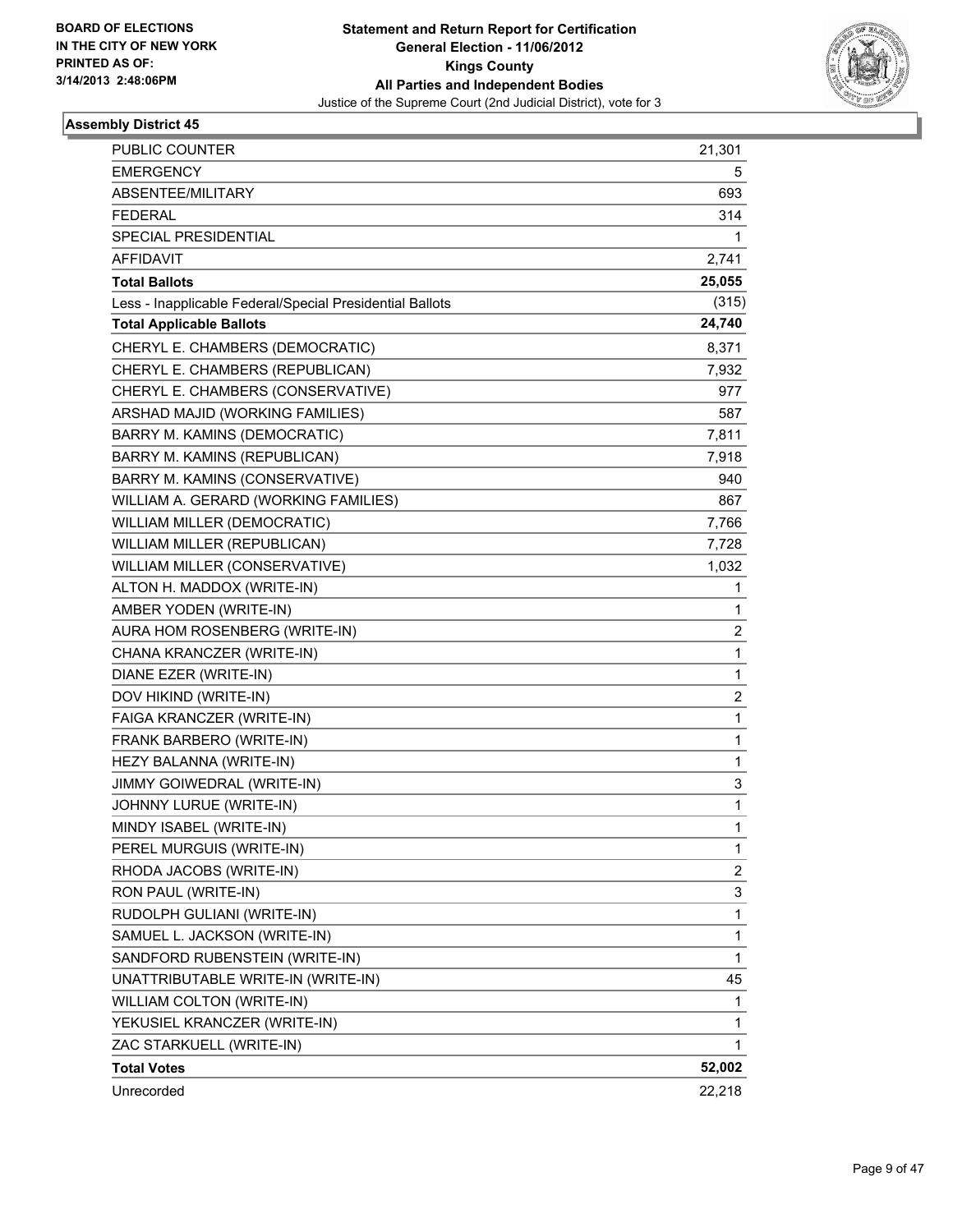

| PUBLIC COUNTER                                           | 25,226                  |
|----------------------------------------------------------|-------------------------|
| <b>EMERGENCY</b>                                         | 1                       |
| ABSENTEE/MILITARY                                        | 960                     |
| <b>FEDERAL</b>                                           | 202                     |
| SPECIAL PRESIDENTIAL                                     | 0                       |
| AFFIDAVIT                                                | 6,419                   |
| <b>Total Ballots</b>                                     | 32,808                  |
| Less - Inapplicable Federal/Special Presidential Ballots | (202)                   |
| <b>Total Applicable Ballots</b>                          | 32,606                  |
| CHERYL E. CHAMBERS (DEMOCRATIC)                          | 14,351                  |
| CHERYL E. CHAMBERS (REPUBLICAN)                          | 8,082                   |
| CHERYL E. CHAMBERS (CONSERVATIVE)                        | 1,191                   |
| ARSHAD MAJID (WORKING FAMILIES)                          | 1,002                   |
| BARRY M. KAMINS (DEMOCRATIC)                             | 12,980                  |
| BARRY M. KAMINS (REPUBLICAN)                             | 7,980                   |
| BARRY M. KAMINS (CONSERVATIVE)                           | 1,197                   |
| WILLIAM A. GERARD (WORKING FAMILIES)                     | 1,386                   |
| WILLIAM MILLER (DEMOCRATIC)                              | 13,069                  |
| WILLIAM MILLER (REPUBLICAN)                              | 7,713                   |
| WILLIAM MILLER (CONSERVATIVE)                            | 1,257                   |
| ALAN AJA (WRITE-IN)                                      | 2                       |
| ANDREW FORBES (WRITE-IN)                                 | 1                       |
| DANIEL HORAN (WRITE-IN)                                  | 2                       |
| ED SCHULTZ (WRITE-IN)                                    | 1                       |
| ELEEN MCKENNA (WRITE-IN)                                 | 2                       |
| <b>GLEN GENTILE (WRITE-IN)</b>                           | 1                       |
| KATNIS EVERDEEN (WRITE-IN)                               | 1                       |
| LOUIES TOMLINSON (WRITE-IN)                              | 1                       |
| LOUIS ROSENTHAL (WRITE-IN)                               | 1                       |
| MARK BELINSTY (WRITE-IN)                                 | 1                       |
| MATT SISUL (WRITE-IN)                                    | 2                       |
| MICHAEL AIOSA (WRITE-IN)                                 | $\overline{\mathbf{c}}$ |
| ROBERT PRINGLI ESQ (WRITE-IN)                            | 1                       |
| SUE SIMMONS (WRITE-IN)                                   | 2                       |
| UNATTRIBUTABLE WRITE-IN (WRITE-IN)                       | 28                      |
| <b>Total Votes</b>                                       | 70,256                  |
| Unrecorded                                               | 27,562                  |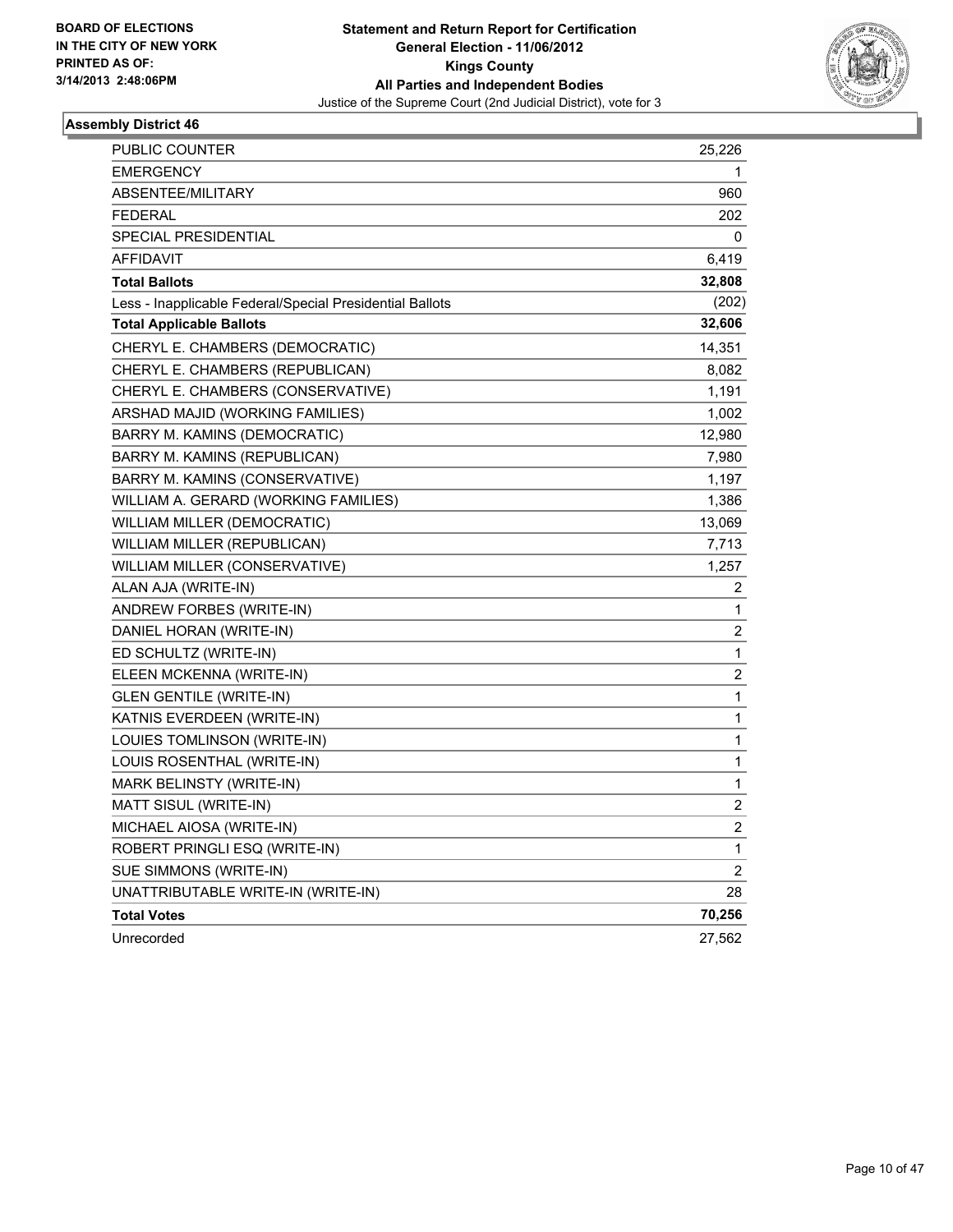

| PUBLIC COUNTER                                           | 19,990 |
|----------------------------------------------------------|--------|
| <b>EMERGENCY</b>                                         | 8      |
| ABSENTEE/MILITARY                                        | 656    |
| <b>FEDERAL</b>                                           | 123    |
| SPECIAL PRESIDENTIAL                                     | 0      |
| <b>AFFIDAVIT</b>                                         | 1,821  |
| <b>Total Ballots</b>                                     | 22,598 |
| Less - Inapplicable Federal/Special Presidential Ballots | (123)  |
| <b>Total Applicable Ballots</b>                          | 22,475 |
| CHERYL E. CHAMBERS (DEMOCRATIC)                          | 9,674  |
| CHERYL E. CHAMBERS (REPUBLICAN)                          | 5,401  |
| CHERYL E. CHAMBERS (CONSERVATIVE)                        | 675    |
| ARSHAD MAJID (WORKING FAMILIES)                          | 725    |
| BARRY M. KAMINS (DEMOCRATIC)                             | 8,770  |
| BARRY M. KAMINS (REPUBLICAN)                             | 5,300  |
| BARRY M. KAMINS (CONSERVATIVE)                           | 654    |
| WILLIAM A. GERARD (WORKING FAMILIES)                     | 1,077  |
| WILLIAM MILLER (DEMOCRATIC)                              | 8,958  |
| WILLIAM MILLER (REPUBLICAN)                              | 5,171  |
| WILLIAM MILLER (CONSERVATIVE)                            | 716    |
| ARJUN JANAH (WRITE-IN)                                   | 2      |
| BORIS ZIUDTOV (WRITE-IN)                                 | 1      |
| DAN BONANNO (WRITE-IN)                                   | 3      |
| JOE CAROSEL (WRITE-IN)                                   | 1      |
| JOHN EVAY (WRITE-IN)                                     | 1      |
| JOHN EVEAS (WRITE-IN)                                    | 1      |
| JOHN EVOUS (WRITE-IN)                                    | 1      |
| MATHEW CHARLES ENG (WRITE-IN)                            | 1      |
| MELISSA SUZANE FELDMAN (WRITE-IN)                        | 1      |
| NOAM CHAMSY (WRITE-IN)                                   | 1      |
| PHIL LESH (WRITE-IN)                                     | 1      |
| ROY POLLAK (WRITE-IN)                                    | 3      |
| TIA GUINNESS (WRITE-IN)                                  | 1      |
| TONY LEW (WRITE-IN)                                      | 1      |
| UNATTRIBUTABLE WRITE-IN (WRITE-IN)                       | 29     |
| WILLIAM HARMON (WRITE-IN)                                | 1      |
| <b>Total Votes</b>                                       | 47,170 |
| Unrecorded                                               | 20,255 |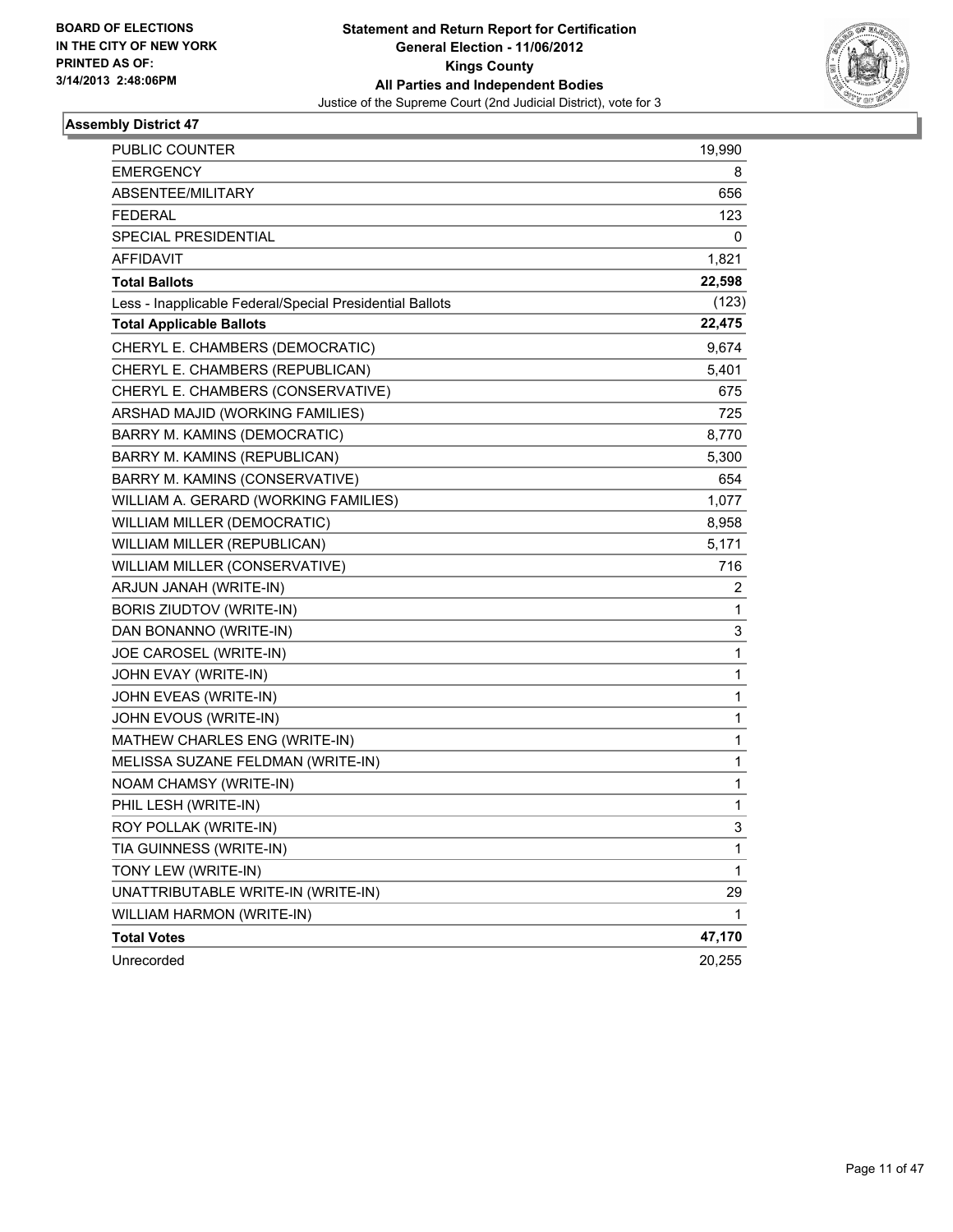

| <b>PUBLIC COUNTER</b>                                    | 23,987         |
|----------------------------------------------------------|----------------|
| <b>EMERGENCY</b>                                         | 42             |
| ABSENTEE/MILITARY                                        | 544            |
| <b>FEDERAL</b>                                           | 924            |
| SPECIAL PRESIDENTIAL                                     | 0              |
| AFFIDAVIT                                                | 1,482          |
| <b>Total Ballots</b>                                     | 26,979         |
| Less - Inapplicable Federal/Special Presidential Ballots | (924)          |
| <b>Total Applicable Ballots</b>                          | 26,055         |
| CHERYL E. CHAMBERS (DEMOCRATIC)                          | 6,533          |
| CHERYL E. CHAMBERS (REPUBLICAN)                          | 8,553          |
| CHERYL E. CHAMBERS (CONSERVATIVE)                        | 1,639          |
| ARSHAD MAJID (WORKING FAMILIES)                          | 452            |
| BARRY M. KAMINS (DEMOCRATIC)                             | 6,230          |
| BARRY M. KAMINS (REPUBLICAN)                             | 8,562          |
| BARRY M. KAMINS (CONSERVATIVE)                           | 1,616          |
| WILLIAM A. GERARD (WORKING FAMILIES)                     | 679            |
| WILLIAM MILLER (DEMOCRATIC)                              | 6,275          |
| WILLIAM MILLER (REPUBLICAN)                              | 8,422          |
| WILLIAM MILLER (CONSERVATIVE)                            | 1,685          |
| ALBERT LI (WRITE-IN)                                     | 1              |
| ALLEN NESS (WRITE-IN)                                    | 1              |
| ALLEN S. POPPER (WRITE-IN)                               | 1              |
| ANDREW ZHENG (WRITE-IN)                                  | 1              |
| ARTHUR NIELSEN (WRITE-IN)                                | 1              |
| <b>BARACK OBAMA (WRITE-IN)</b>                           | 1              |
| CLAUDIA DONOVAN (WRITE-IN)                               | 1              |
| DAMEL TAGNENBAM (WRITE-IN)                               | 1              |
| DAVID ANZUELD MARTINEZ (WRITE-IN)                        | 1              |
| DAVID KATZERDELE (WRITE-IN)                              | 1              |
| DAVID RASINDE (WRITE-IN)                                 | 1              |
| DAVID SHMIT (WRITE-IN)                                   | 1              |
| EARLE S. WEPRIN (WRITE-IN)                               | 1              |
| EDGAR GLUCK (WRITE-IN)                                   | 1              |
| ESEY NESS (WRITE-IN)                                     | 1              |
| <b>GEORGE MOSTOFSHY (WRITE-IN)</b>                       | 1              |
| IAN D. GIRSHEK (WRITE-IN)                                | 1              |
| JAND GIRSHEK (WRITE-IN)                                  | 1              |
| JOHN PIERE DOUCHE (WRITE-IN)                             | 1              |
| JOHN ROBUSE (WRITE-IN)                                   | 1              |
| JONATHAN HAYIER (WRITE-IN)                               | 3              |
| MARC ELSEZMAN (WRITE-IN)                                 | 1              |
| MENDEL EICHENSTEIN (WRITE-IN)                            | 1              |
| MITT ROMNEY (WRITE-IN)                                   | 2              |
| MOSHE HERZOG (WRITE-IN)                                  | 3              |
| MOSHE HOROWITZ (WRITE-IN)                                | $\overline{c}$ |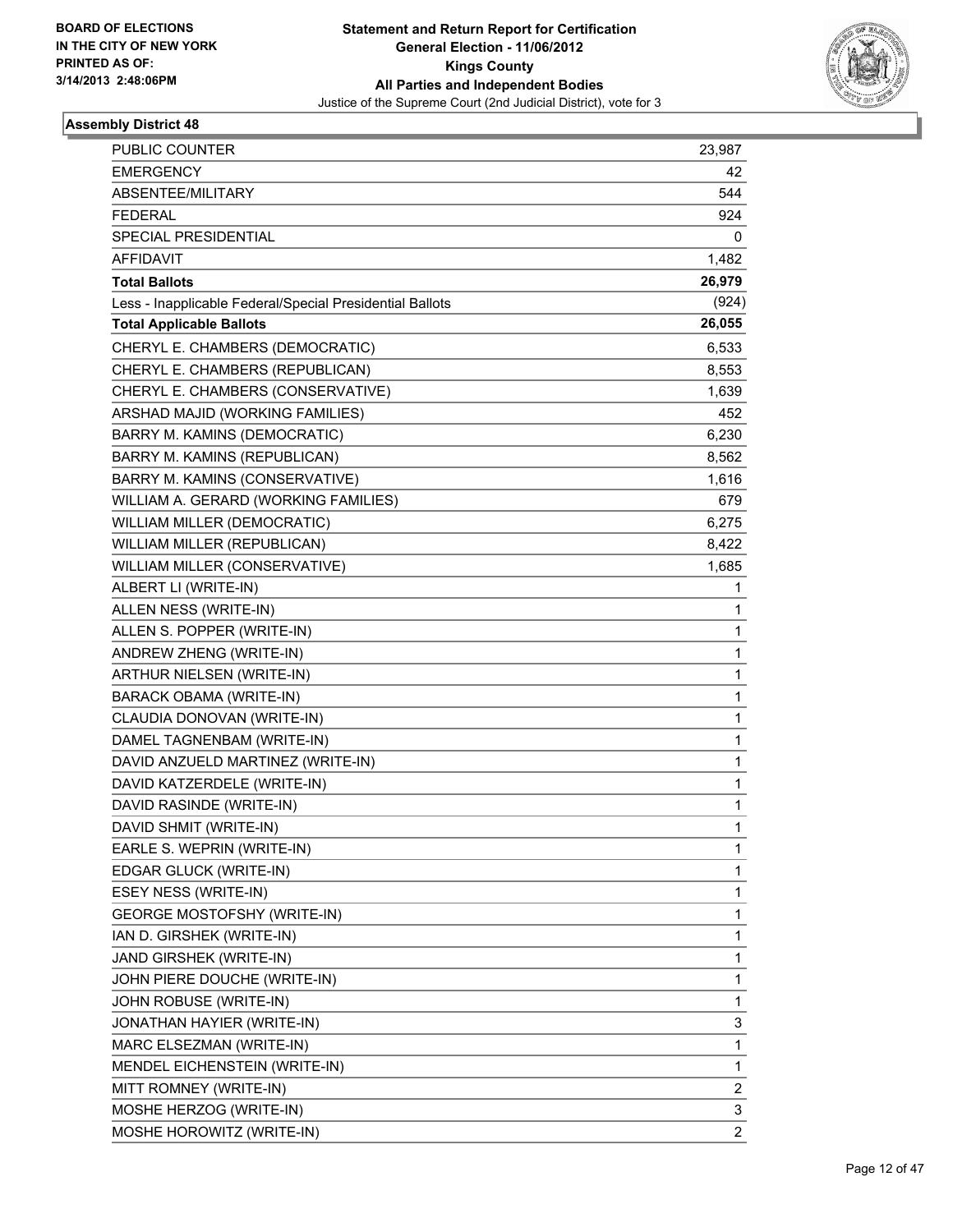

| MOSHE METZGER (WRITE-IN)           | 1              |
|------------------------------------|----------------|
| NAYTOLY NEIMAN (WRITE-IN)          | 1              |
| NOAH DEER (WRITE-IN)               | $\overline{2}$ |
| OLIVIA DUNHAM (WRITE-IN)           | 1              |
| PAUL JENSON (WRITE-IN)             | 3              |
| RUDOLPH GULIANI (WRITE-IN)         | 1              |
| SARA MANDIBAUM (WRITE-IN)          | 1              |
| SAUL SULTAN (WRITE-IN)             | 1              |
| SHAYA MARCUS (WRITE-IN)            | $\overline{2}$ |
| SHAYA SLOMOVIC (WRITE-IN)          | 1              |
| SHLOME SPERBER (WRITE-IN)          | 3              |
| SHLOMO SHAKURI (WRITE-IN)          | 1              |
| STEFANO DIOMEDE (WRITE-IN)         | 1              |
| TOBY AZATCHI (WRITE-IN)            | 1              |
| UNATTRIBUTABLE WRITE-IN (WRITE-IN) | 41             |
| WINKLER BLIAY (WRITE-IN)           | 1              |
| WINKLER ESTHER (WRITE-IN)          | 1              |
| WINKLER ROSE (WRITE-IN)            | 1              |
| YEHUDA KONSTAN (WRITE-IN)          | 1              |
| YITTY SPERBER (WRITE-IN)           | 3              |
| YITZCHOK MILWORM (WRITE-IN)        | 1              |
| YITZCHOK SHONFELD (WRITE-IN)       | 3              |
| <b>Total Votes</b>                 | 50,750         |
| Unrecorded                         | 27,415         |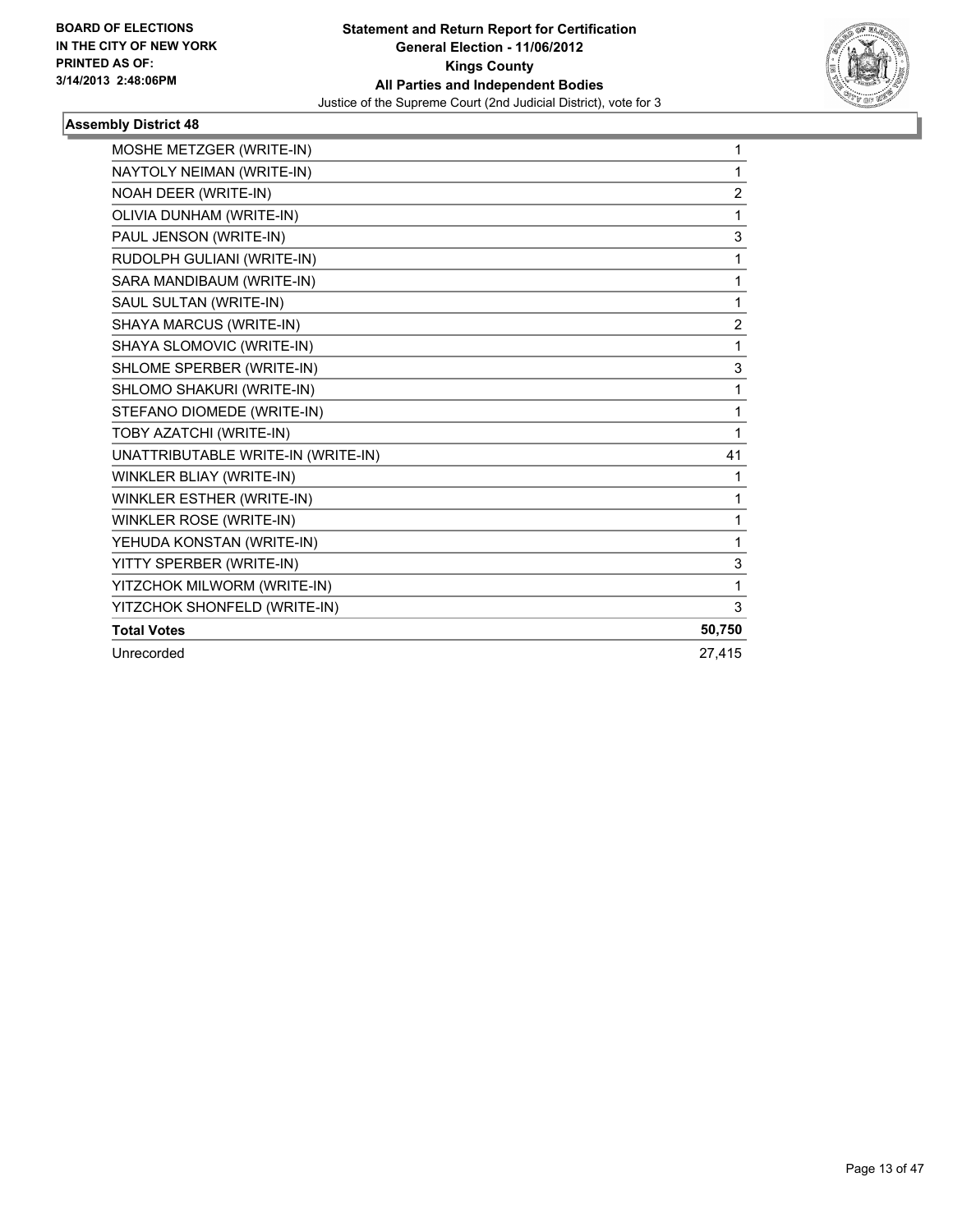

| <b>PUBLIC COUNTER</b>                                    | 15,514 |
|----------------------------------------------------------|--------|
| <b>EMERGENCY</b>                                         | 4      |
| ABSENTEE/MILITARY                                        | 395    |
| <b>FEDERAL</b>                                           | 104    |
| SPECIAL PRESIDENTIAL                                     | 0      |
| <b>AFFIDAVIT</b>                                         | 1,551  |
| <b>Total Ballots</b>                                     | 17,568 |
| Less - Inapplicable Federal/Special Presidential Ballots | (104)  |
| <b>Total Applicable Ballots</b>                          | 17,464 |
| CHERYL E. CHAMBERS (DEMOCRATIC)                          | 8,098  |
| CHERYL E. CHAMBERS (REPUBLICAN)                          | 3,491  |
| CHERYL E. CHAMBERS (CONSERVATIVE)                        | 660    |
| ARSHAD MAJID (WORKING FAMILIES)                          | 663    |
| BARRY M. KAMINS (DEMOCRATIC)                             | 7,206  |
| BARRY M. KAMINS (REPUBLICAN)                             | 3,449  |
| BARRY M. KAMINS (CONSERVATIVE)                           | 632    |
| WILLIAM A. GERARD (WORKING FAMILIES)                     | 899    |
| WILLIAM MILLER (DEMOCRATIC)                              | 7,312  |
| WILLIAM MILLER (REPUBLICAN)                              | 3,370  |
| WILLIAM MILLER (CONSERVATIVE)                            | 687    |
| ALBERT TIMOFEYER (WRITE-IN)                              | 3      |
| ALBERT WATKINS (WRITE-IN)                                | 1      |
| ANTHONY DANIEL GIORDANO (WRITE-IN)                       | 1      |
| ANTHONY GIORDANO (WRITE-IN)                              | 1      |
| <b>BRIAN SCHMITZ (WRITE-IN)</b>                          | 1      |
| CHARLES HAEUNLER (WRITE-IN)                              | 1      |
| DENNIS A. CARBONE (WRITE-IN)                             | 3      |
| <b>GEORGE ORWELL (WRITE-IN)</b>                          | 1      |
| <b>GERRY KELLY (WRITE-IN)</b>                            | 1      |
| HANIBOL ZUMBO (WRITE-IN)                                 | 1      |
| KATHELEEN MAHER (WRITE-IN)                               | 1      |
| KEVIN MAHER (WRITE-IN)                                   | 1      |
| LOUIS CK (WRITE-IN)                                      | 1      |
| MICHAEL A. MAZZEO (WRITE-IN)                             | 3      |
| MICHAEL MAHER (WRITE-IN)                                 | 1      |
| MITT ROMNEY (WRITE-IN)                                   | 2      |
| NINA CROSS (WRITE-IN)                                    | 1      |
| RENEE GIORDANO (WRITE-IN)                                | 1      |
| ROSES BISCO (WRITE-IN)                                   | 1      |
| SARA GIORDANO (WRITE-IN)                                 | 1      |
| STEPHEN GIORDANO (WRITE-IN)                              | 1      |
| UNATTRIBUTABLE WRITE-IN (WRITE-IN)                       | 14     |
| VULLMET VELLU (WRITE-IN)                                 | 3      |
| ZIGGY MARLEY (WRITE-IN)                                  | 1      |
| <b>Total Votes</b>                                       | 36,513 |
| Unrecorded                                               | 15,879 |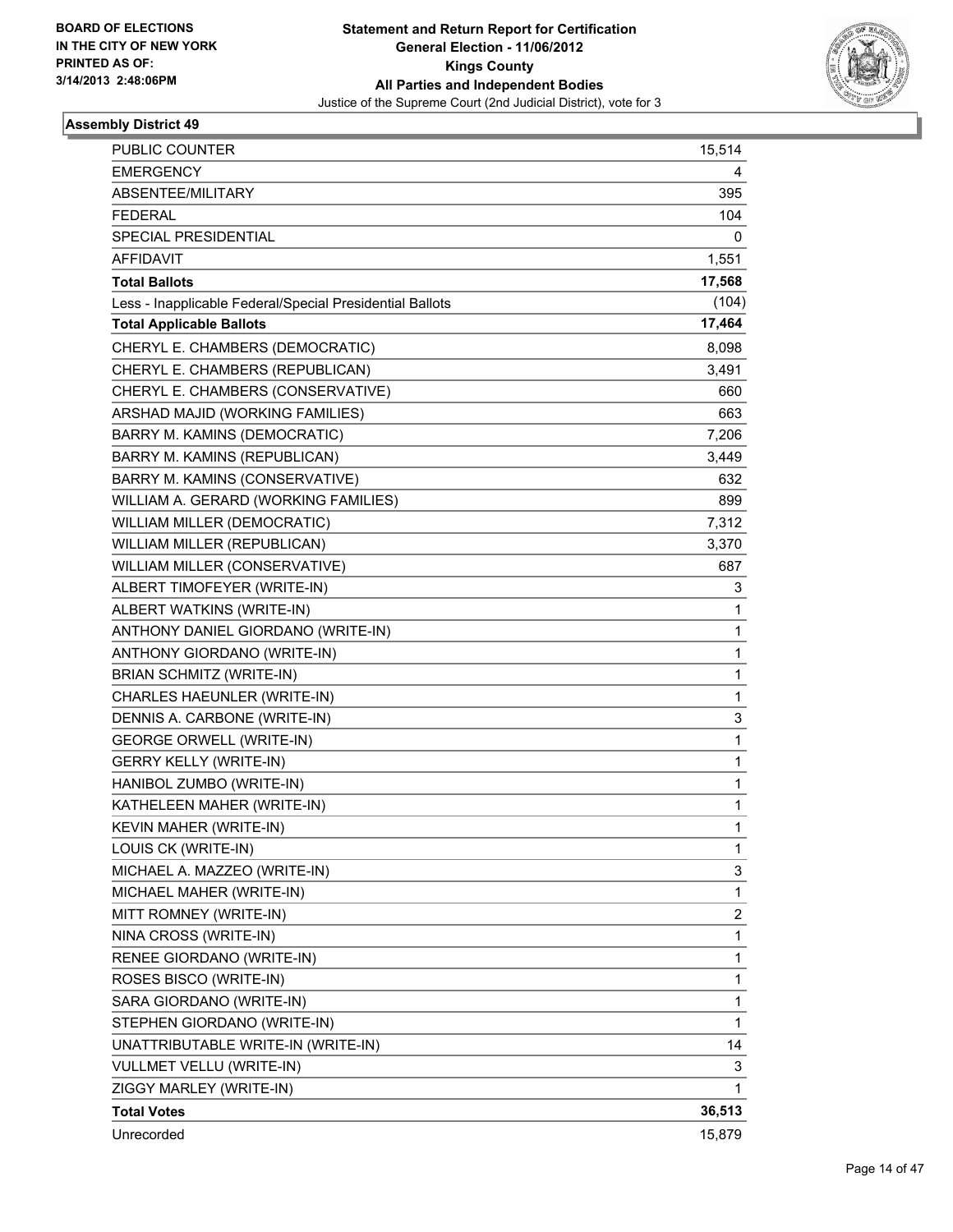

| <b>PUBLIC COUNTER</b>                                    | 28,837       |
|----------------------------------------------------------|--------------|
| <b>EMERGENCY</b>                                         | 6            |
| ABSENTEE/MILITARY                                        | 701          |
| <b>FEDERAL</b>                                           | 275          |
| SPECIAL PRESIDENTIAL                                     | 0            |
| AFFIDAVIT                                                | 3,903        |
| <b>Total Ballots</b>                                     | 33,722       |
| Less - Inapplicable Federal/Special Presidential Ballots | (275)        |
| <b>Total Applicable Ballots</b>                          | 33,447       |
| CHERYL E. CHAMBERS (DEMOCRATIC)                          | 21,018       |
| CHERYL E. CHAMBERS (REPUBLICAN)                          | 2,589        |
| CHERYL E. CHAMBERS (CONSERVATIVE)                        | 460          |
| ARSHAD MAJID (WORKING FAMILIES)                          | 3,339        |
| BARRY M. KAMINS (DEMOCRATIC)                             | 18,685       |
| BARRY M. KAMINS (REPUBLICAN)                             | 2,581        |
| BARRY M. KAMINS (CONSERVATIVE)                           | 440          |
| WILLIAM A. GERARD (WORKING FAMILIES)                     | 3,543        |
| WILLIAM MILLER (DEMOCRATIC)                              | 19,728       |
| WILLIAM MILLER (REPUBLICAN)                              | 2,471        |
| WILLIAM MILLER (CONSERVATIVE)                            | 526          |
| ALAN ALDA (WRITE-IN)                                     | 1            |
| BALTHAZAR FLEMING JONES (WRITE-IN)                       | 1            |
| BILLY D. MALDOW, JR. (WRITE-IN)                          | 1            |
| <b>BOB HICKEY (WRITE-IN)</b>                             | 1            |
| BREAWYA FLEMING JONES (WRITE-IN)                         | 1            |
| CHRIS UHLER (WRITE-IN)                                   | 1            |
| DAVID DOUGLAS (WRITE-IN)                                 | 1            |
| DAVID REICH (WRITE-IN)                                   | 1            |
| DOACH DEAR (WRITE-IN)                                    | 1            |
| EILEEN TROTT (WRITE-IN)                                  | 1            |
| ELI MANNING (WRITE-IN)                                   | 1            |
| ELLIOT SPITZER (WRITE-IN)                                | 1            |
| ERIC KOSLOFSKI (WRITE-IN)                                | 1            |
| FLOYD WESKE (WRITE-IN)                                   | 1            |
| GILZCKOK SHONFELD (WRITE-IN)                             | 1            |
| <b>GLENN GREENWARD (WRITE-IN)</b>                        | 1            |
| HARVEY BADGER (WRITE-IN)                                 | 1            |
| HON. ROBERT COHEN (WRITE-IN)                             | 1            |
| HOWARD HAWKINS (WRITE-IN)                                | 1            |
| JACOB WILLIAM STERN (WRITE-IN)                           | 1            |
| JAMIE LANISTER (WRITE-IN)                                | 1            |
| JIM JARMUSAB (WRITE-IN)                                  | 1            |
| JOEL GANDEL (WRITE-IN)                                   | 1            |
| JOEL SPILLMAN (WRITE-IN)                                 | 1            |
| JOEL TEITEL (WRITE-IN)                                   | 3            |
| JOHN NOLL (WRITE-IN)                                     | $\mathbf{1}$ |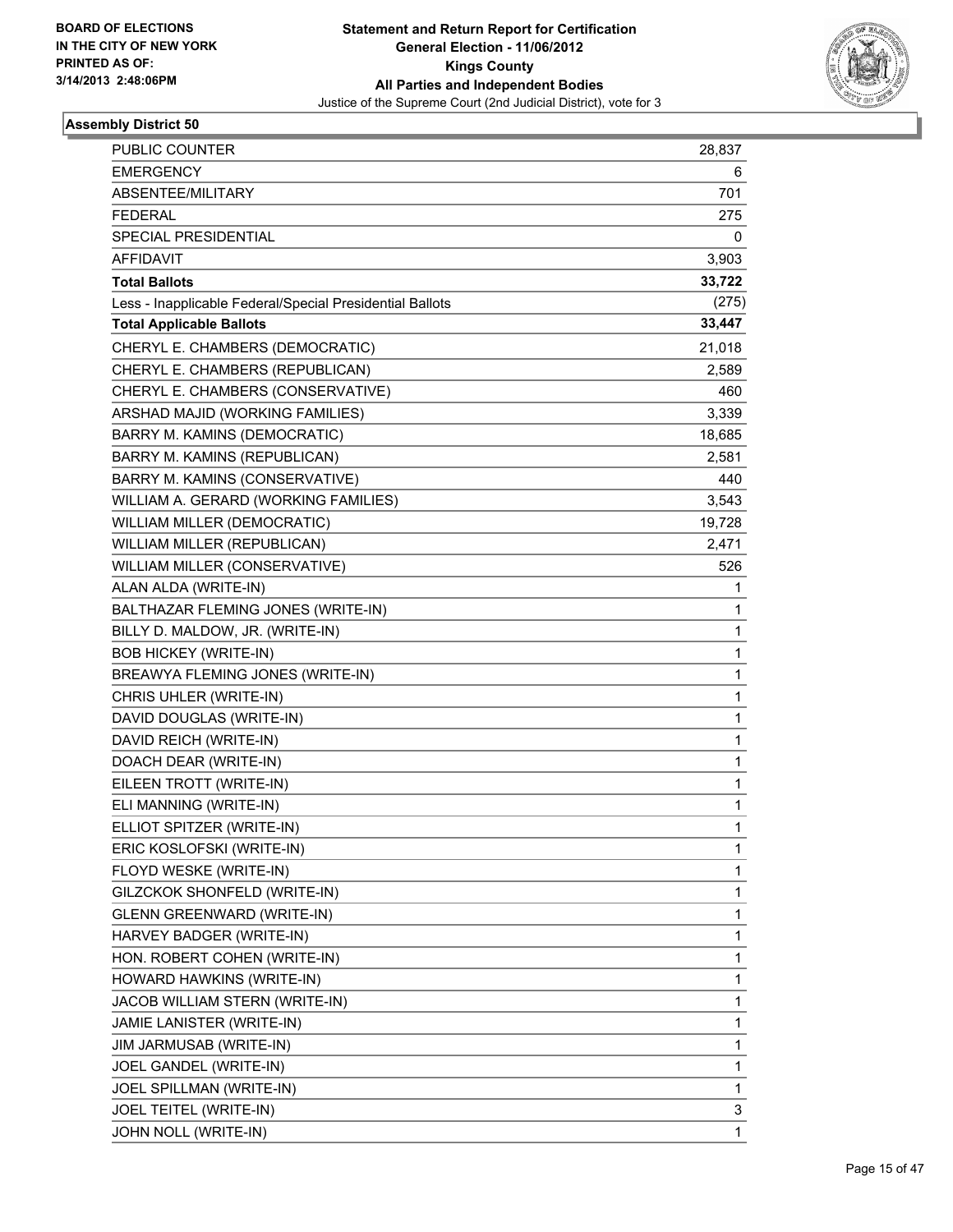

| JOHN SEXTON (WRITE-IN)             | 1                       |
|------------------------------------|-------------------------|
| JONATHAN VORIS (WRITE-IN)          | 1                       |
| JOSH BERQUIST (WRITE-IN)           | 1                       |
| JUDA WEINCARREN (WRITE-IN)         | $\overline{\mathbf{c}}$ |
| JUDGE JOE BROWN (WRITE-IN)         | 1                       |
| KEITH ZIMMERMAN (WRITE-IN)         | 1                       |
| LACH KRZYSZTOF (WRITE-IN)          | 1                       |
| LINCOLN RESTLER (WRITE-IN)         | 1                       |
| LUKE SKYWALKER (WRITE-IN)          | 1                       |
| MAGGIE DICKISON (WRITE-IN)         | 1                       |
| MEHIKE KONO (WRITE-IN)             | 1                       |
| MORDK MASSEY (WRITE-IN)            | 1                       |
| NINO REKHVIA SAVILI (WRITE-IN)     | 1                       |
| NOCHEM ROSENBERG (WRITE-IN)        | 1                       |
| PAUL BANKES (WRITE-IN)             | 1                       |
| PAUL JENSON (WRITE-IN)             | 1                       |
| PAULA CARMADY (WRITE-IN)           | 1                       |
| PHILIP NIALL (WRITE-IN)            | 1                       |
| PREL MRIZEL (WRITE-IN)             | 1                       |
| RICK PERY (WRITE-IN)               | 1                       |
| ROLPH NADER (WRITE-IN)             | 1                       |
| SCHMEL DAVID (WRITE-IN)            | 1                       |
| SCOTT ROSENTHAL (WRITE-IN)         | 1                       |
| SOBIA ALI (WRITE-IN)               | 1                       |
| STEPHEN COLBERT (WRITE-IN)         | 1                       |
| STEVEN L. GREENE (WRITE-IN)        | 1                       |
| TED NUGENT (WRITE-IN)              | 3                       |
| TRACHMEAL SIMONS (WRITE-IN)        | 1                       |
| UNATTRIBUTABLE WRITE-IN (WRITE-IN) | 78                      |
| VIVI CHRISTE (WRITE-IN)            | 1                       |
| WALTER ONEARA (WRITE-IN)           | 1                       |
| YOEL STEIN (WRITE-IN)              | 1                       |
| ZAIN Z. HASSAN (WRITE-IN)          | 1                       |
| <b>Total Votes</b>                 | 75,521                  |
| Unrecorded                         | 24,820                  |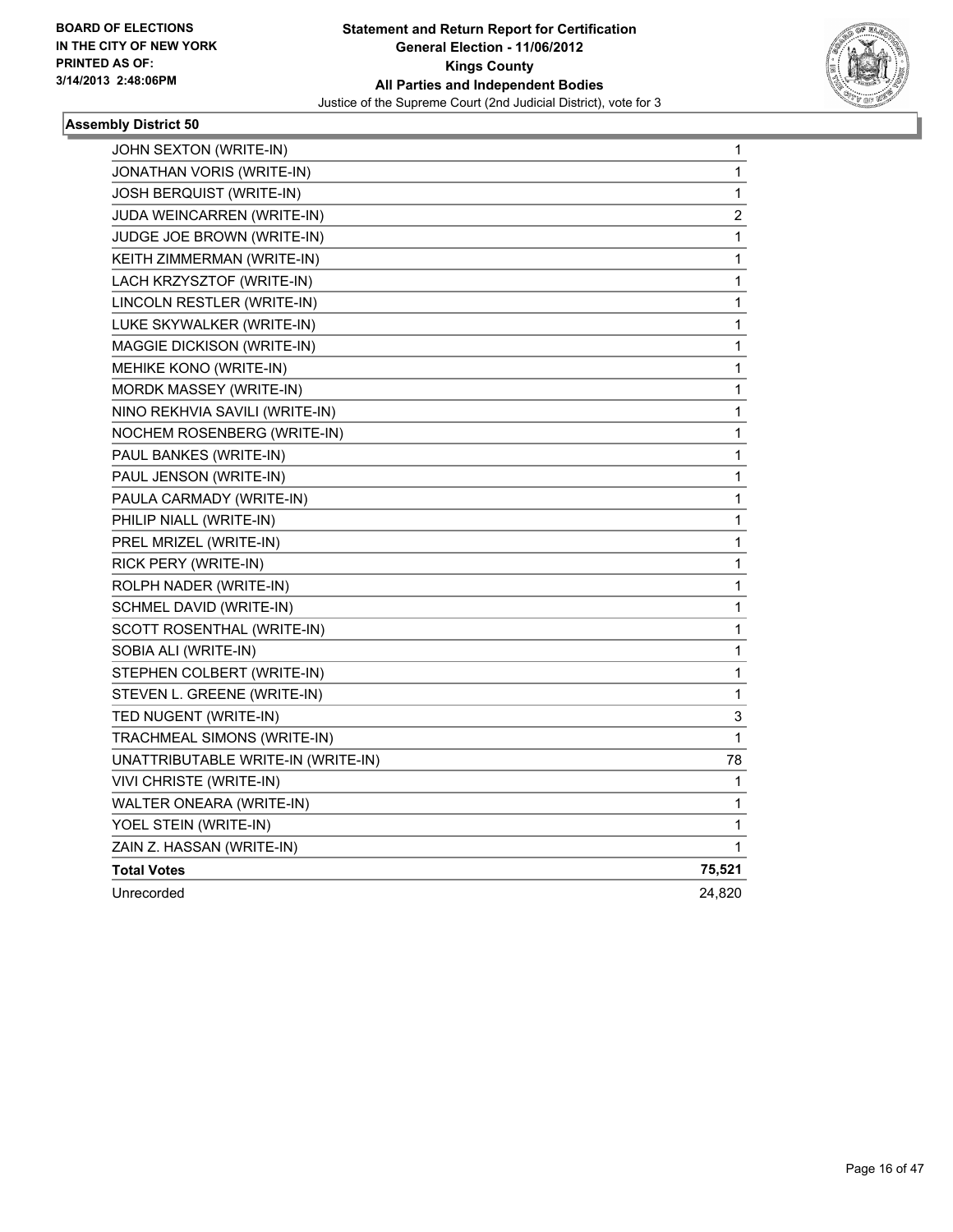

| PUBLIC COUNTER                                           | 22,206                  |
|----------------------------------------------------------|-------------------------|
| <b>EMERGENCY</b>                                         | 2                       |
| ABSENTEE/MILITARY                                        | 466                     |
| <b>FEDERAL</b>                                           | 175                     |
| SPECIAL PRESIDENTIAL                                     | 0                       |
| <b>AFFIDAVIT</b>                                         | 3,012                   |
| <b>Total Ballots</b>                                     | 25,861                  |
| Less - Inapplicable Federal/Special Presidential Ballots | (175)                   |
| <b>Total Applicable Ballots</b>                          | 25,686                  |
| CHERYL E. CHAMBERS (DEMOCRATIC)                          | 16,077                  |
| CHERYL E. CHAMBERS (REPUBLICAN)                          | 1,894                   |
| CHERYL E. CHAMBERS (CONSERVATIVE)                        | 442                     |
| ARSHAD MAJID (WORKING FAMILIES)                          | 1,858                   |
| BARRY M. KAMINS (DEMOCRATIC)                             | 14,166                  |
| BARRY M. KAMINS (REPUBLICAN)                             | 1,895                   |
| BARRY M. KAMINS (CONSERVATIVE)                           | 448                     |
| WILLIAM A. GERARD (WORKING FAMILIES)                     | 2,020                   |
| WILLIAM MILLER (DEMOCRATIC)                              | 14,493                  |
| WILLIAM MILLER (REPUBLICAN)                              | 1,856                   |
| WILLIAM MILLER (CONSERVATIVE)                            | 511                     |
| AADEN STERN (WRITE-IN)                                   | 1                       |
| ALISON MORAN (WRITE-IN)                                  | 1                       |
| AMBER FOX (WRITE-IN)                                     | 1                       |
| ANN SCHNEIDER (WRITE-IN)                                 | 1                       |
| ANYIETY D'ANOL (WRITE-IN)                                | 1                       |
| BILL CLINTON (WRITE-IN)                                  | 1                       |
| BUTTERS PEFERSON (WRITE-IN)                              | 1                       |
| CARLTON FISK (WRITE-IN)                                  | 1                       |
| CHEN TING CHAN (WRITE-IN)                                | 1                       |
| CLELL TICKLE (WRITE-IN)                                  | 1                       |
| DANIEL MCGEE (WRITE-IN)                                  | $\overline{\mathbf{c}}$ |
| DANIL WRIGHT (WRITE-IN)                                  | 1                       |
| EDWARD CATZ (WRITE-IN)                                   | 1                       |
| ELIEZER GRUEN (WRITE-IN)                                 | 1                       |
| ELIZABETH ROCHER (WRITE-IN)                              | 1                       |
| <b>GREG GIANTSOS (WRITE-IN)</b>                          | 1                       |
| HAROLD BAINES (WRITE-IN)                                 | 1                       |
| HUGH JOVSS (WRITE-IN)                                    | 1                       |
| JAMES DOBBINS (WRITE-IN)                                 | 1                       |
| JASON KILEWIS (WRITE-IN)                                 | 1                       |
| JILL STEIN (WRITE-IN)                                    | $\overline{\mathbf{c}}$ |
| JOE STEWART (WRITE-IN)                                   | 1                       |
| JOSEPH PADUANO (WRITE-IN)                                | 1                       |
| JUAN GONZALEZ (WRITE-IN)                                 | 1                       |
| LAURA RYAN (WRITE-IN)                                    | 2                       |
| LOUIS CK (WRITE-IN)                                      | $\overline{2}$          |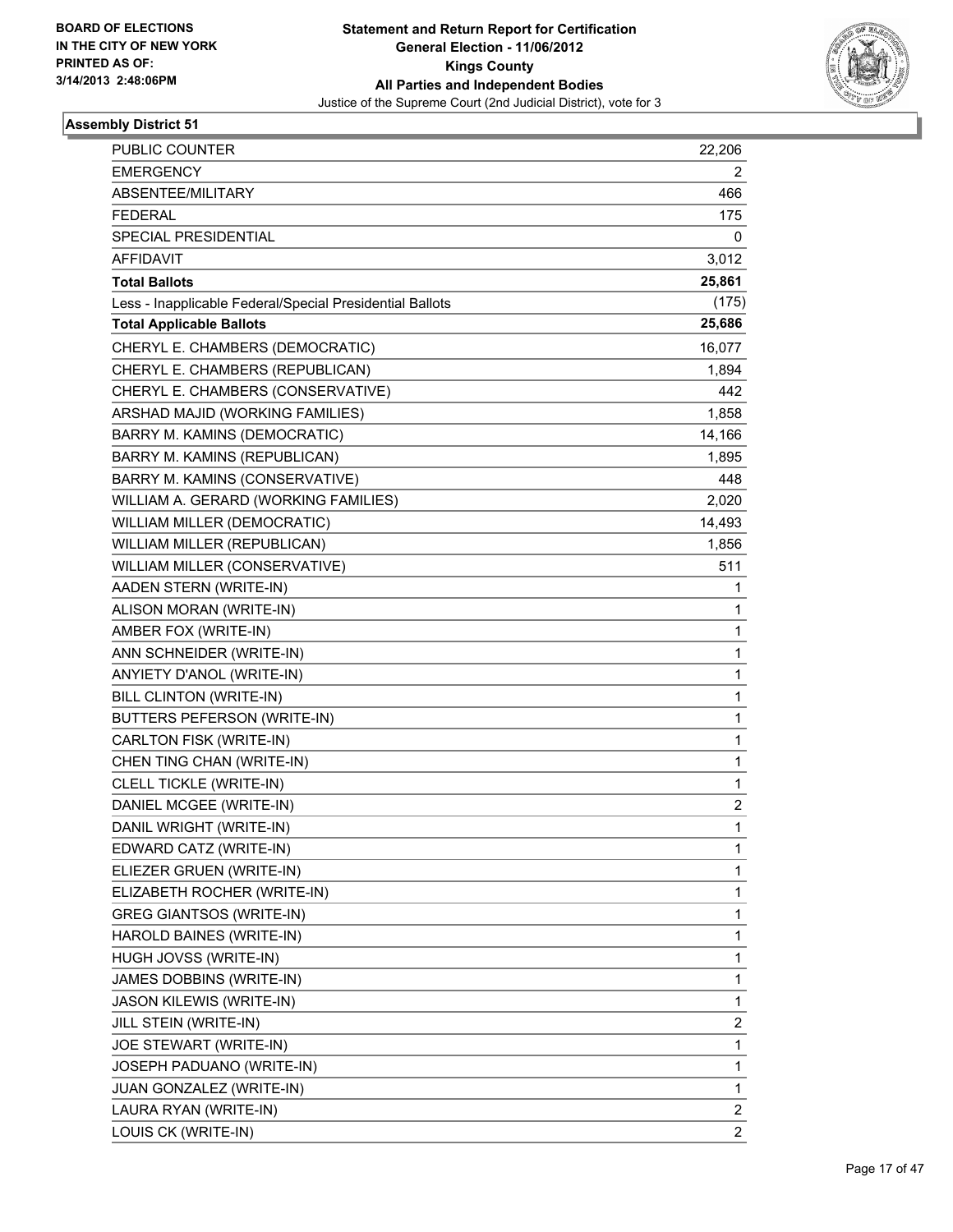

| MARK D. OAKS (WRITE-IN)            | 1      |
|------------------------------------|--------|
| MICHAEL JACKSON (WRITE-IN)         | 1      |
| MICHAEL TREYBLECH (WRITE-IN)       | 1      |
| MOIRA MELTZER-COHEN (WRITE-IN)     | 1      |
| <b>MOSES GRUEN (WRITE-IN)</b>      | 1      |
| PAUL BANKES (WRITE-IN)             | 1      |
| PAUL JENSON (WRITE-IN)             | 3      |
| PETE HAMILL (WRITE-IN)             | 1      |
| PETER KAPLAN (WRITE-IN)            | 1      |
| RUTMAIN ROBSON (WRITE-IN)          | 1      |
| SHIMAN GRUEN (WRITE-IN)            | 1      |
| SONIA SOTOMATOR (WRITE-IN)         | 1      |
| STAN LEE (WRITE-IN)                | 1      |
| STEPHEN COLBERT (WRITE-IN)         | 1      |
| STEVEN LOFFREDO (WRITE-IN)         | 1      |
| STEWART ALEXANDRE (WRITE-IN)       | 2      |
| TIM TEBOW (WRITE-IN)               | 1      |
| TINA FEY (WRITE-IN)                | 1      |
| TODD LOUIS (WRITE-IN)              | 3      |
| UNATTRIBUTABLE WRITE-IN (WRITE-IN) | 43     |
| VALERIE NAVARRERO (WRITE-IN)       | 1      |
| <b>Total Votes</b>                 | 55,758 |
| Unrecorded                         | 21,300 |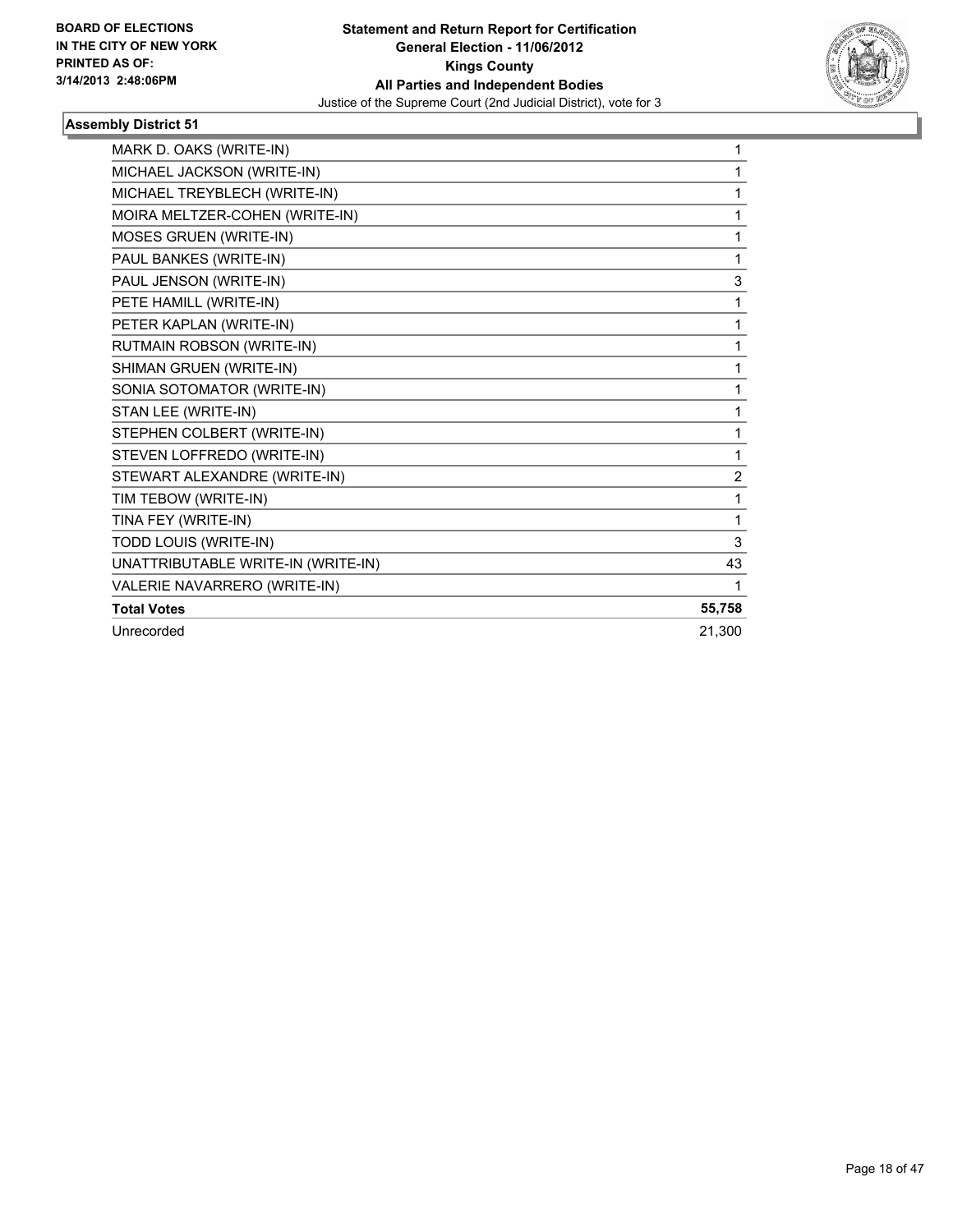

| PUBLIC COUNTER                                           | 51,136       |
|----------------------------------------------------------|--------------|
| <b>EMERGENCY</b>                                         | 0            |
| ABSENTEE/MILITARY                                        | 2,424        |
| <b>FEDERAL</b>                                           | 932          |
| SPECIAL PRESIDENTIAL                                     | 0            |
| <b>AFFIDAVIT</b>                                         | 5,058        |
| <b>Total Ballots</b>                                     | 59,550       |
| Less - Inapplicable Federal/Special Presidential Ballots | (932)        |
| <b>Total Applicable Ballots</b>                          | 58,618       |
| CHERYL E. CHAMBERS (DEMOCRATIC)                          | 41,842       |
| CHERYL E. CHAMBERS (REPUBLICAN)                          | 3,227        |
| CHERYL E. CHAMBERS (CONSERVATIVE)                        | 566          |
| ARSHAD MAJID (WORKING FAMILIES)                          | 6,538        |
| BARRY M. KAMINS (DEMOCRATIC)                             | 38,342       |
| BARRY M. KAMINS (REPUBLICAN)                             | 3,265        |
| BARRY M. KAMINS (CONSERVATIVE)                           | 554          |
| WILLIAM A. GERARD (WORKING FAMILIES)                     | 6,790        |
| WILLIAM MILLER (DEMOCRATIC)                              | 40,301       |
| WILLIAM MILLER (REPUBLICAN)                              | 3,169        |
| WILLIAM MILLER (CONSERVATIVE)                            | 657          |
| ADA JULIE RENDLREM (WRITE-IN)                            | 1            |
| ALEX LENCIKO (WRITE-IN)                                  | 1            |
| ALEX RODRIGUEZ (WRITE-IN)                                | 1            |
| ALTON H. MADDOX (WRITE-IN)                               | 2            |
| AMY GOODMAN (WRITE-IN)                                   | $\mathbf{1}$ |
| ANDREW NAPOLITANO (WRITE-IN)                             | 1            |
| ANN MARIE CARLEY (WRITE-IN)                              | 1            |
| AUGUST KNOX (WRITE-IN)                                   | 1            |
| BARACK OBAMA (WRITE-IN)                                  | 1            |
| <b>BILLY TALEN (WRITE-IN)</b>                            | 1            |
| BRAD LANDERS (WRITE-IN)                                  | 1            |
| BRANDON ST. LUCE (WRITE-IN)                              | 1            |
| BRIAN ZIMMERMAN (WRITE-IN)                               | 1            |
| BUCK SHOWALTER (WRITE-IN)                                | 1            |
| BUSH SHAVALTER (WRITE-IN)                                | 1            |
| CHARLES SCHUMER (WRITE-IN)                               | 1            |
| CHRISTOPHER RAVSON NEFF (WRITE-IN)                       | 1            |
| CRAIG RAMSEUR (WRITE-IN)                                 | 1            |
| CRIS SLATERY (WRITE-IN)                                  | 1            |
| DANA KIRSTEN-BAUM (WRITE-IN)                             | 1            |
| DASHIELL LUNCIEKI (WRITE-IN)                             | 1            |
| DAVID DINKINS (WRITE-IN)                                 | 1            |
| DEBORAH KATZ-NELSON (WRITE-IN)                           | 1            |
| DESMOND PAUL SHERMAN HEALTH (WRITE-IN)                   | 1            |
| DONNY ARIEL (WRITE-IN)                                   | 1            |
| DREW AKASON (WRITE-IN)                                   | 1            |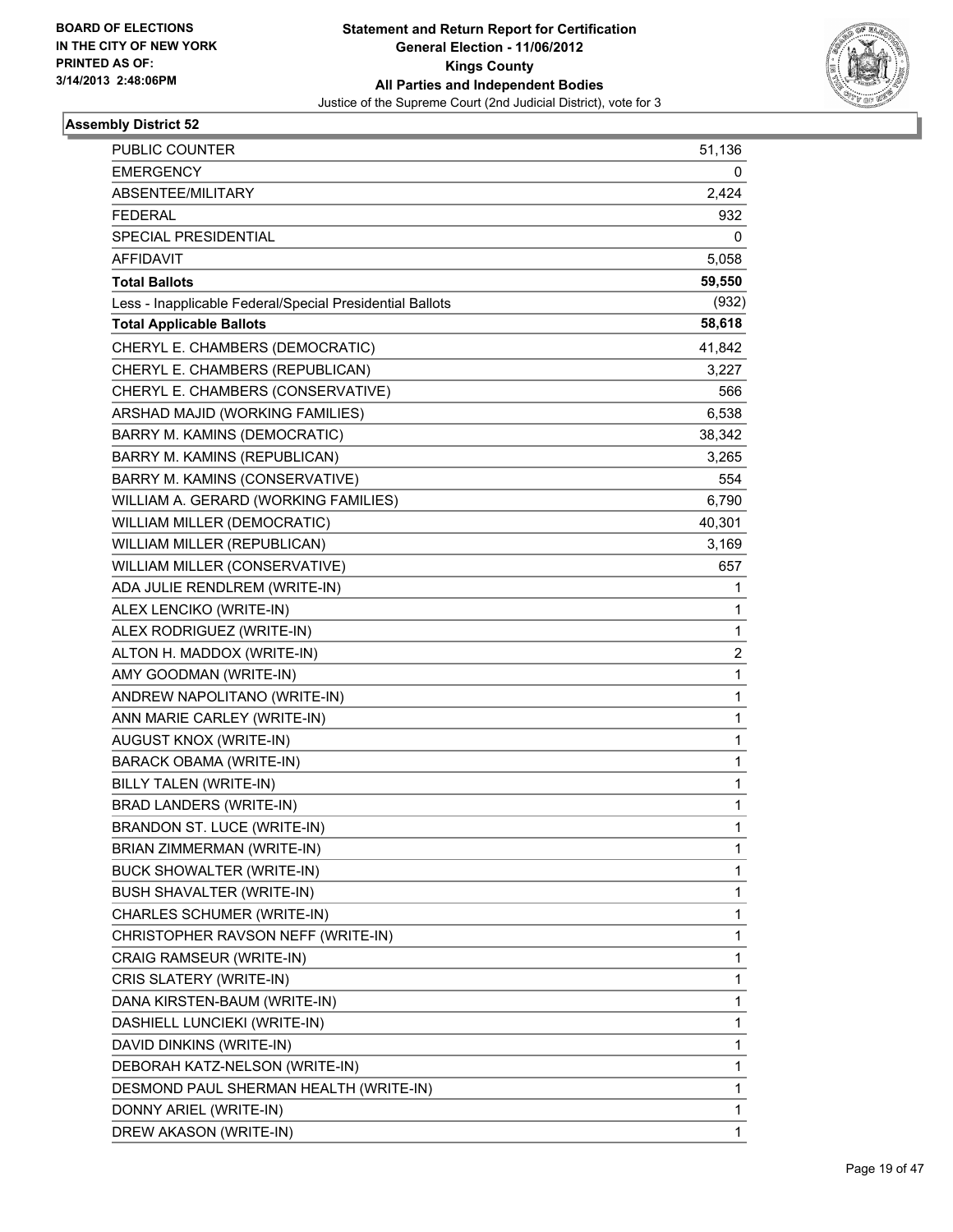

| EILEEN MCKENNA (WRITE-IN)         | 1 |
|-----------------------------------|---|
| ELIZABETH BAGET (WRITE-IN)        | 1 |
| ELY LEVIN (WRITE-IN)              | 1 |
| ERIC DYER (WRITE-IN)              | 1 |
| EVALON JAMES (WRITE-IN)           | 1 |
| <b>GEORGE ALBRO (WRITE-IN)</b>    | 1 |
| <b>GREG LUKIOROFF (WRITE-IN)</b>  | 1 |
| HARVEY MILUTCH (WRITE-IN)         | 1 |
| HARVEY PORIS (WRITE-IN)           | 1 |
| HON. EVELYN LAPORTE (WRITE-IN)    | 1 |
| HOWARD GRAUBARD (WRITE-IN)        | 1 |
| IRA CURE (WRITE-IN)               | 1 |
| JAMES VERON'CO (WRITE-IN)         | 1 |
| JANE CARLIN (WRITE-IN)            | 1 |
| JENNIFER K. LEE (WRITE-IN)        | 1 |
| JENNIFER LEVY (WRITE-IN)          | 1 |
| JILL STEIN (WRITE-IN)             | 1 |
| JOE CANELLA (WRITE-IN)            | 1 |
| JOE LUCKER (WRITE-IN)             | 1 |
| JOEL BO (WRITE-IN)                | 1 |
| JOHN FREMAN GILL (WRITE-IN)       | 1 |
| JOHN STEWART (WRITE-IN)           | 1 |
| JON STEWART (WRITE-IN)            | 1 |
| JONATHAN KLEIN (WRITE-IN)         | 1 |
| JONATHAN SACK (WRITE-IN)          | 1 |
| JORDAN FUENTES (WRITE-IN)         | 1 |
| JOSE MALDONADO (WRITE-IN)         | 1 |
| JOSEPH GIOANNETTI (WRITE-IN)      | 3 |
| <b>JOSEPH KOICIM (WRITE-IN)</b>   | 1 |
| JOSEPH MACK (WRITE-IN)            | 1 |
| JOSHUA KRIEGMA (WRITE-IN)         | 1 |
| KALLIOPE MUERX (WRITE-IN)         | 1 |
| KIRILL KACHINSKY (WRITE-IN)       | 3 |
| LARRY LITTLE FIELD (WRITE-IN)     | 1 |
| LASZCO SANDER (WRITE-IN)          | 1 |
| LISETTE COLON (WRITE-IN)          | 1 |
| MARGARITA LOPEZ TORRES (WRITE-IN) | 2 |
| <b>MARIANG MACIAS (WRITE-IN)</b>  | 1 |
| MARIO CUOMO (WRITE-IN)            | 1 |
| MARISA AGIN (WRITE-IN)            | 1 |
| MARK A. SNYDER (WRITE-IN)         | 1 |
| MARK MARRA (WRITE-IN)             | 1 |
| MARLYN MUSGPADE (WRITE-IN)        | 1 |
| MARY HACK (WRITE-IN)              | 1 |
| MARY PRICE (WRITE-IN)             | 1 |
| MATHEW CHACHENE (WRITE-IN)        | 1 |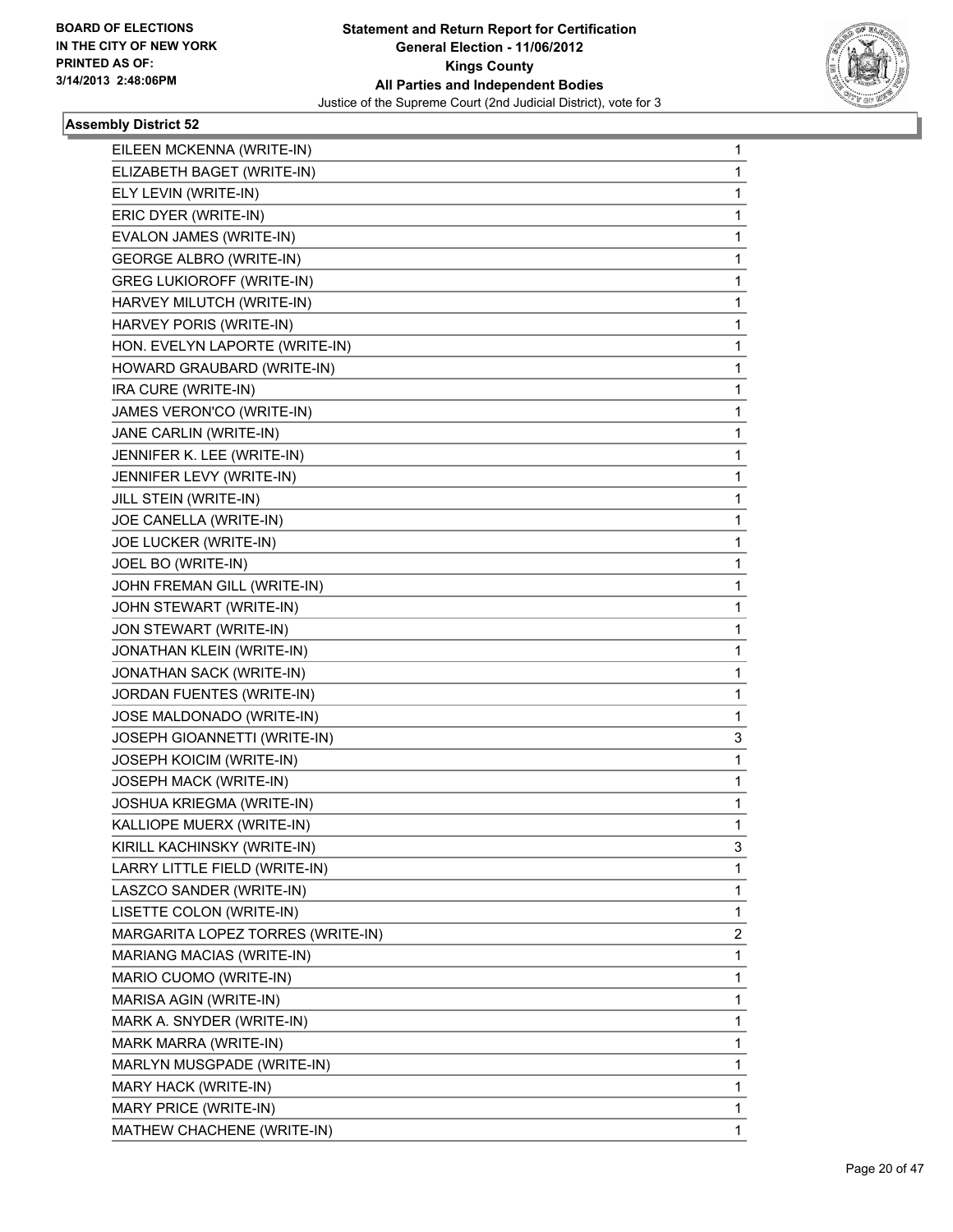

| MELANIE WILLINGHAM JAGGENS (WRITE-IN) | 1       |
|---------------------------------------|---------|
| MICHAEL G. CURTIN (WRITE-IN)          | 1       |
| MICHAEL STANLEY (WRITE-IN)            | 2       |
| MIKE GRAMANN (WRITE-IN)               | 1       |
| MITCHELL REGAN LOGAN (WRITE-IN)       | 1       |
| MUMI ABU JAMAL (WRITE-IN)             | 1       |
| OYBUK GRAUBORD (WRITE-IN)             | 1       |
| PAUL SHOOCK (WRITE-IN)                | 1       |
| PAULA SCHAAP (WRITE-IN)               | 1       |
| PAULO FREIRE (WRITE-IN)               | 1       |
| PETER ITAK (WRITE-IN)                 | 1       |
| RANDY CREDICO (WRITE-IN)              | 1       |
| RAPHAEL BERAHA (WRITE-IN)             | 1       |
| RICHARD CAMPO (WRITE-IN)              | 1       |
| RICHARD MUELLER (WRITE-IN)            | 1       |
| RICHARD YOMOT (WRITE-IN)              | 1       |
| ROBERTH SMITH (WRITE-IN)              | 1       |
| RONALD RICHTER (WRITE-IN)             | 1       |
| RUTH ARBERMAN (WRITE-IN)              | 1       |
| RYAN SAGER (WRITE-IN)                 | 1       |
| SARA GOZALO (WRITE-IN)                | 1       |
| SARAH BURNES (WRITE-IN)               | 1       |
| SARAH GRAY (WRITE-IN)                 | 1       |
| SCOTT ROSS (WRITE-IN)                 | 1       |
| SEYMORE HORRWITZ (WRITE-IN)           | 1       |
| SHARI KARP (WRITE-IN)                 | 1       |
| STEHANE ADAM (WRITE-IN)               | 1       |
| STEPHAN COLBERT (WRITE-IN)            | 1       |
| STEPHEN COLBERT (WRITE-IN)            | 1       |
| STEPHEN LEVIN (WRITE-IN)              | 1       |
| STEVE DOBBIN (WRITE-IN)               | 1       |
| STEWART ROTHAN (WRITE-IN)             | 1       |
| TAMEKA FOTI (WRITE-IN)                | 1       |
| TONI CEASER (WRITE-IN)                | 1       |
| UNATTRIBUTABLE WRITE-IN (WRITE-IN)    | 54      |
| <b>VLADMIR VIZNER (WRITE-IN)</b>      | 3       |
| WILLIAM KINGSLEY (WRITE-IN)           | 1       |
| ZOEY LOSKARIS (WRITE-IN)              | 1       |
| <b>Total Votes</b>                    | 145,423 |
| Unrecorded                            | 30,431  |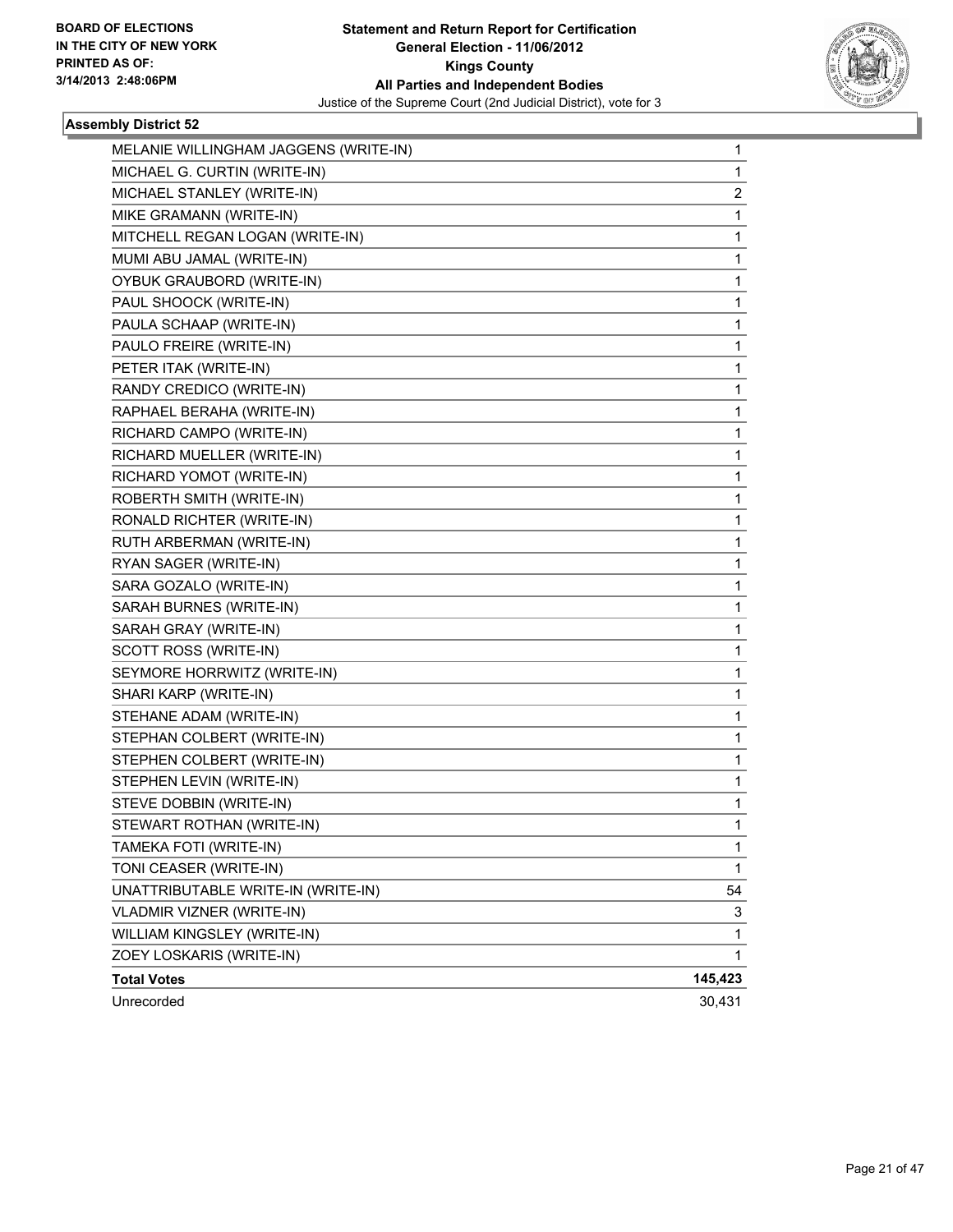

| PUBLIC COUNTER                                           | 29,780 |
|----------------------------------------------------------|--------|
| <b>EMERGENCY</b>                                         | 126    |
| ABSENTEE/MILITARY                                        | 444    |
| <b>FEDERAL</b>                                           | 157    |
| SPECIAL PRESIDENTIAL                                     | 0      |
| AFFIDAVIT                                                | 4,157  |
| <b>Total Ballots</b>                                     | 34,664 |
| Less - Inapplicable Federal/Special Presidential Ballots | (157)  |
| <b>Total Applicable Ballots</b>                          | 34,507 |
| CHERYL E. CHAMBERS (DEMOCRATIC)                          | 23,222 |
| CHERYL E. CHAMBERS (REPUBLICAN)                          | 1,045  |
| CHERYL E. CHAMBERS (CONSERVATIVE)                        | 260    |
| ARSHAD MAJID (WORKING FAMILIES)                          | 2,327  |
| BARRY M. KAMINS (DEMOCRATIC)                             | 20,613 |
| BARRY M. KAMINS (REPUBLICAN)                             | 1,078  |
| BARRY M. KAMINS (CONSERVATIVE)                           | 246    |
| WILLIAM A. GERARD (WORKING FAMILIES)                     | 2,585  |
| WILLIAM MILLER (DEMOCRATIC)                              | 21,065 |
| WILLIAM MILLER (REPUBLICAN)                              | 1,040  |
| WILLIAM MILLER (CONSERVATIVE)                            | 312    |
| ADAM GREENWARD (WRITE-IN)                                | 1      |
| ALAN UNI (WRITE-IN)                                      | 3      |
| BENJAMIN FRIED (WRITE-IN)                                | 1      |
| BILLY JOEL (WRITE-IN)                                    | 1      |
| <b>BRUCE LEE (WRITE-IN)</b>                              | 1      |
| CHRIS GARVEY (WRITE-IN)                                  | 1      |
| DAVE MASTAINE (WRITE-IN)                                 | 1      |
| DENNIS VACCO (WRITE-IN)                                  | 1      |
| DOMINIKE KSEL (WRITE-IN)                                 | 1      |
| DYLAN MARCH ESCHL (WRITE-IN)                             | 1      |
| EARL WARREN (WRITE-IN)                                   | 1      |
| FRANCESCA L. CATRONE (WRITE-IN)                          | 3      |
| HYMAN SILVERGLOD (WRITE-IN)                              | 1      |
| JAMIE DWYER (WRITE-IN)                                   | 1      |
| JIMMY MCMILLAN (WRITE-IN)                                | 1      |
| JOHN KLOTZ (WRITE-IN)                                    | 1      |
| JOHN MANS (WRITE-IN)                                     | 1      |
| JORDAN HARRIS (WRITE-IN)                                 | 1      |
| KARL MARX (WRITE-IN)                                     | 1      |
| LINDA PASTENA (WRITE-IN)                                 | 1      |
| LOUIS CEELKY (WRITE-IN)                                  | 1      |
| LOUIS POSNER (WRITE-IN)                                  | 1      |
| LUCY IVES (WRITE-IN)                                     | 1      |
| MARK DUNLEA (WRITE-IN)                                   | 3      |
| MARYJO LONG (WRITE-IN)                                   | 1      |
| MATT IGLESIAS (WRITE-IN)                                 | 1      |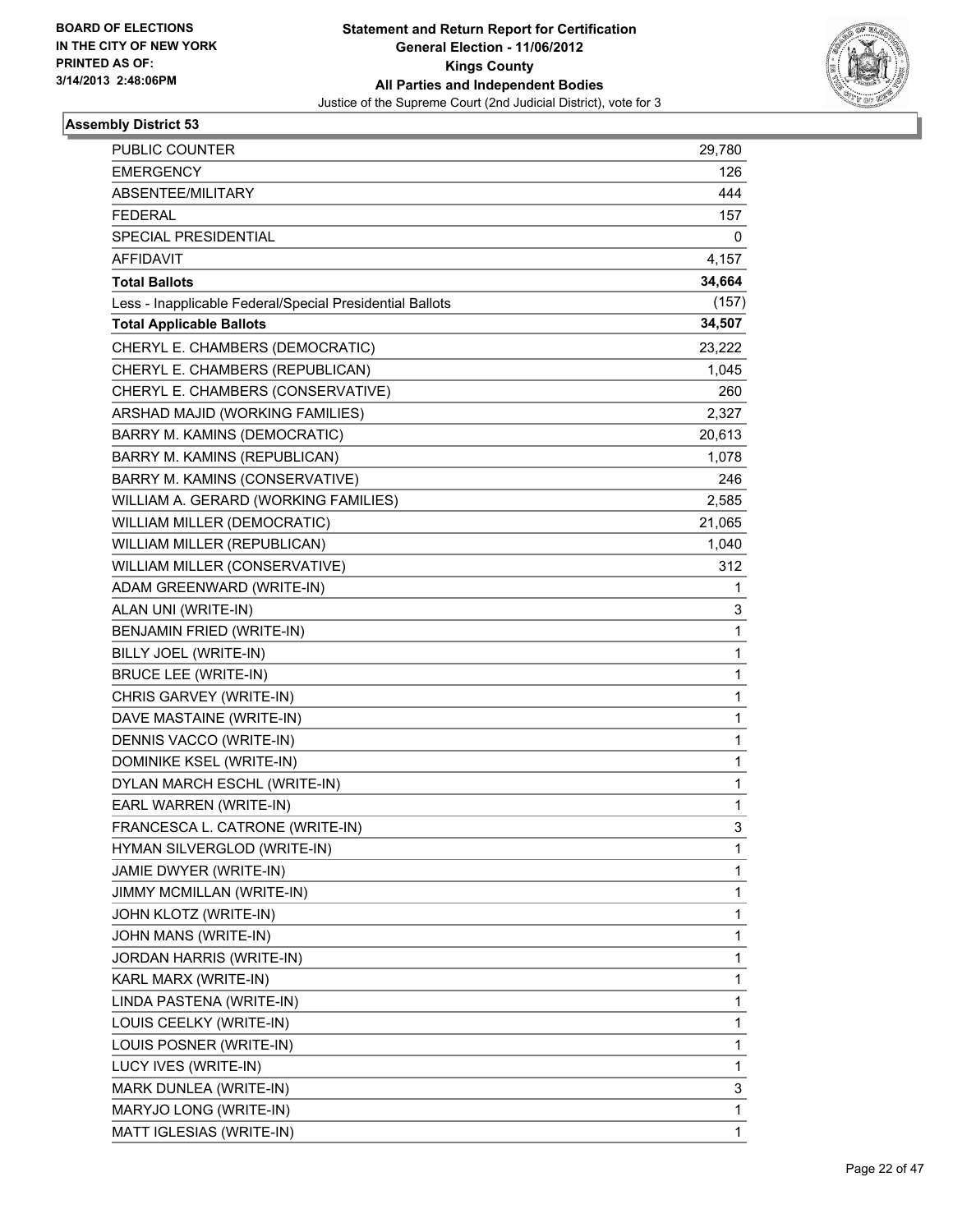

| MICHAEL RMOS (WRITE-IN)            |                |
|------------------------------------|----------------|
| MICHAEL YRIGOYEN (WRITE-IN)        |                |
| MORGAN P. FREEMAN (WRITE-IN)       |                |
| NATHAN SAPLOSUAN (WRITE-IN)        |                |
| RACHEL TRECHLER (WRITE-IN)         | $\overline{2}$ |
| RICK LAZID (WRITE-IN)              |                |
| RUSS ROBERTS (WRITE-IN)            |                |
| RYAN K. HALLAHAN (WRITE-IN)        |                |
| SHELDON RAHAM (WRITE-IN)           |                |
| TONYA GHARBAI (WRITE-IN)           |                |
| UNATTRIBUTABLE WRITE-IN (WRITE-IN) | 36             |
| <b>VERUIN SUPREME (WRITE-IN)</b>   |                |
| WOODY ALLEN (WRITE-IN)             |                |
| ZANE MACHN (WRITE-IN)              |                |
| <b>Total Votes</b>                 | 73,875         |
| Unrecorded                         | 29,646         |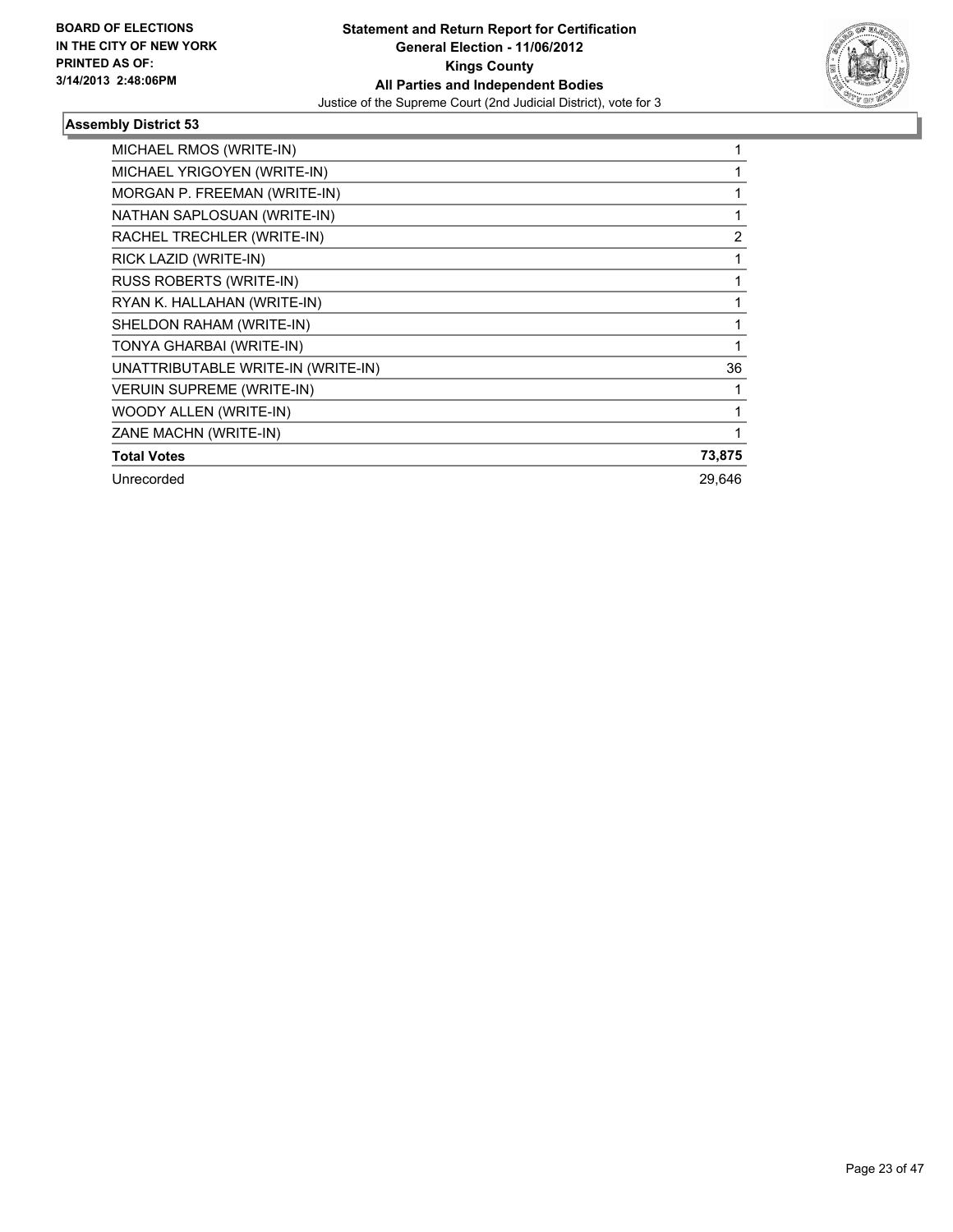

| PUBLIC COUNTER                                           | 25,278 |
|----------------------------------------------------------|--------|
| <b>EMERGENCY</b>                                         | 0      |
| ABSENTEE/MILITARY                                        | 292    |
| <b>FEDERAL</b>                                           | 62     |
| SPECIAL PRESIDENTIAL                                     | 0      |
| AFFIDAVIT                                                | 3,766  |
| <b>Total Ballots</b>                                     | 29,398 |
| Less - Inapplicable Federal/Special Presidential Ballots | (62)   |
| <b>Total Applicable Ballots</b>                          | 29,336 |
| CHERYL E. CHAMBERS (DEMOCRATIC)                          | 21,614 |
| CHERYL E. CHAMBERS (REPUBLICAN)                          | 661    |
| CHERYL E. CHAMBERS (CONSERVATIVE)                        | 170    |
| ARSHAD MAJID (WORKING FAMILIES)                          | 884    |
| BARRY M. KAMINS (DEMOCRATIC)                             | 19,565 |
| BARRY M. KAMINS (REPUBLICAN)                             | 686    |
| BARRY M. KAMINS (CONSERVATIVE)                           | 178    |
| WILLIAM A. GERARD (WORKING FAMILIES)                     | 1,054  |
| WILLIAM MILLER (DEMOCRATIC)                              | 19,228 |
| WILLIAM MILLER (REPUBLICAN)                              | 643    |
| WILLIAM MILLER (CONSERVATIVE)                            | 195    |
| CURTIS ODOM (WRITE-IN)                                   | 2      |
| DENNIS KINNICH (WRITE-IN)                                | 1      |
| DONNA BRYAN (WRITE-IN)                                   | 1      |
| ELENA LOUISA (WRITE-IN)                                  | 1      |
| ELLIOT SPITZER (WRITE-IN)                                | 1      |
| JOHN GOODMAN (WRITE-IN)                                  | 1      |
| KRISTEN DAVIS (WRITE-IN)                                 | 1      |
| NOAM CHAMSY (WRITE-IN)                                   | 1      |
| OPRAH WINFREY (WRITE-IN)                                 | 1      |
| PERRY BRAWNSTEIN (WRITE-IN)                              | 1      |
| RICHARD WHENLEY (WRITE-IN)                               | 1      |
| STEVEN HAANINS (WRITE-IN)                                | 1      |
| UNATTRIBUTABLE WRITE-IN (WRITE-IN)                       | 12     |
| WILLIAM S. MONTO (WRITE-IN)                              | 1      |
| <b>Total Votes</b>                                       | 64,904 |
| Unrecorded                                               | 23,104 |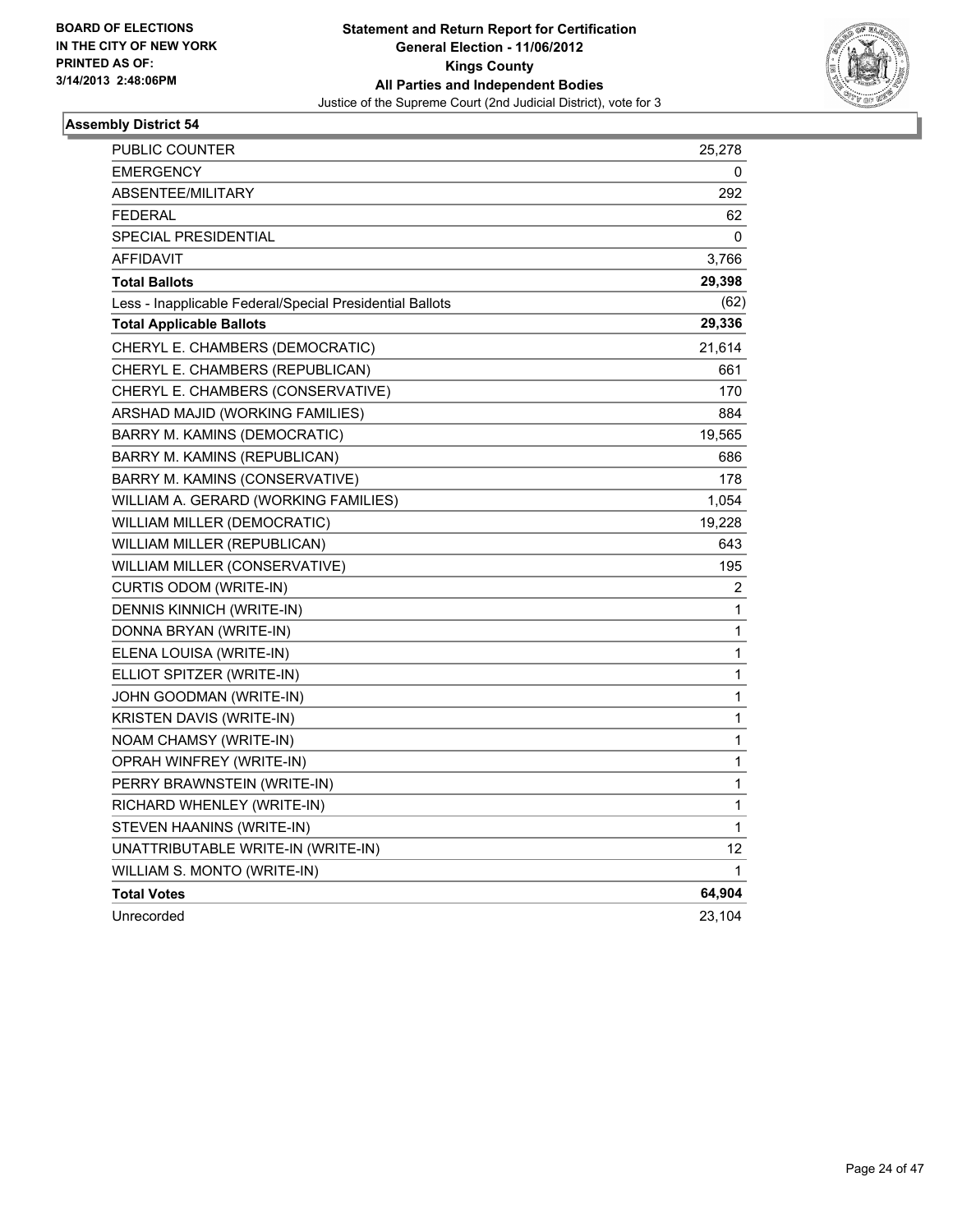

| PUBLIC COUNTER                                           | 32,595       |
|----------------------------------------------------------|--------------|
| <b>EMERGENCY</b>                                         | 130          |
| ABSENTEE/MILITARY                                        | 493          |
| <b>FEDERAL</b>                                           | 88           |
| SPECIAL PRESIDENTIAL                                     | $\Omega$     |
| <b>AFFIDAVIT</b>                                         | 5,257        |
| <b>Total Ballots</b>                                     | 38,563       |
| Less - Inapplicable Federal/Special Presidential Ballots | (88)         |
| <b>Total Applicable Ballots</b>                          | 38,475       |
| CHERYL E. CHAMBERS (DEMOCRATIC)                          | 29,604       |
| CHERYL E. CHAMBERS (REPUBLICAN)                          | 303          |
| CHERYL E. CHAMBERS (CONSERVATIVE)                        | 127          |
| ARSHAD MAJID (WORKING FAMILIES)                          | 640          |
| BARRY M. KAMINS (DEMOCRATIC)                             | 27,181       |
| BARRY M. KAMINS (REPUBLICAN)                             | 325          |
| BARRY M. KAMINS (CONSERVATIVE)                           | 112          |
| WILLIAM A. GERARD (WORKING FAMILIES)                     | 881          |
| WILLIAM MILLER (DEMOCRATIC)                              | 26,447       |
| WILLIAM MILLER (REPUBLICAN)                              | 295          |
| WILLIAM MILLER (CONSERVATIVE)                            | 155          |
| ALTON H. MADDOX (WRITE-IN)                               | 1            |
| AUGUST WEST (WRITE-IN)                                   | 1            |
| <b>DELILAH CUMMINGS (WRITE-IN)</b>                       | $\mathbf{1}$ |
| INDIRA GUPTA (WRITE-IN)                                  | 1            |
| JAMAL AHEMAEL (WRITE-IN)                                 | 1            |
| NYELA JOHN (WRITE-IN)                                    | 1            |
| QUENTIN FARRIS (WRITE-IN)                                | 1            |
| TANISHA MICHEL (WRITE-IN)                                | 1            |
| THURGOOD MARSHALL (WRITE-IN)                             | 1            |
| UNATTRIBUTABLE WRITE-IN (WRITE-IN)                       | 11           |
| <b>Total Votes</b>                                       | 86,090       |
| Unrecorded                                               | 29,335       |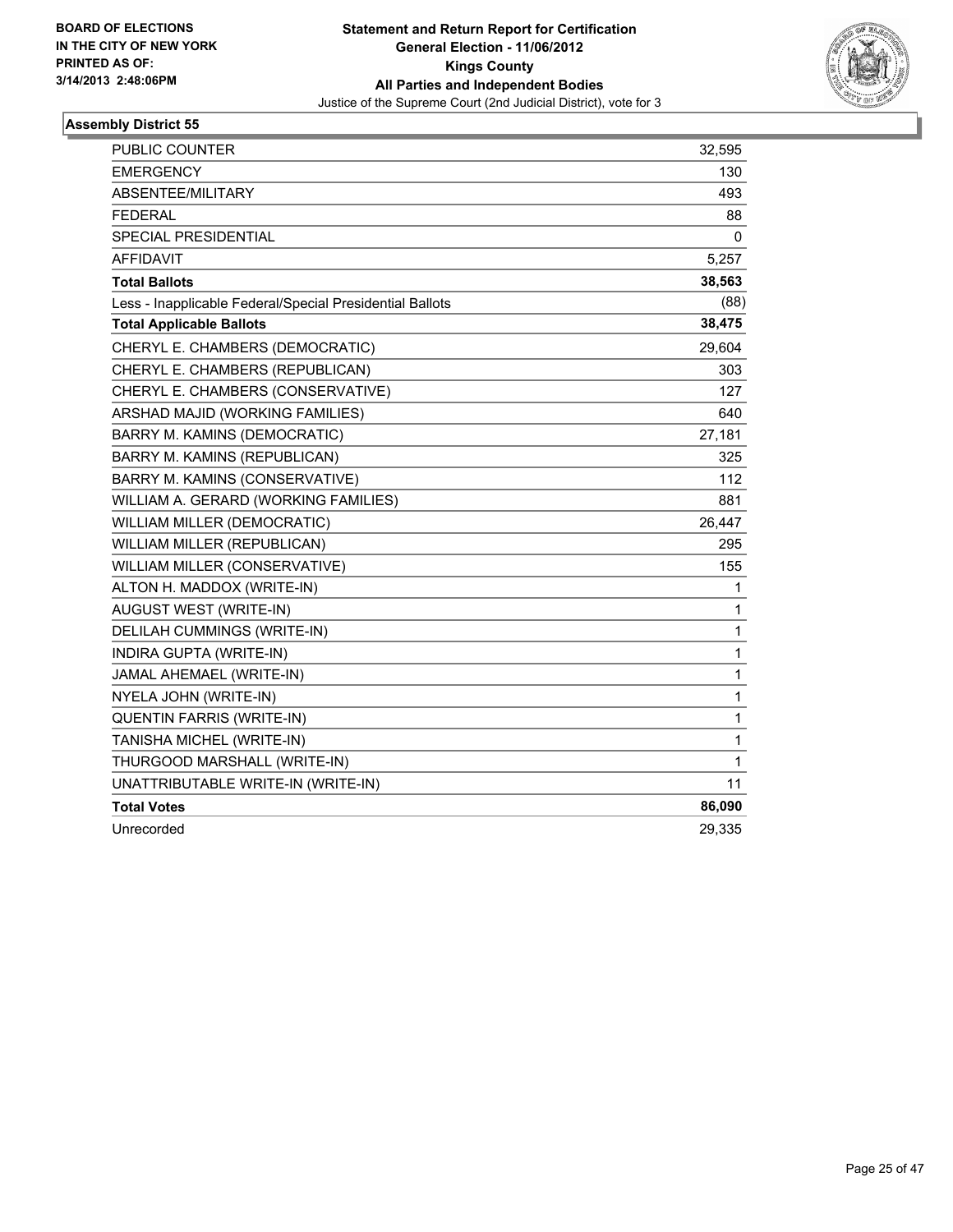

| PUBLIC COUNTER                                           | 36,723       |
|----------------------------------------------------------|--------------|
| <b>EMERGENCY</b>                                         | 28           |
| ABSENTEE/MILITARY                                        | 652          |
| <b>FEDERAL</b>                                           | 101          |
| SPECIAL PRESIDENTIAL                                     | 0            |
| AFFIDAVIT                                                | 5,187        |
| <b>Total Ballots</b>                                     | 42,691       |
| Less - Inapplicable Federal/Special Presidential Ballots | (101)        |
| <b>Total Applicable Ballots</b>                          | 42,590       |
| CHERYL E. CHAMBERS (DEMOCRATIC)                          | 33,182       |
| CHERYL E. CHAMBERS (REPUBLICAN)                          | 319          |
| CHERYL E. CHAMBERS (CONSERVATIVE)                        | 115          |
| ARSHAD MAJID (WORKING FAMILIES)                          | 1,561        |
| BARRY M. KAMINS (DEMOCRATIC)                             | 29,964       |
| BARRY M. KAMINS (REPUBLICAN)                             | 354          |
| BARRY M. KAMINS (CONSERVATIVE)                           | 105          |
| WILLIAM A. GERARD (WORKING FAMILIES)                     | 1,804        |
| WILLIAM MILLER (DEMOCRATIC)                              | 29,479       |
| WILLIAM MILLER (REPUBLICAN)                              | 312          |
| WILLIAM MILLER (CONSERVATIVE)                            | 163          |
| ALTON H. MADDOX (WRITE-IN)                               | 1            |
| BRADLEY WAGNER (WRITE-IN)                                | 1            |
| BRIAN LORD (WRITE-IN)                                    | 1            |
| CALVIN E JOHNSON (WRITE-IN)                              | 1            |
| COLLIN FRAZIER (WRITE-IN)                                | 1            |
| HILL SCHADER (WRITE-IN)                                  | 1            |
| J. CALEEN (WRITE-IN)                                     | 1            |
| JAMES SHERM (WRITE-IN)                                   | 1            |
| JIMMY MCMILLAN (WRITE-IN)                                | 1            |
| KHAHD GHALT (WRITE-IN)                                   | 1            |
| NATHAN WATERMAN (WRITE-IN)                               | 1            |
| PAUL C. DALLY (WRITE-IN)                                 | 1            |
| QUINN C. WINTON (WRITE-IN)                               | 1            |
| STEPHANIE A. JONE (WRITE-IN)                             | 1            |
| TE' DEVAN (WRITE-IN)                                     | 1            |
| UNATTRIBUTABLE WRITE-IN (WRITE-IN)                       | 12           |
| VLADIM NABOKOV (WRITE-IN)                                | $\mathbf{1}$ |
| ZONKER HARRIS (WRITE-IN)                                 | 1            |
| <b>Total Votes</b>                                       | 97,387       |
| Unrecorded                                               | 30,383       |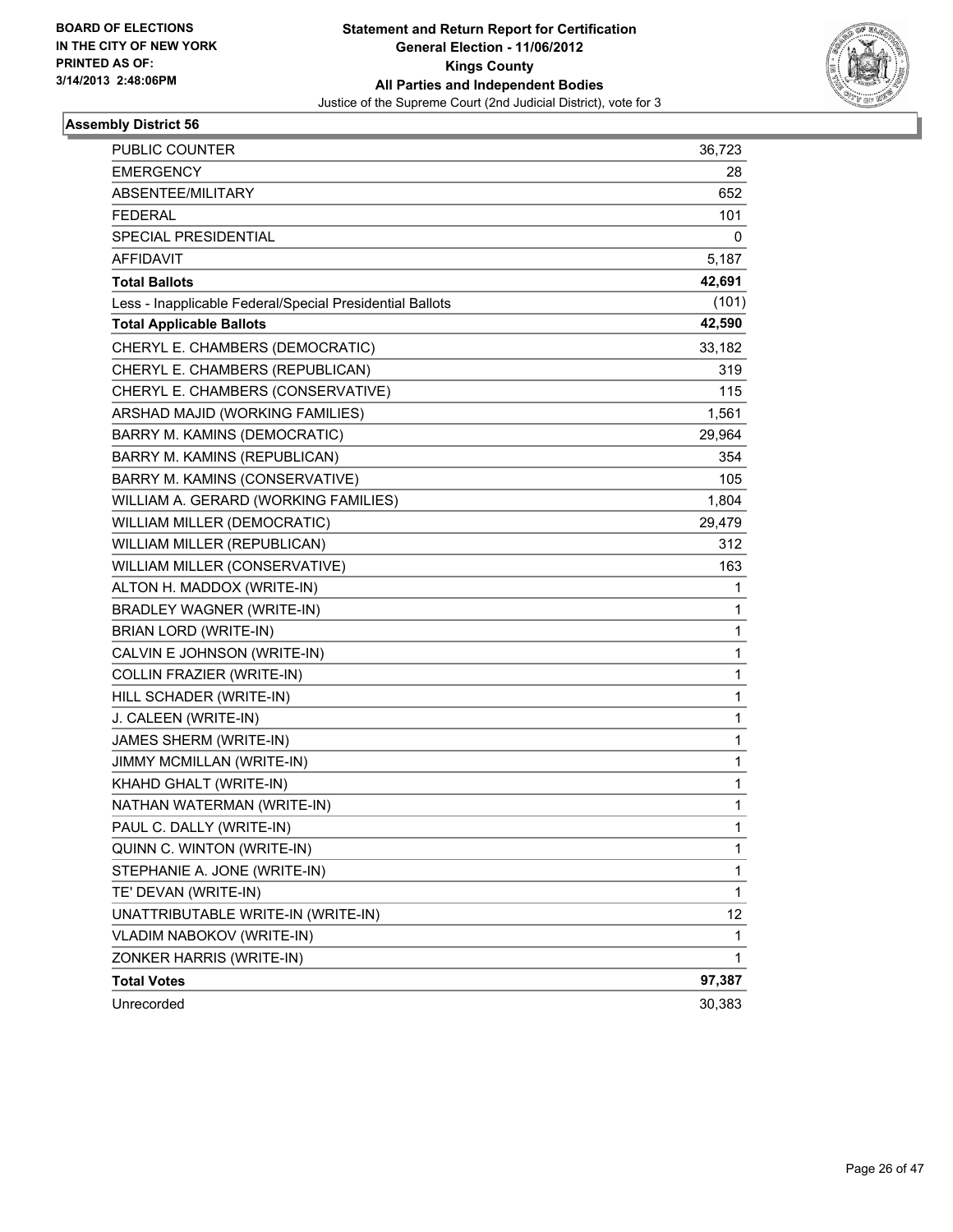

| PUBLIC COUNTER                                           | 48,011       |
|----------------------------------------------------------|--------------|
| <b>EMERGENCY</b>                                         | 0            |
| ABSENTEE/MILITARY                                        | 1,517        |
| <b>FEDERAL</b>                                           | 344          |
| SPECIAL PRESIDENTIAL                                     | 0            |
| AFFIDAVIT                                                | 5,171        |
| <b>Total Ballots</b>                                     | 55,043       |
| Less - Inapplicable Federal/Special Presidential Ballots | (344)        |
| <b>Total Applicable Ballots</b>                          | 54,699       |
| CHERYL E. CHAMBERS (DEMOCRATIC)                          | 41,282       |
| CHERYL E. CHAMBERS (REPUBLICAN)                          | 768          |
| CHERYL E. CHAMBERS (CONSERVATIVE)                        | 167          |
| ARSHAD MAJID (WORKING FAMILIES)                          | 4,811        |
| BARRY M. KAMINS (DEMOCRATIC)                             | 36,748       |
| BARRY M. KAMINS (REPUBLICAN)                             | 804          |
| BARRY M. KAMINS (CONSERVATIVE)                           | 180          |
| WILLIAM A. GERARD (WORKING FAMILIES)                     | 5,017        |
| <b>WILLIAM MILLER (DEMOCRATIC)</b>                       | 37,729       |
| WILLIAM MILLER (REPUBLICAN)                              | 770          |
| WILLIAM MILLER (CONSERVATIVE)                            | 251          |
| ALEX ARELLANO (WRITE-IN)                                 | 2            |
| ALEX DANCK-WERTH (WRITE-IN)                              | 1            |
| ALISSA HULL (WRITE-IN)                                   | 1            |
| AMANDA BREWSTER (WRITE-IN)                               | 1            |
| AMOUG ELSE (WRITE-IN)                                    | 1            |
| ANDY KAUFURAN (WRITE-IN)                                 | $\mathbf{1}$ |
| ARI BROCHIN (WRITE-IN)                                   | $\mathbf{1}$ |
| ARIZNNE REYER (WRITE-IN)                                 | 1            |
| <b>BILL CLINTON (WRITE-IN)</b>                           | 2            |
| <b>BOB BLISS (WRITE-IN)</b>                              | 1            |
| <b>BRADLEY MANNING (WRITE-IN)</b>                        | 3            |
| CAM WALKER MILLER (WRITE-IN)                             | 1            |
| CARDOON SOLEBELLO (WRITE-IN)                             | 1            |
| CHOLE SILVERSMITH (WRITE-IN)                             | 1            |
| CRAIG S. WALKER (WRITE-IN)                               | 1            |
| DAN GOREDMAN (WRITE-IN)                                  | 1            |
| EMILY OLSKEMSKY (WRITE-IN)                               | 1            |
| ERICA DRANDY (WRITE-IN)                                  | 1            |
| EUISUN PYUN (WRITE-IN)                                   | 1            |
| GENE RUSSIANOFF (WRITE-IN)                               | 1            |
| GG ALLIN (WRITE-IN)                                      | 1            |
| HENRY SERRANO (WRITE-IN)                                 | 1            |
| IAN OLIVER (WRITE-IN)                                    | 1            |
| JACK JOHNSON (WRITE-IN)                                  | 1            |
| JAME GUNB (WRITE-IN)                                     | 1            |
| JAMES MCHULEY JR. (WRITE-IN)                             | $\mathbf{1}$ |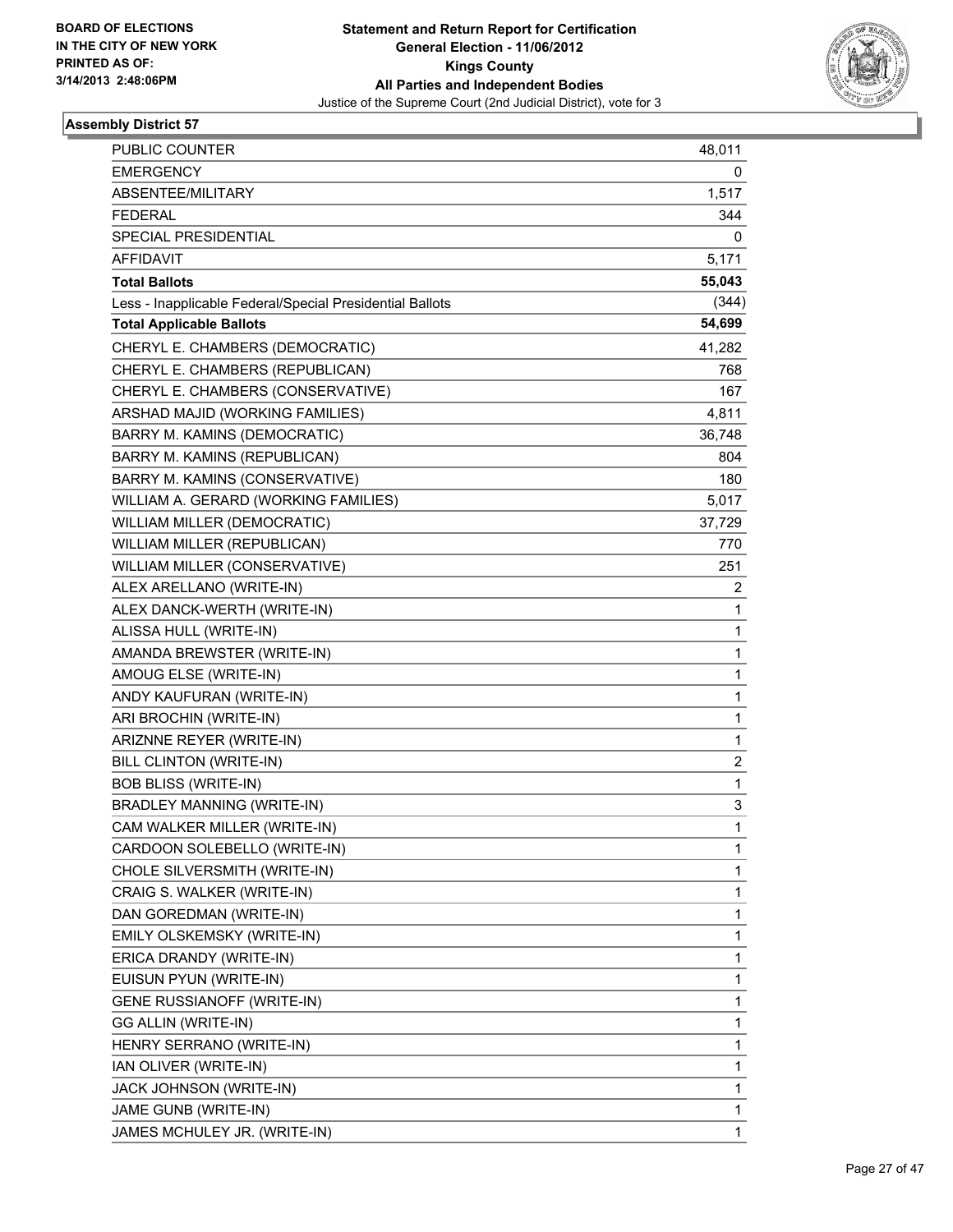

| JASON STARR (WRITE-IN)             | 1       |
|------------------------------------|---------|
| JED NEEDLE (WRITE-IN)              | 1       |
| JESSE WEIMAN (WRITE-IN)            | 1       |
| JOHN BROWN (WRITE-IN)              | 1       |
| JON STEWART (WRITE-IN)             | 1       |
| JONI KLETTER (WRITE-IN)            | 1       |
| JULIE YOUNG (WRITE-IN)             | 1       |
| K SMITH MACND (WRITE-IN)           | 1       |
| KEVIN JACOBS (WRITE-IN)            | 1       |
| KIRIL DREWSTERS (WRITE-IN)         | 1       |
| M RALPH MCCLAIN (WRITE-IN)         | 1       |
| MARCUS NEWMAN (WRITE-IN)           | 1       |
| MARGORIE SHULMAN (WRITE-IN)        | 1       |
| MARIA ARIAS (WRITE-IN)             | 1       |
| MARK B. BERNBE (WRITE-IN)          | 1       |
| MARK CUNNINGHAM (WRITE-IN)         | 1       |
| MATT SULLIVAN (WRITE-IN)           | 1       |
| MENACHEM SCHREEMAN (WRITE-IN)      | 1       |
| MICHAEL DEWAYNE BROWN (WRITE-IN)   | 1       |
| MICHAEL ZUVIC (WRITE-IN)           | 1       |
| MICHELLE ADAMS (WRITE-IN)          | 1       |
| MIHIR KILLINGA (WRITE-IN)          | 1       |
| MILES DONOVAN (WRITE-IN)           | 1       |
| MORDECAI MARTIN (WRITE-IN)         | 1       |
| MORGAN JANNESS (WRITE-IN)          | 1       |
| MUTTIN MACGOTTIN (WRITE-IN)        | 1       |
| NICHOLAS LOPCH (WRITE-IN)          | 1       |
| NORA CUDDY (WRITE-IN)              | 1       |
| PATTIE ENRICH (WRITE-IN)           | 1       |
| PEPPER PILLOW BREWER (WRITE-IN)    | 1       |
| RAFIQ KALANICK DIN (WRITE-IN)      | 1       |
| REN'EA HOLMES (WRITE-IN)           | 1       |
| RICK BROWN (WRITE-IN)              | 1       |
| RIGIBERTO MENCHE (WRITE-IN)        | 1       |
| RUDOLPH GULIANI (WRITE-IN)         | 1       |
| STEVE RUGEES (WRITE-IN)            | 1       |
| SUE SIMMONS (WRITE-IN)             | 1       |
| TIM BYRNES (WRITE-IN)              | 1       |
| UNATTRIBUTABLE WRITE-IN (WRITE-IN) | 36      |
| VIRGINIA PIKE (WRITE-IN)           | 1       |
| WILLIAM A GREY (WRITE-IN)          | 3       |
| <b>Total Votes</b>                 | 128,635 |
| Unrecorded                         | 35,462  |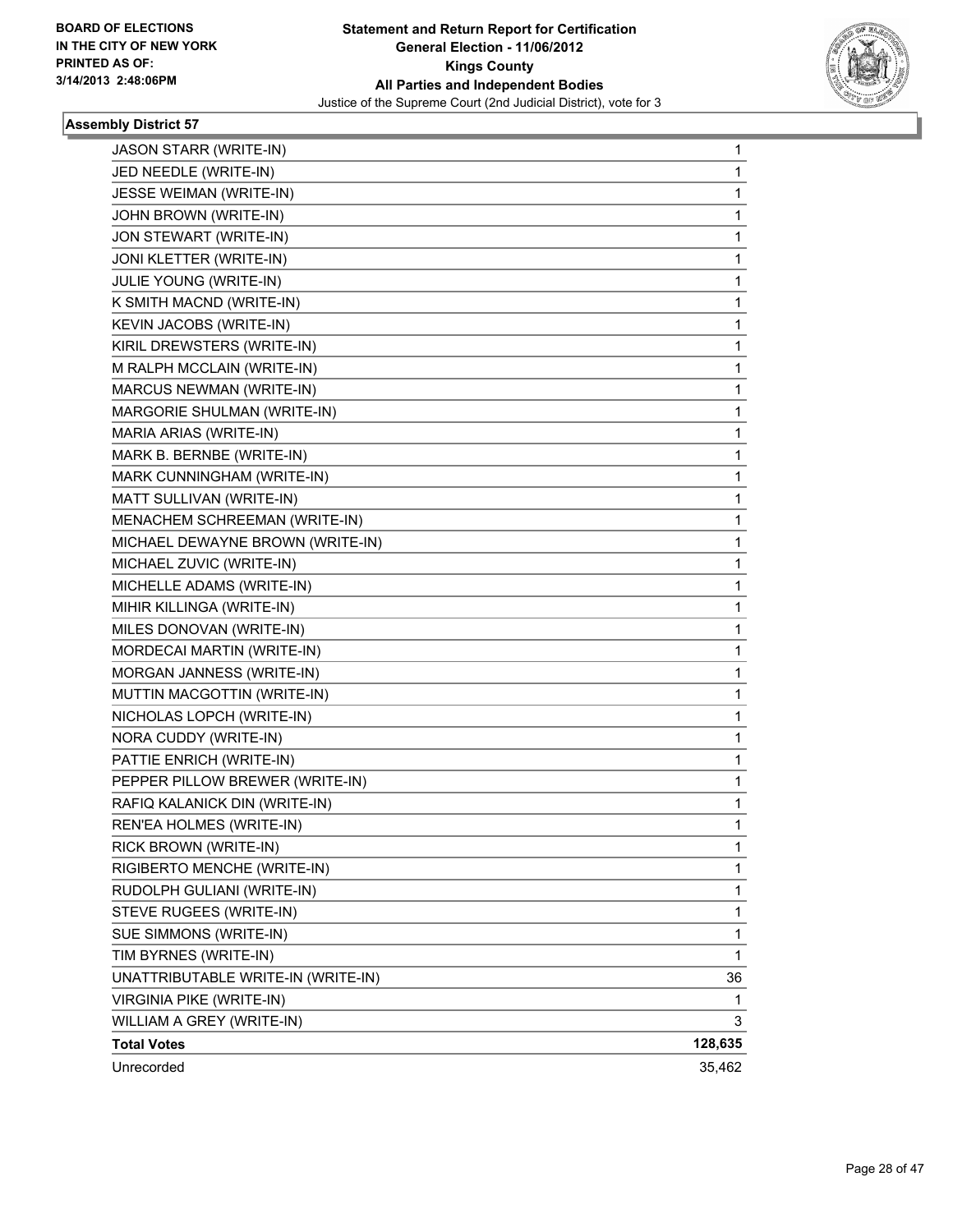

| <b>PUBLIC COUNTER</b>                                    | 37,291  |
|----------------------------------------------------------|---------|
| <b>EMERGENCY</b>                                         | 1       |
| ABSENTEE/MILITARY                                        | 905     |
| <b>FEDERAL</b>                                           | 201     |
| SPECIAL PRESIDENTIAL                                     | 0       |
| <b>AFFIDAVIT</b>                                         | 4,652   |
| <b>Total Ballots</b>                                     | 43,050  |
| Less - Inapplicable Federal/Special Presidential Ballots | (201)   |
| <b>Total Applicable Ballots</b>                          | 42,849  |
| CHERYL E. CHAMBERS (DEMOCRATIC)                          | 35,903  |
| CHERYL E. CHAMBERS (REPUBLICAN)                          | 425     |
| CHERYL E. CHAMBERS (CONSERVATIVE)                        | 86      |
| ARSHAD MAJID (WORKING FAMILIES)                          | 533     |
| <b>BARRY M. KAMINS (DEMOCRATIC)</b>                      | 34,193  |
| BARRY M. KAMINS (REPUBLICAN)                             | 435     |
| BARRY M. KAMINS (CONSERVATIVE)                           | 93      |
| WILLIAM A. GERARD (WORKING FAMILIES)                     | 673     |
| <b>WILLIAM MILLER (DEMOCRATIC)</b>                       | 33,231  |
| WILLIAM MILLER (REPUBLICAN)                              | 400     |
| WILLIAM MILLER (CONSERVATIVE)                            | 107     |
| JONATHAN GABRIEL (WRITE-IN)                              | 1       |
| NIA AUSTIN (WRITE-IN)                                    | 1       |
| PAUL AINSWORTH FRANCIS (WRITE-IN)                        | 1       |
| SHONEEK MARTIN (WRITE-IN)                                | 3       |
| UNATTRIBUTABLE WRITE-IN (WRITE-IN)                       | 4       |
| <b>Total Votes</b>                                       | 106,089 |
| Unrecorded                                               | 22.458  |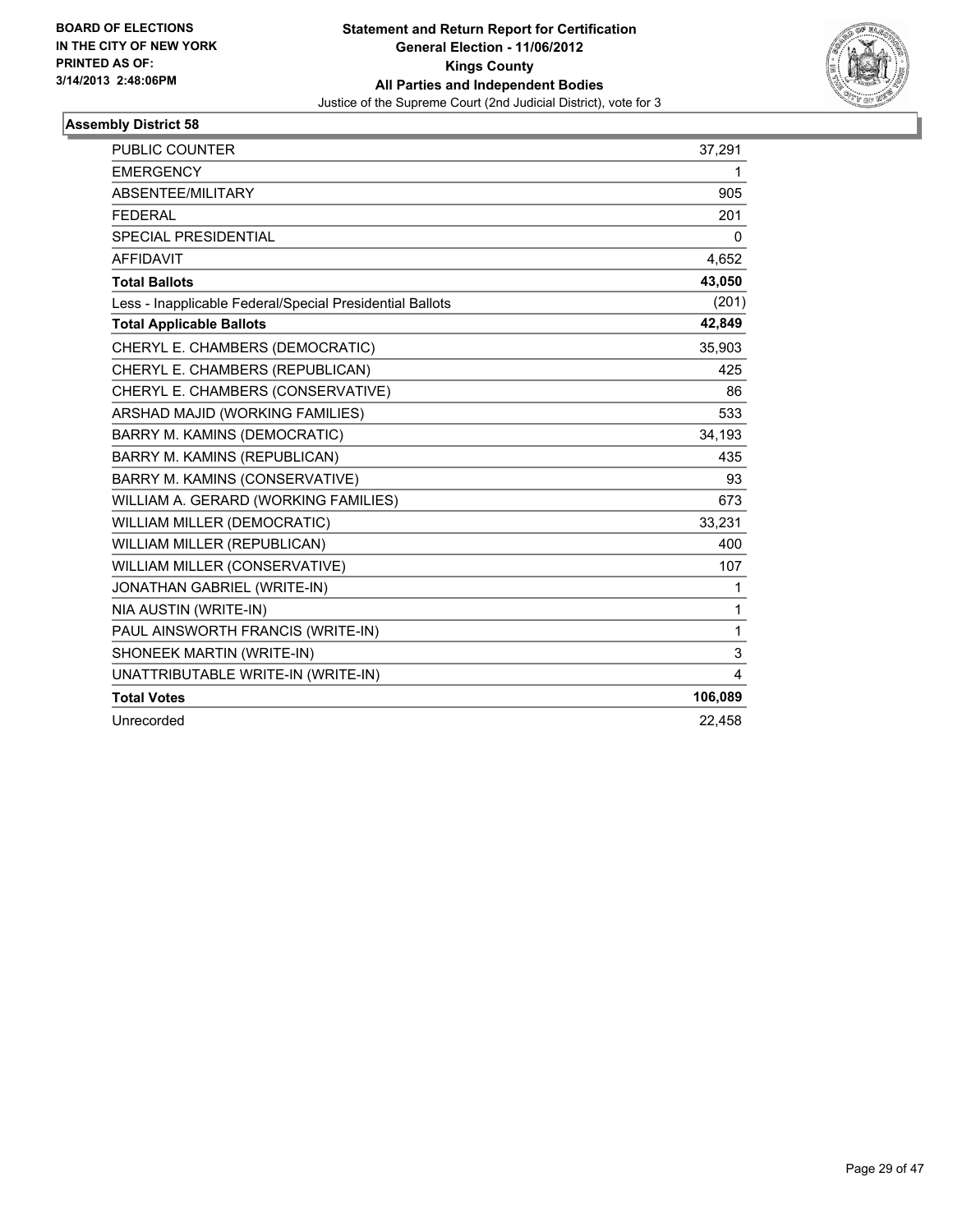

| PUBLIC COUNTER                                           | 36,648       |
|----------------------------------------------------------|--------------|
| <b>EMERGENCY</b>                                         | 0            |
| <b>ABSENTEE/MILITARY</b>                                 | 800          |
| <b>FEDERAL</b>                                           | 165          |
| SPECIAL PRESIDENTIAL                                     | 0            |
| <b>AFFIDAVIT</b>                                         | 3,720        |
| <b>Total Ballots</b>                                     | 41,333       |
| Less - Inapplicable Federal/Special Presidential Ballots | (165)        |
| <b>Total Applicable Ballots</b>                          | 41,168       |
| CHERYL E. CHAMBERS (DEMOCRATIC)                          | 28,341       |
| CHERYL E. CHAMBERS (REPUBLICAN)                          | 5,032        |
| CHERYL E. CHAMBERS (CONSERVATIVE)                        | 861          |
| ARSHAD MAJID (WORKING FAMILIES)                          | 674          |
| BARRY M. KAMINS (DEMOCRATIC)                             | 26,523       |
| BARRY M. KAMINS (REPUBLICAN)                             | 4,924        |
| BARRY M. KAMINS (CONSERVATIVE)                           | 827          |
| WILLIAM A. GERARD (WORKING FAMILIES)                     | 1,070        |
| WILLIAM MILLER (DEMOCRATIC)                              | 26,033       |
| WILLIAM MILLER (REPUBLICAN)                              | 4,788        |
| WILLIAM MILLER (CONSERVATIVE)                            | 900          |
| BENJAMIN BECKER (WRITE-IN)                               | 1            |
| CHARLES BARRON (WRITE-IN)                                | 1            |
| CHARLES HINES (WRITE-IN)                                 | $\mathbf{1}$ |
| EILEEN GOLDWYN (WRITE-IN)                                | 1            |
| ELI ROSENBLUH (WRITE-IN)                                 | $\mathbf{1}$ |
| <b>JASON SOTOMON (WRITE-IN)</b>                          | 1            |
| JOHN SABINO (WRITE-IN)                                   | 2            |
| JOY BROFSKY (WRITE-IN)                                   | 1            |
| KERBIE JOSEPH (WRITE-IN)                                 | 1            |
| SASHA Z. MURPHY (WRITE-IN)                               | 1            |
| STEWART B. MILSTEIN (WRITE-IN)                           | 1            |
| UNATTRIBUTABLE WRITE-IN (WRITE-IN)                       | 13           |
| VADYUR RUD (WRITE-IN)                                    | 3            |
| <b>Total Votes</b>                                       | 100,001      |
| Unrecorded                                               | 23,503       |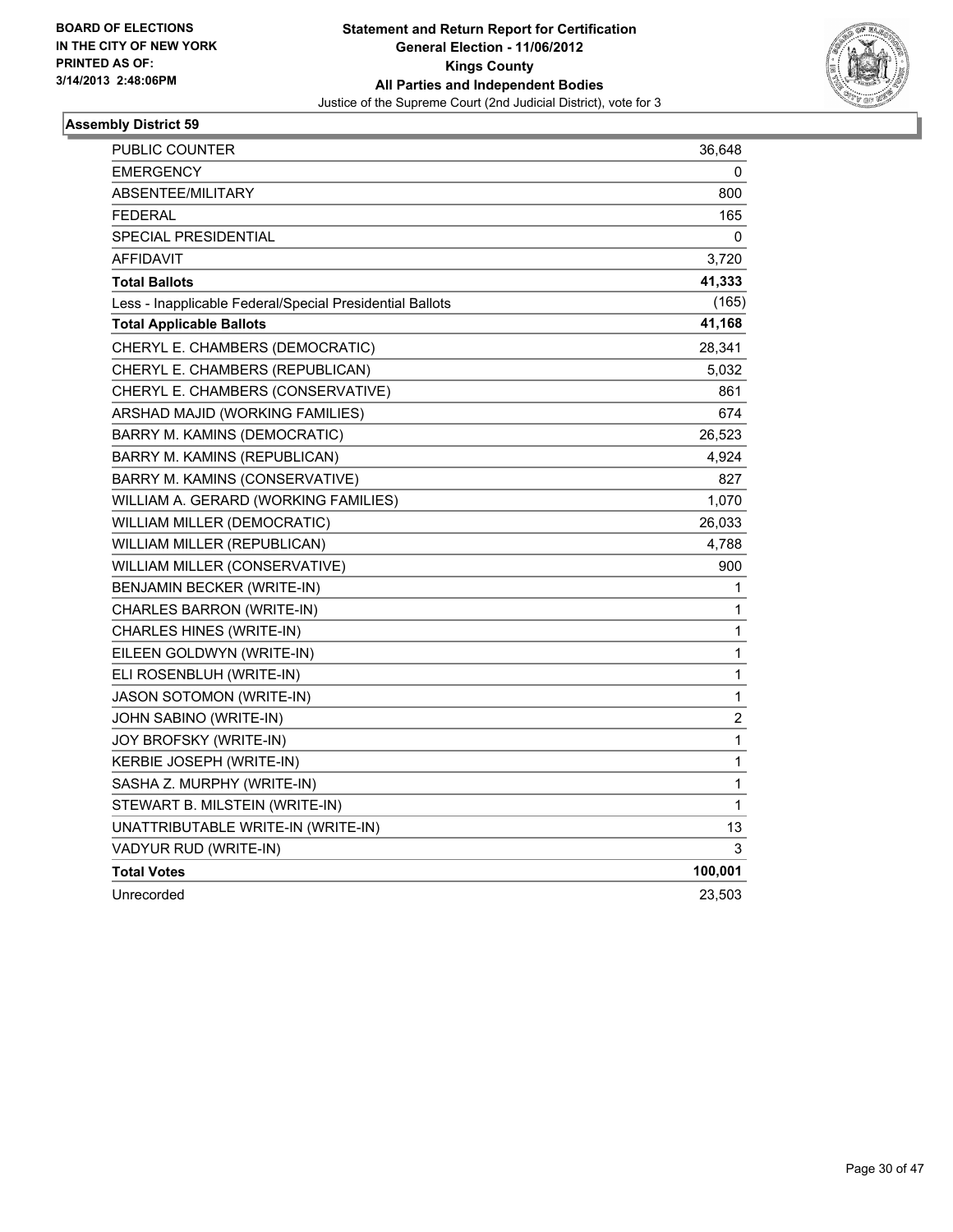

| PUBLIC COUNTER                                           | 35,780         |
|----------------------------------------------------------|----------------|
| <b>EMERGENCY</b>                                         | 352            |
| ABSENTEE/MILITARY                                        | 455            |
| <b>FEDERAL</b>                                           | 124            |
| <b>SPECIAL PRESIDENTIAL</b>                              | 0              |
| <b>AFFIDAVIT</b>                                         | 5,079          |
| <b>Total Ballots</b>                                     | 41,790         |
| Less - Inapplicable Federal/Special Presidential Ballots | (124)          |
| <b>Total Applicable Ballots</b>                          | 41,666         |
| CHERYL E. CHAMBERS (DEMOCRATIC)                          | 31,568         |
| CHERYL E. CHAMBERS (REPUBLICAN)                          | 699            |
| CHERYL E. CHAMBERS (CONSERVATIVE)                        | 114            |
| ARSHAD MAJID (WORKING FAMILIES)                          | 663            |
| <b>BARRY M. KAMINS (DEMOCRATIC)</b>                      | 29,258         |
| BARRY M. KAMINS (REPUBLICAN)                             | 729            |
| BARRY M. KAMINS (CONSERVATIVE)                           | 102            |
| WILLIAM A. GERARD (WORKING FAMILIES)                     | 952            |
| WILLIAM MILLER (DEMOCRATIC)                              | 28,195         |
| WILLIAM MILLER (REPUBLICAN)                              | 699            |
| WILLIAM MILLER (CONSERVATIVE)                            | 153            |
| AYANNA WATSON (WRITE-IN)                                 | 1              |
| DENMARK VESEY (WRITE-IN)                                 | 1              |
| EL MANNING (WRITE-IN)                                    | 1              |
| H RAP BROWN (WRITE-IN)                                   | 1              |
| JESSICA SCHWARTZ (WRITE-IN)                              | 1              |
| JOE ROGAN (WRITE-IN)                                     | 1              |
| JOHN BROWN (WRITE-IN)                                    | 1              |
| NORMAN ITILANI (WRITE-IN)                                | 1              |
| NYEDA GARNETT (WRITE-IN)                                 | 1              |
| UNATTRIBUTABLE WRITE-IN (WRITE-IN)                       | $\overline{2}$ |
| <b>Total Votes</b>                                       | 93,143         |
| Unrecorded                                               | 31,855         |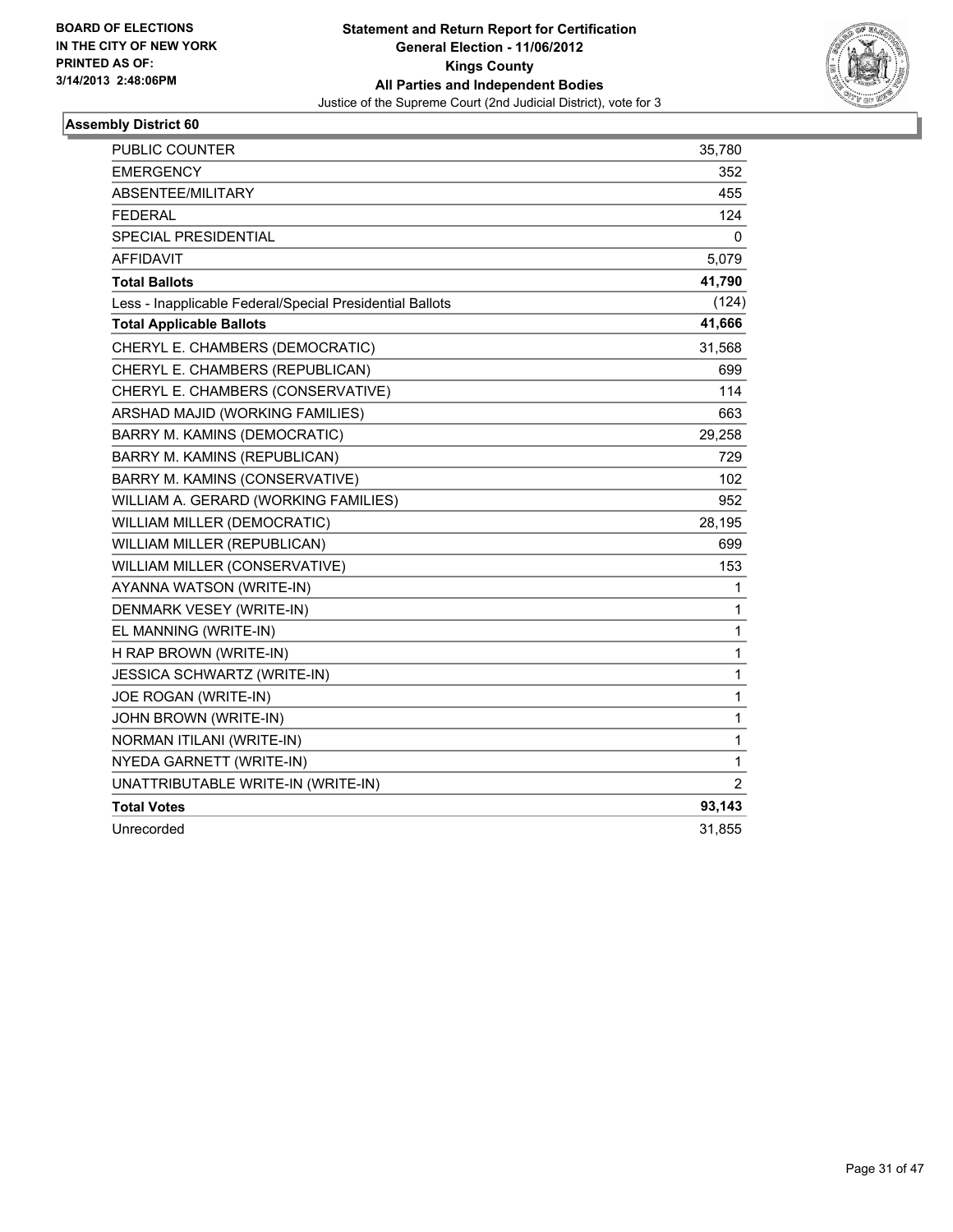

| PUBLIC COUNTER                                           | 8,419                   |
|----------------------------------------------------------|-------------------------|
| <b>EMERGENCY</b>                                         | 0                       |
| ABSENTEE/MILITARY                                        | 240                     |
| FEDERAL                                                  | 69                      |
| SPECIAL PRESIDENTIAL                                     | 0                       |
| AFFIDAVIT                                                | 560                     |
| <b>Total Ballots</b>                                     | 9,288                   |
| Less - Inapplicable Federal/Special Presidential Ballots | (69)                    |
| <b>Total Applicable Ballots</b>                          | 9,219                   |
| CHERYL E. CHAMBERS (DEMOCRATIC)                          | 4,372                   |
| CHERYL E. CHAMBERS (REPUBLICAN)                          | 2,151                   |
| CHERYL E. CHAMBERS (CONSERVATIVE)                        | 554                     |
| ARSHAD MAJID (WORKING FAMILIES)                          | 591                     |
| BARRY M. KAMINS (DEMOCRATIC)                             | 3,940                   |
| BARRY M. KAMINS (REPUBLICAN)                             | 2,133                   |
| BARRY M. KAMINS (CONSERVATIVE)                           | 539                     |
| WILLIAM A. GERARD (WORKING FAMILIES)                     | 710                     |
| <b>WILLIAM MILLER (DEMOCRATIC)</b>                       | 4,132                   |
| WILLIAM MILLER (REPUBLICAN)                              | 2,081                   |
| WILLIAM MILLER (CONSERVATIVE)                            | 590                     |
| ABE VIGODA (WRITE-IN)                                    | 2                       |
| ALAN GALLO (WRITE-IN)                                    | 2                       |
| <b>BOB SMITH (WRITE-IN)</b>                              | 2                       |
| DOUGLAS DIKIJIAN (WRITE-IN)                              | $\overline{c}$          |
| JOAN SMITH (WRITE-IN)                                    | $\overline{c}$          |
| JUDGE ANDREW NAPALITANO (WRITE-IN)                       | $\overline{\mathbf{c}}$ |
| JULIANR SMITH (WRITE-IN)                                 | 1                       |
| JULINNA SMITH (WRITE-IN)                                 | 1                       |
| LIAM MCCABE (WRITE-IN)                                   | 1                       |
| LLORD MATHSON (WRITE-IN)                                 | 1                       |
| LLOYD MATHSON (WRITE-IN)                                 | 1                       |
| MATT DEMIC (WRITE-IN)                                    | 3                       |
| MIKE JACCARINO (WRITE-IN)                                | 3                       |
| RIA YANG (WRITE-IN)                                      | $\overline{\mathbf{c}}$ |
| RON PAUL (WRITE-IN)                                      | 4                       |
| SARAH BLUNTZ COLLINS (WRITE-IN)                          | 3                       |
| UAM MCCARE (WRITE-IN)                                    | 1                       |
| UNATTRIBUTABLE WRITE-IN (WRITE-IN)                       | 14                      |
| <b>Total Votes</b>                                       | 21,840                  |
| Unrecorded                                               | 5,817                   |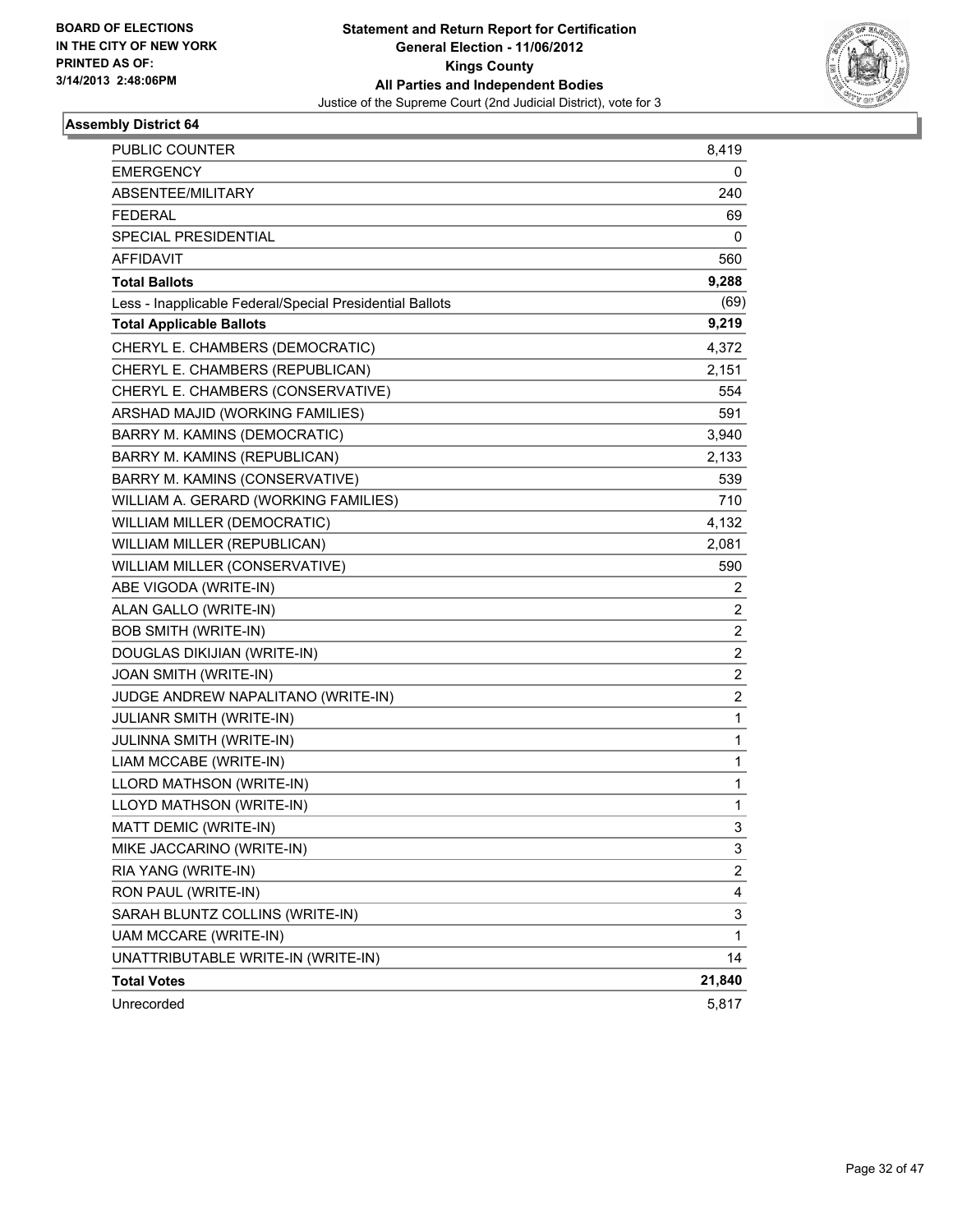

| <b>PUBLIC COUNTER</b>                                    | 633,120        |
|----------------------------------------------------------|----------------|
| <b>EMERGENCY</b>                                         | 899            |
| ABSENTEE/MILITARY                                        | 16,551         |
| <b>FEDERAL</b>                                           | 5,957          |
| SPECIAL PRESIDENTIAL                                     | 1              |
| AFFIDAVIT                                                | 78,530         |
| <b>Total Ballots</b>                                     | 735,058        |
| Less - Inapplicable Federal/Special Presidential Ballots | (5,958)        |
| <b>Total Applicable Ballots</b>                          | 729,100        |
| CHERYL E. CHAMBERS (DEMOCRATIC)                          | 478,332        |
| CHERYL E. CHAMBERS (REPUBLICAN)                          | 67,467         |
| CHERYL E. CHAMBERS (CONSERVATIVE)                        | 12,175         |
| ARSHAD MAJID (WORKING FAMILIES)                          | 35,042         |
| BARRY M. KAMINS (DEMOCRATIC)                             | 438,504        |
| BARRY M. KAMINS (REPUBLICAN)                             | 67,362         |
| BARRY M. KAMINS (CONSERVATIVE)                           | 11,971         |
| WILLIAM A. GERARD (WORKING FAMILIES)                     | 39,935         |
| WILLIAM MILLER (DEMOCRATIC)                              | 439,877        |
| WILLIAM MILLER (REPUBLICAN)                              | 65,412         |
| WILLIAM MILLER (CONSERVATIVE)                            | 13,202         |
| AADEN STERN (WRITE-IN)                                   | 1              |
| AARON HERMAN (WRITE-IN)                                  | 1              |
| AARON SUMNER (WRITE-IN)                                  | 1              |
| ABE LINCOLN (WRITE-IN)                                   | 1              |
| ABE SILBERTEIN (WRITE-IN)                                | 1              |
| ABE VIGODA (WRITE-IN)                                    | 2              |
| ABIGAIL VAGHAN (WRITE-IN)                                | 2              |
| ABRAHAM DEAR (WRITE-IN)                                  | 1              |
| ABRAHAM ROSENBY (WRITE-IN)                               | 1              |
| ADA JULIE RENDLREM (WRITE-IN)                            | 1              |
| ADAM GREENWARD (WRITE-IN)                                | 1              |
| ALAN AJA (WRITE-IN)                                      | $\overline{2}$ |
| ALAN ALDA (WRITE-IN)                                     | 1              |
| ALAN GALLO (WRITE-IN)                                    | 2              |
| ALAN UNI (WRITE-IN)                                      | 3              |
| ALBERT LI (WRITE-IN)                                     | 1              |
| ALBERT TIMOFEYER (WRITE-IN)                              | 3              |
| ALBERT WATKINS (WRITE-IN)                                | 1              |
| ALEX ARELLANO (WRITE-IN)                                 | 2              |
| ALEX DANCK-WERTH (WRITE-IN)                              | 1              |
| ALEX LENCIKO (WRITE-IN)                                  | 1              |
| ALEX RODRIGUEZ (WRITE-IN)                                | 1              |
| ALISON MORAN (WRITE-IN)                                  | 1              |
| ALISSA HULL (WRITE-IN)                                   | 1              |
| ALLEN NESS (WRITE-IN)                                    | 1              |
| ALLEN S. POPPER (WRITE-IN)                               | 1              |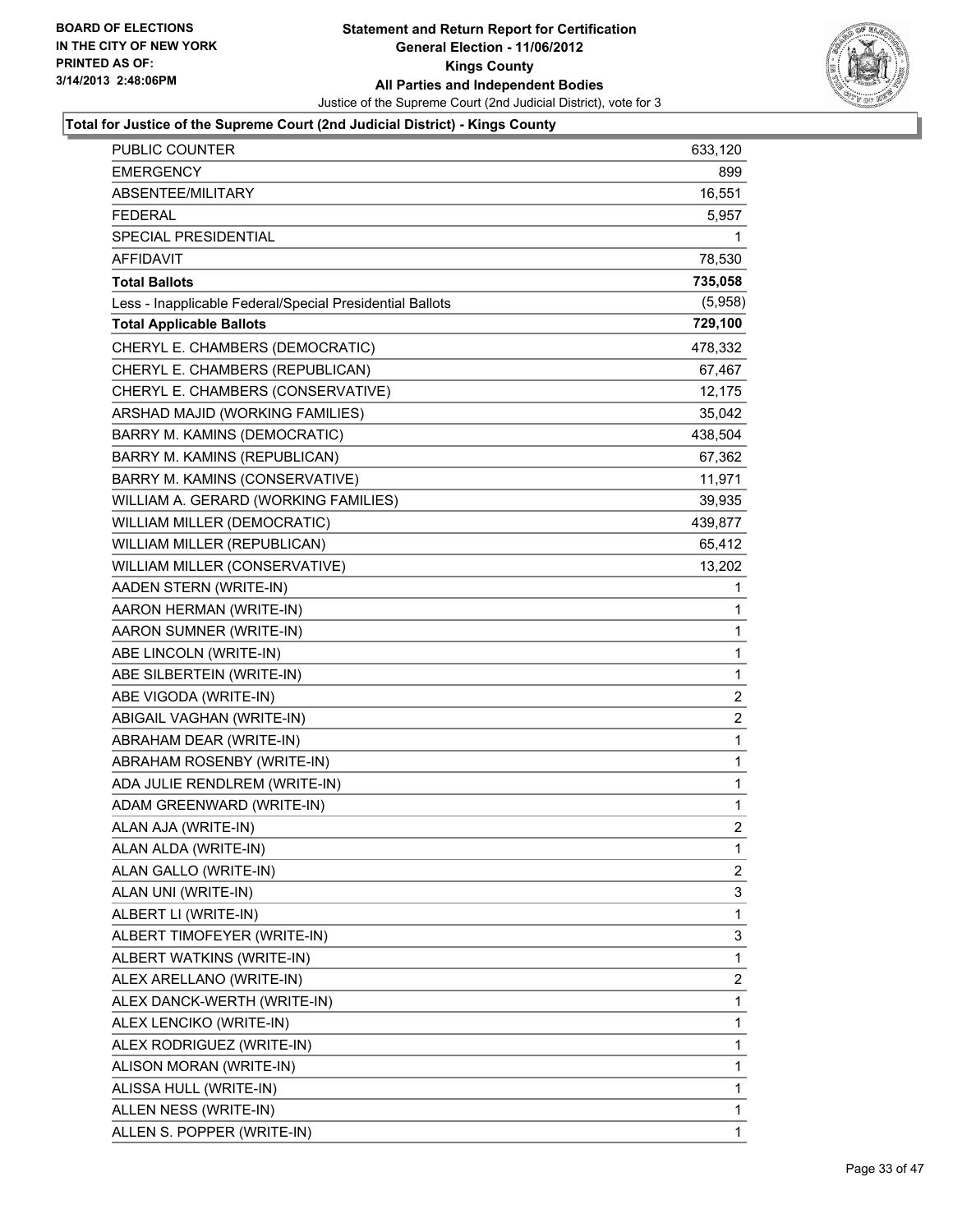

| ALTON H. MADDOX (WRITE-IN)         | 6              |
|------------------------------------|----------------|
| AMANDA BREWSTER (WRITE-IN)         | 1              |
| AMBER FOX (WRITE-IN)               | 1              |
| AMBER YODEN (WRITE-IN)             | 1              |
| AMOUG ELSE (WRITE-IN)              | 1              |
| AMY GOODMAN (WRITE-IN)             | 1              |
| ANDREW FORBES (WRITE-IN)           | 1              |
| ANDREW NAPDLANO (WRITE-IN)         | 1              |
| ANDREW NAPOLITANO (WRITE-IN)       | 1              |
| ANDREW ZHENG (WRITE-IN)            | 1              |
| ANDY KAUFURAN (WRITE-IN)           | 1              |
| ANN MARIE CARLEY (WRITE-IN)        | 1              |
| ANN SCHNEIDER (WRITE-IN)           | 1              |
| ANTHONY DANIEL GIORDANO (WRITE-IN) | 1              |
| ANTHONY GIORDANO (WRITE-IN)        | 1              |
| ANYIETY D'ANOL (WRITE-IN)          | 1              |
| ARI BROCHIN (WRITE-IN)             | 1              |
| ARIZNNE REYER (WRITE-IN)           | 1              |
| ARJUN JANAH (WRITE-IN)             | 2              |
| ARTHUR NIELSEN (WRITE-IN)          | 1              |
| <b>ASTA UZZEL (WRITE-IN)</b>       | 1              |
| AUDRE LORDE (WRITE-IN)             | $\overline{2}$ |
| AUGAYIL GLEBURMAN (WRITE-IN)       | 1              |
| <b>AUGUST KNOX (WRITE-IN)</b>      | 1              |
| AUGUST WEST (WRITE-IN)             | 1              |
| AURA HOM ROSENBERG (WRITE-IN)      | $\overline{c}$ |
| AVRAHOM KOSENBY (WRITE-IN)         | 1              |
| AVRAHOM YAVNEH (WRITE-IN)          | 1              |
| AYANNA WATSON (WRITE-IN)           | 1              |
| BALTHAZAR FLEMING JONES (WRITE-IN) | 1              |
| <b>BARACK OBAMA (WRITE-IN)</b>     | 2              |
| BENJAMIN BECKER (WRITE-IN)         | 1              |
| BENJAMIN FRIED (WRITE-IN)          | 2              |
| BILL CLINTON (WRITE-IN)            | 3              |
| BILL DIBLASIO (WRITE-IN)           | 1              |
| BILLY D. MALDOW, JR. (WRITE-IN)    | 1              |
| BILLY JOEL (WRITE-IN)              | 1              |
| BILLY TALEN (WRITE-IN)             | $\mathbf{1}$   |
| BMIRAUT DESAI (WRITE-IN)           | 1              |
| <b>BOB BLISS (WRITE-IN)</b>        | 1              |
| <b>BOB HICKEY (WRITE-IN)</b>       | 1              |
| <b>BOB SMITH (WRITE-IN)</b>        | 2              |
| BORIS ZIUDTOV (WRITE-IN)           | 1              |
| BRAD LANDERS (WRITE-IN)            | $\mathbf{1}$   |
| BRADLEY MANNING (WRITE-IN)         | 4              |
| BRADLEY WAGNER (WRITE-IN)          | $\mathbf{1}$   |
|                                    |                |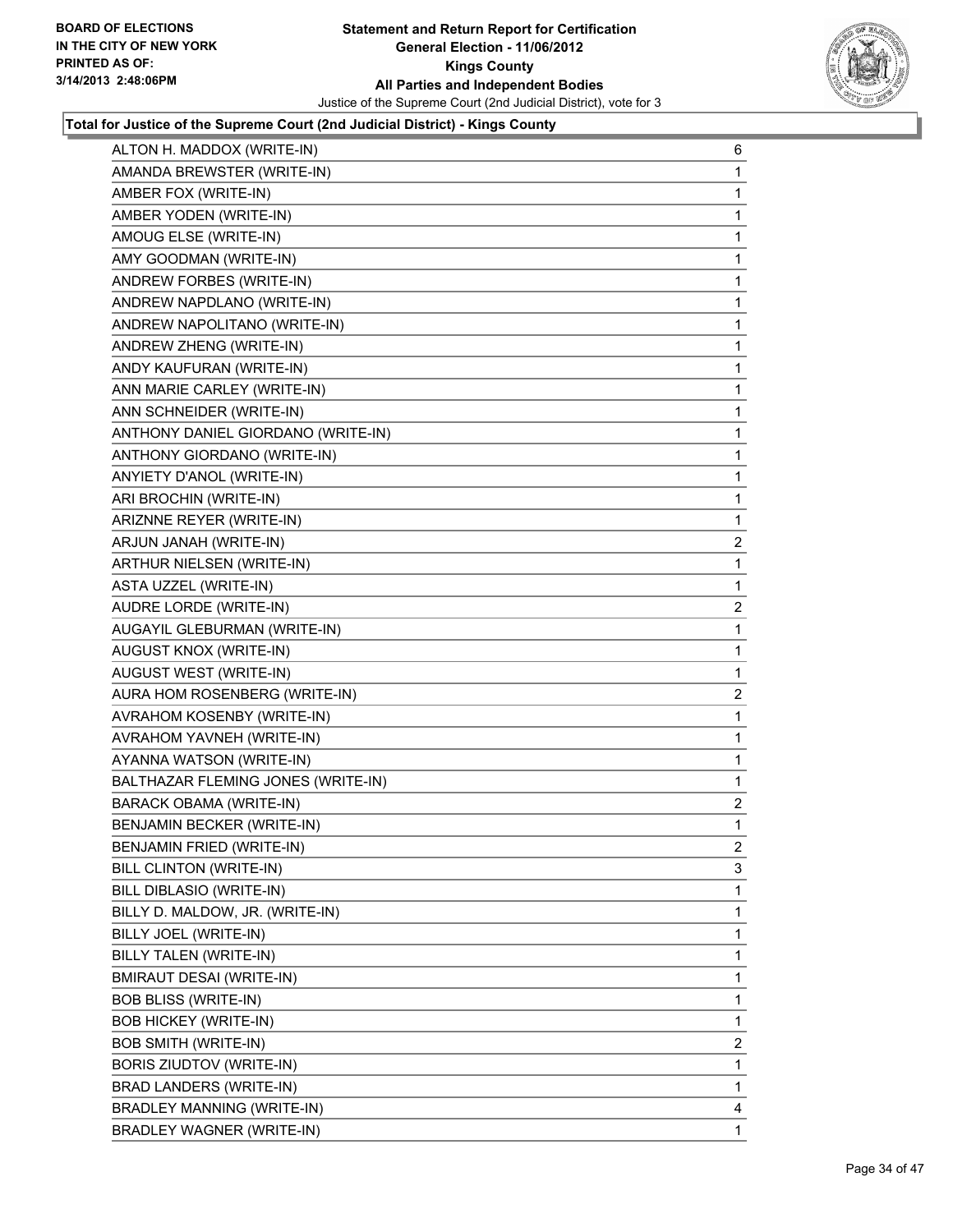

| BRANDON ST. LUCE (WRITE-IN)        | 1              |
|------------------------------------|----------------|
| BREAWYA FLEMING JONES (WRITE-IN)   | 1              |
| BRIAN LORD (WRITE-IN)              | 1              |
| <b>BRIAN SCHMITZ (WRITE-IN)</b>    | 1              |
| BRIAN ZIMMERMAN (WRITE-IN)         | 1              |
| <b>BRUCE LEE (WRITE-IN)</b>        | 1              |
| BUCK SHOWALTER (WRITE-IN)          | 1              |
| <b>BUSH SHAVALTER (WRITE-IN)</b>   | 1              |
| BUTTERS PEFERSON (WRITE-IN)        | 1              |
| CALVIN E JOHNSON (WRITE-IN)        | 1              |
| CAM WALKER MILLER (WRITE-IN)       | 1              |
| CARDOON SOLEBELLO (WRITE-IN)       | 1              |
| CARLTON FISK (WRITE-IN)            | 1              |
| CAROL BELLAMY (WRITE-IN)           | 1              |
| CAROL DAVNERS (WRITE-IN)           | 1              |
| CAROL HERMAN (WRITE-IN)            | 1              |
| CAROL MEHLMAN (WRITE-IN)           | 1              |
| CAROLYN KCHITCHECH (WRITE-IN)      | 1              |
| CHAIM SUMNER (WRITE-IN)            | 1              |
| CHANA KRANCZER (WRITE-IN)          | 1              |
| CHARLES BARRON (WRITE-IN)          | 1              |
| CHARLES HAEUNLER (WRITE-IN)        | 1              |
| CHARLES HINES (WRITE-IN)           | 1              |
| CHARLES SCHUMER (WRITE-IN)         | 1              |
| CHAYA GOPIN (WRITE-IN)             | 1              |
| CHEN TING CHAN (WRITE-IN)          | 1              |
| CHOLE SILVERSMITH (WRITE-IN)       | 1              |
| CHRIS GARVEY (WRITE-IN)            | 1              |
| CHRIS UHLER (WRITE-IN)             | 1              |
| CHRISTOPHER RAVSON NEFF (WRITE-IN) | 1              |
| CLARA MARCUS (WRITE-IN)            | 1              |
| CLAUDIA DONOVAN (WRITE-IN)         | 1              |
| CLELL TICKLE (WRITE-IN)            | 1              |
| COLLIN FRAZIER (WRITE-IN)          | 1              |
| CRAIG RAMSEUR (WRITE-IN)           | 1              |
| CRAIG S. WALKER (WRITE-IN)         | 1              |
| CRIS SLATERY (WRITE-IN)            | 1              |
| CURTIS ODOM (WRITE-IN)             | $\overline{2}$ |
| DAMEL TAGNENBAM (WRITE-IN)         | 1              |
| DAN BONANNO (WRITE-IN)             | 3              |
| DAN GOREDMAN (WRITE-IN)            | 1              |
| DAN REISMAN (WRITE-IN)             | 1              |
| DAN REISNER (WRITE-IN)             | 1              |
| DANA KIRSTEN-BAUM (WRITE-IN)       | 1              |
| DANIEL HEINFISH (WRITE-IN)         | $\overline{2}$ |
| DANIEL HORAN (WRITE-IN)            | $\mathbf{2}$   |
|                                    |                |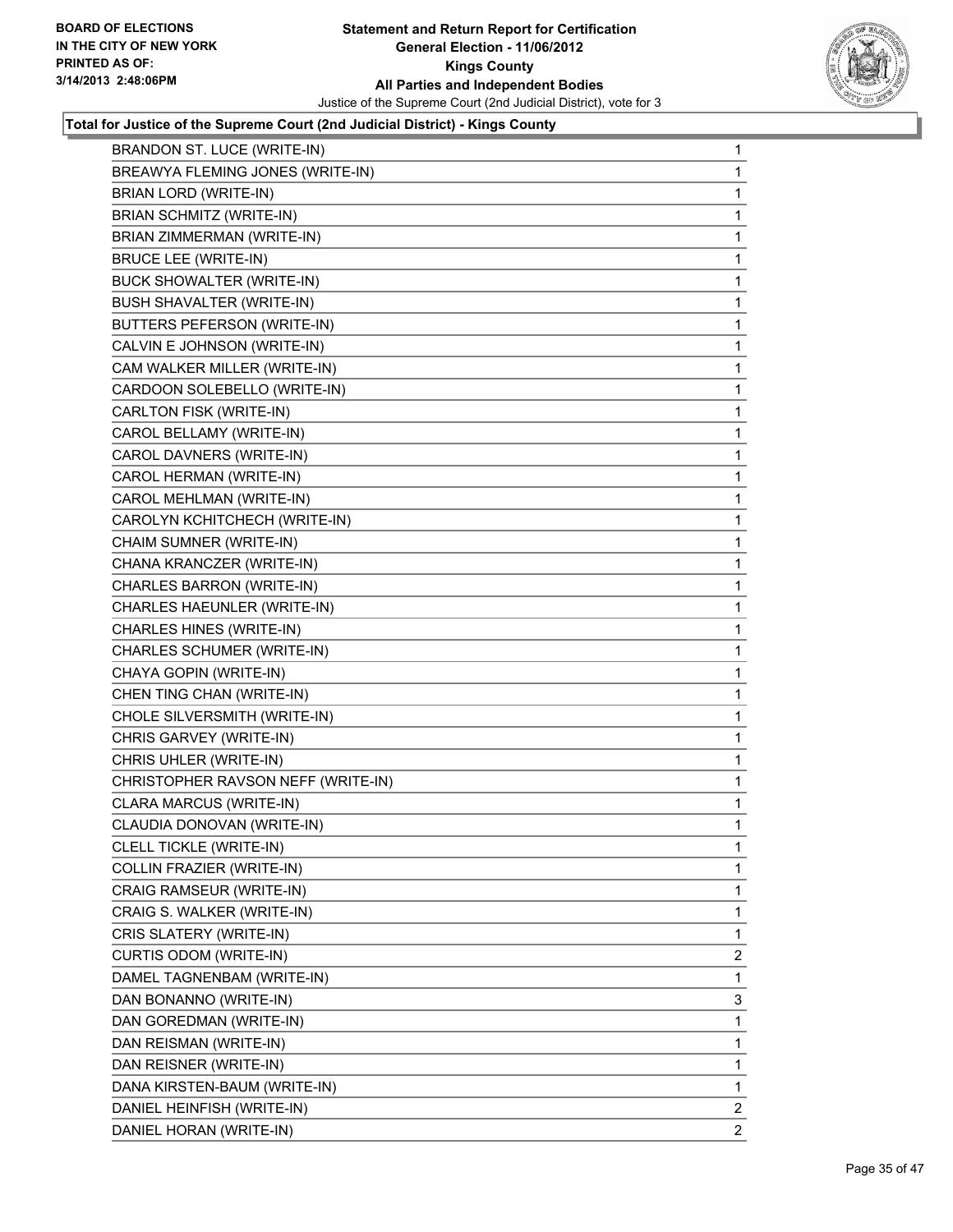

| DANIEL MCGEE (WRITE-IN)                | 2 |
|----------------------------------------|---|
| DANIEL SUMNER (WRITE-IN)               | 1 |
| DANIL WRIGHT (WRITE-IN)                | 1 |
| DASHIELL LUNCIEKI (WRITE-IN)           | 1 |
| DAVE MASTAINE (WRITE-IN)               | 1 |
| DAVID ANZUELD MARTINEZ (WRITE-IN)      | 1 |
| DAVID BRESSLER (WRITE-IN)              | 1 |
| DAVID DINKINS (WRITE-IN)               | 1 |
| DAVID DOUGLAS (WRITE-IN)               | 1 |
| DAVID KATZERDELE (WRITE-IN)            | 1 |
| DAVID LAISNER (WRITE-IN)               | 1 |
| DAVID MARGOLIN (WRITE-IN)              | 1 |
| DAVID RASINDE (WRITE-IN)               | 1 |
| DAVID REICH (WRITE-IN)                 | 1 |
| DAVID SHMIT (WRITE-IN)                 | 1 |
| DEBORAH KATZ-NELSON (WRITE-IN)         | 1 |
| DELILAH CUMMINGS (WRITE-IN)            | 1 |
| DENISE SALOWSKI (WRITE-IN)             | 1 |
| DENMARK VESEY (WRITE-IN)               | 1 |
| DENNIS A. CARBONE (WRITE-IN)           | 3 |
| <b>DENNIS KINNICH (WRITE-IN)</b>       | 1 |
| DENNIS TROOTH (WRITE-IN)               | 1 |
| DENNIS VACCO (WRITE-IN)                | 1 |
| DESMOND PAUL SHERMAN HEALTH (WRITE-IN) | 1 |
| DEVIN BALKING (WRITE-IN)               | 1 |
| DEVIN HESTER (WRITE-IN)                | 1 |
| DIANE EZER (WRITE-IN)                  | 1 |
| DOACH DEAR (WRITE-IN)                  | 1 |
| DOMINIKE KSEL (WRITE-IN)               | 1 |
| DONNA BRYAN (WRITE-IN)                 | 1 |
| DONNY ARIEL (WRITE-IN)                 | 1 |
| DOUG HENWOOD (WRITE-IN)                | 1 |
| DOUGLAS DIKIJIAN (WRITE-IN)            | 2 |
| DOV HIKIND (WRITE-IN)                  | 2 |
| DREW AKASON (WRITE-IN)                 | 1 |
| DUNGA LEVINE (WRITE-IN)                | 1 |
| DWAYNE JOHNSER (WRITE-IN)              | 1 |
| DYLAN MARCH ESCHL (WRITE-IN)           | 1 |
| EARL WARREN (WRITE-IN)                 | 1 |
| EARLE S. WEPRIN (WRITE-IN)             | 1 |
| ED SCHULTZ (WRITE-IN)                  | 1 |
| EDGAR GLUCK (WRITE-IN)                 | 1 |
| EDMOND LEW (WRITE-IN)                  | 3 |
| EDWAD KUCH (WRITE-IN)                  | 1 |
| EDWARD CATZ (WRITE-IN)                 | 1 |
|                                        |   |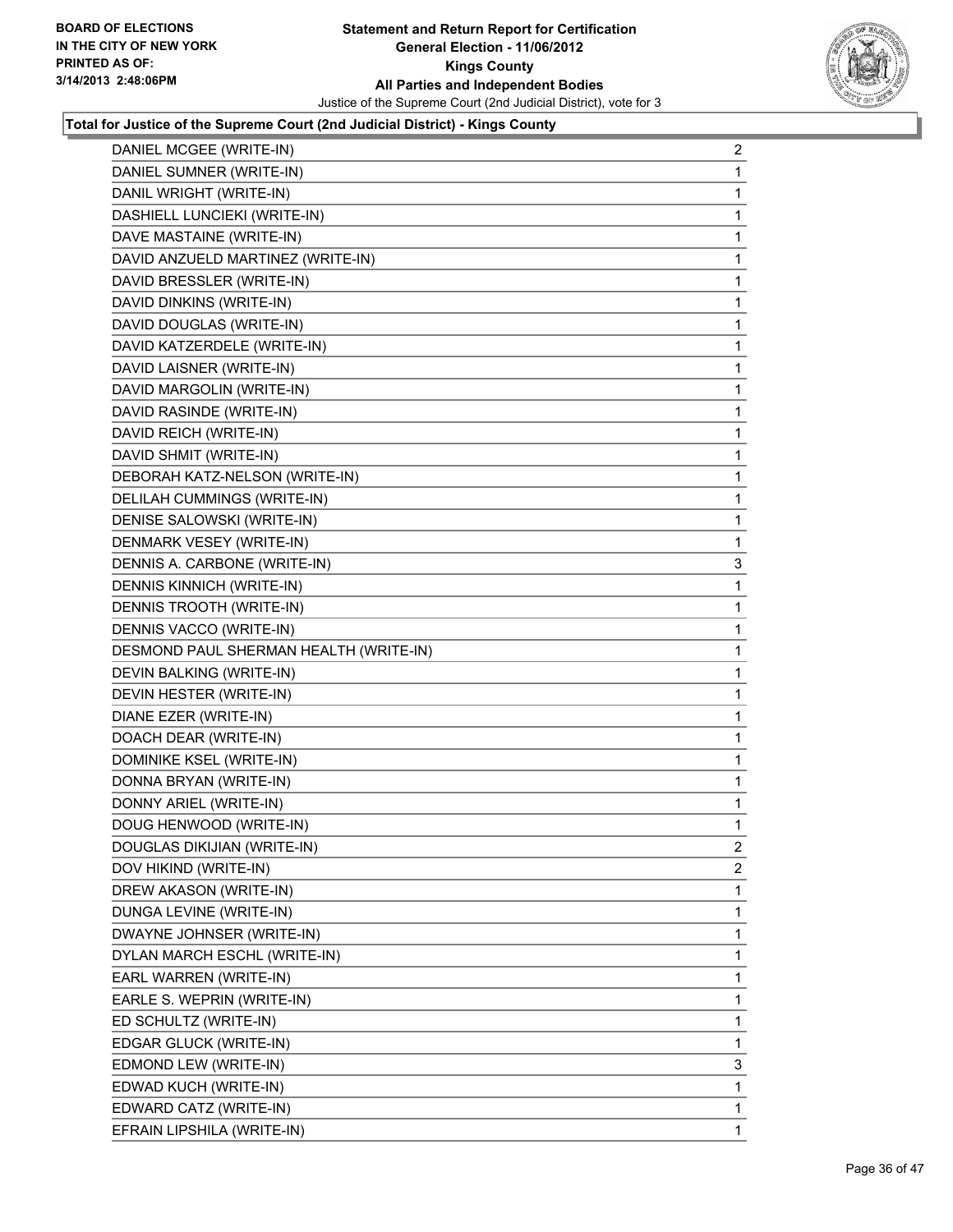

| EILEEN GOLDWYN (WRITE-IN)          | 1            |
|------------------------------------|--------------|
| EILEEN MCKENNA (WRITE-IN)          | 1            |
| EILEEN TROTT (WRITE-IN)            | $\mathbf{2}$ |
| EL MANNING (WRITE-IN)              | 1            |
| ELEEN MCKENNA (WRITE-IN)           | 2            |
| ELENA LOUISA (WRITE-IN)            | 1            |
| ELI MANNING (WRITE-IN)             | 1            |
| ELI ROSENBLUH (WRITE-IN)           | 1            |
| ELIEZER GRUEN (WRITE-IN)           | 1            |
| ELIEZER SACHS (WRITE-IN)           | 1            |
| ELIZABETH BAGET (WRITE-IN)         | 1            |
| ELIZABETH ROCHER (WRITE-IN)        | 1            |
| ELLIOT SPITZER (WRITE-IN)          | $\mathbf{2}$ |
| ELY LEVIN (WRITE-IN)               | 1            |
| EMILY HARBY (WRITE-IN)             | 1            |
| EMILY OLSKEMSKY (WRITE-IN)         | 1            |
| ERIC DYER (WRITE-IN)               | 1            |
| ERIC FOSWFSW (WRITE-IN)            | 1            |
| ERIC KOSLOFSKI (WRITE-IN)          | 1            |
| ERIC SILBERBERG (WRITE-IN)         | 1            |
| ERICA DRANDY (WRITE-IN)            | 1            |
| ESEY NESS (WRITE-IN)               | 1            |
| EUISUN PYUN (WRITE-IN)             | 1            |
| EVALON JAMES (WRITE-IN)            | 1            |
| EVAN NOLIS (WRITE-IN)              | 1            |
| FAIGA KRANCZER (WRITE-IN)          | 1            |
| FLOYD WESKE (WRITE-IN)             | 1            |
| FRANCESCA L. CATRONE (WRITE-IN)    | 3            |
| FRANK BARBERO (WRITE-IN)           | 2            |
| GENE RUSSIANOFF (WRITE-IN)         | 1            |
| <b>GEORGE ALBRO (WRITE-IN)</b>     | $\mathbf 1$  |
| <b>GEORGE HAMILTON (WRITE-IN)</b>  | 1            |
| <b>GEORGE MOSTOFSHY (WRITE-IN)</b> | 1            |
| <b>GEORGE ORWELL (WRITE-IN)</b>    | 1            |
| <b>GERRY KELLY (WRITE-IN)</b>      | 1            |
| GG ALLIN (WRITE-IN)                | 1            |
| GILZCKOK SHONFELD (WRITE-IN)       | 1            |
| <b>GLEN GENTILE (WRITE-IN)</b>     | 1            |
| <b>GLEN MARDOCH (WRITE-IN)</b>     | 1            |
| GLENN GREENWARD (WRITE-IN)         | 1            |
| <b>GLORIA MATTHEW (WRITE-IN)</b>   | 1            |
| <b>GRAIG KDNIECE (WRITE-IN)</b>    | 1            |
| <b>GREG GIANTSOS (WRITE-IN)</b>    | 1            |
| <b>GREG LUKIOROFF (WRITE-IN)</b>   | 1            |
| <b>GUS HALL (WRITE-IN)</b>         | 1            |
| H RAP BROWN (WRITE-IN)             | 1.           |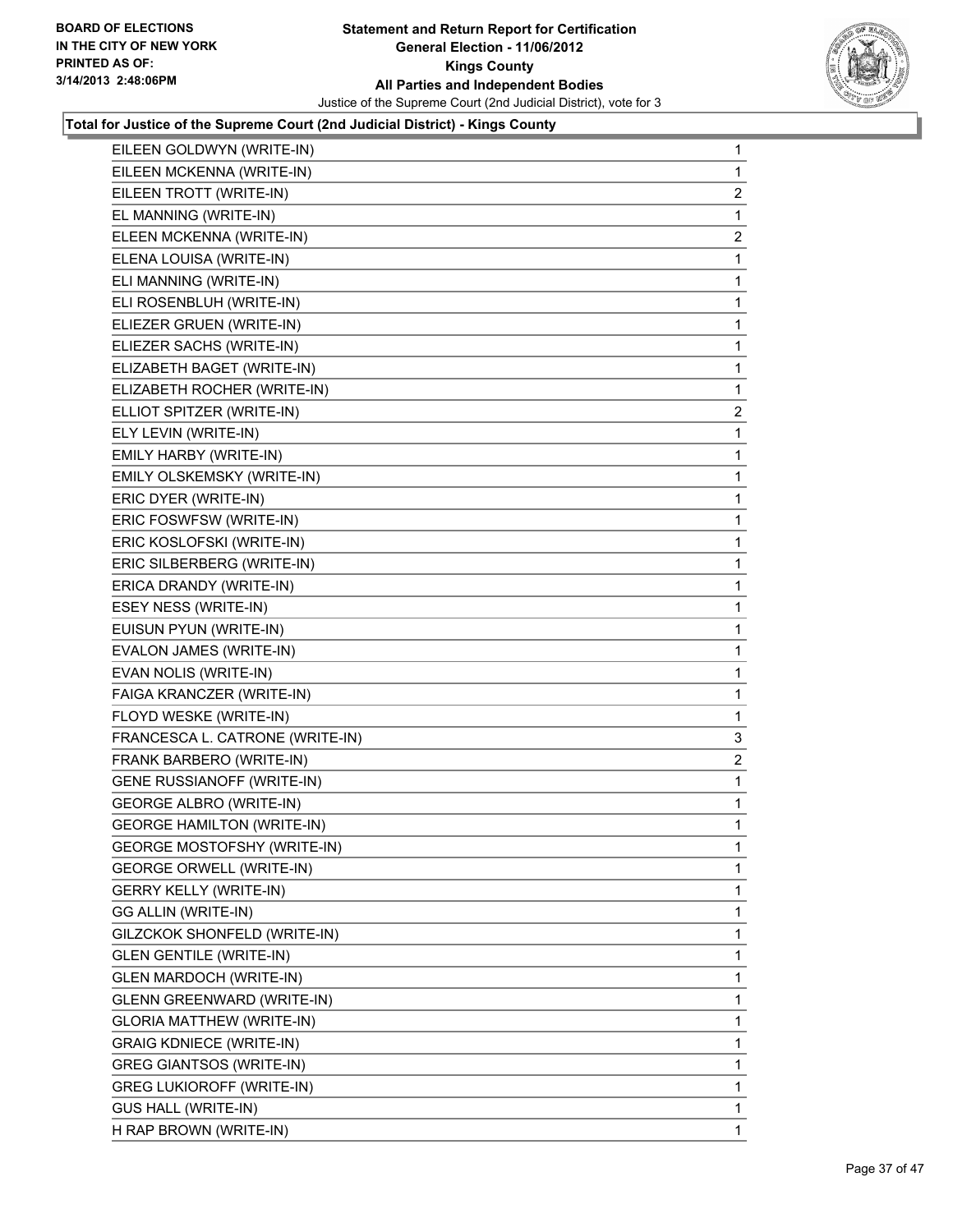

| HANIBOL ZUMBO (WRITE-IN)        | 1              |
|---------------------------------|----------------|
| HAROLD BAINES (WRITE-IN)        | 1              |
| HARVEY BADGER (WRITE-IN)        | 1              |
| HARVEY MILUTCH (WRITE-IN)       | 1              |
| HARVEY PORIS (WRITE-IN)         | 1              |
| HENRY SERRANO (WRITE-IN)        | 1              |
| HEZY BALANNA (WRITE-IN)         | 1              |
| HILDY UZZEL (WRITE-IN)          | 1              |
| HILL SCHADER (WRITE-IN)         | 1              |
| HILLARY CLINTON (WRITE-IN)      | $\overline{c}$ |
| HON CARLA CRAIG (WRITE-IN)      | 1              |
| HON. EVELYN LAPORTE (WRITE-IN)  | 1              |
| HON. ROBERT COHEN (WRITE-IN)    | 1              |
| HOWARD GRAUBARD (WRITE-IN)      | 1              |
| HOWARD HAWKINS (WRITE-IN)       | 1              |
| HUGH JOVSS (WRITE-IN)           | 1              |
| HYMAN SILVERGLOD (WRITE-IN)     | 1              |
| IAN D. GIRSHEK (WRITE-IN)       | 1              |
| IAN OLIVER (WRITE-IN)           | 1              |
| INDIRA GUPTA (WRITE-IN)         | 1              |
| IRA CURE (WRITE-IN)             | 1              |
| IRA DROGIN (WRITE-IN)           | 3              |
| ITTA HARTMAN (WRITE-IN)         | 1              |
| J. CALEEN (WRITE-IN)            | 1              |
| JACK JOHNSON (WRITE-IN)         | 1              |
| JACOB WILLIAM STERN (WRITE-IN)  | 1              |
| JAMAL AHEMAEL (WRITE-IN)        | 1              |
| JAME GUNB (WRITE-IN)            | 1              |
| JAMES DOBBINS (WRITE-IN)        | 1              |
| JAMES MCHULEY JR. (WRITE-IN)    | 1              |
| JAMES SHERM (WRITE-IN)          | 1              |
| JAMES VERON'CO (WRITE-IN)       | 1              |
| JAMIE DWYER (WRITE-IN)          | 1              |
| JAMIE LANISTER (WRITE-IN)       | 1              |
| JAND GIRSHEK (WRITE-IN)         | 1              |
| JANE CARLIN (WRITE-IN)          | 1              |
| JANETTE SADIK- KAHN (WRITE-IN)  | 1              |
| JASON KILEWIS (WRITE-IN)        | 1              |
| <b>JASON SOTOMON (WRITE-IN)</b> | 1              |
| <b>JASON STARR (WRITE-IN)</b>   | 1              |
| JED NEEDLE (WRITE-IN)           | 1              |
| JEFFREY LEE (WRITE-IN)          | 1              |
| JEHIEL WINTERS (WRITE-IN)       | 1              |
| JENNIFER K. LEE (WRITE-IN)      | 1              |
| JENNIFER LEVY (WRITE-IN)        | 1              |
| JESSE WEIMAN (WRITE-IN)         | 1              |
|                                 |                |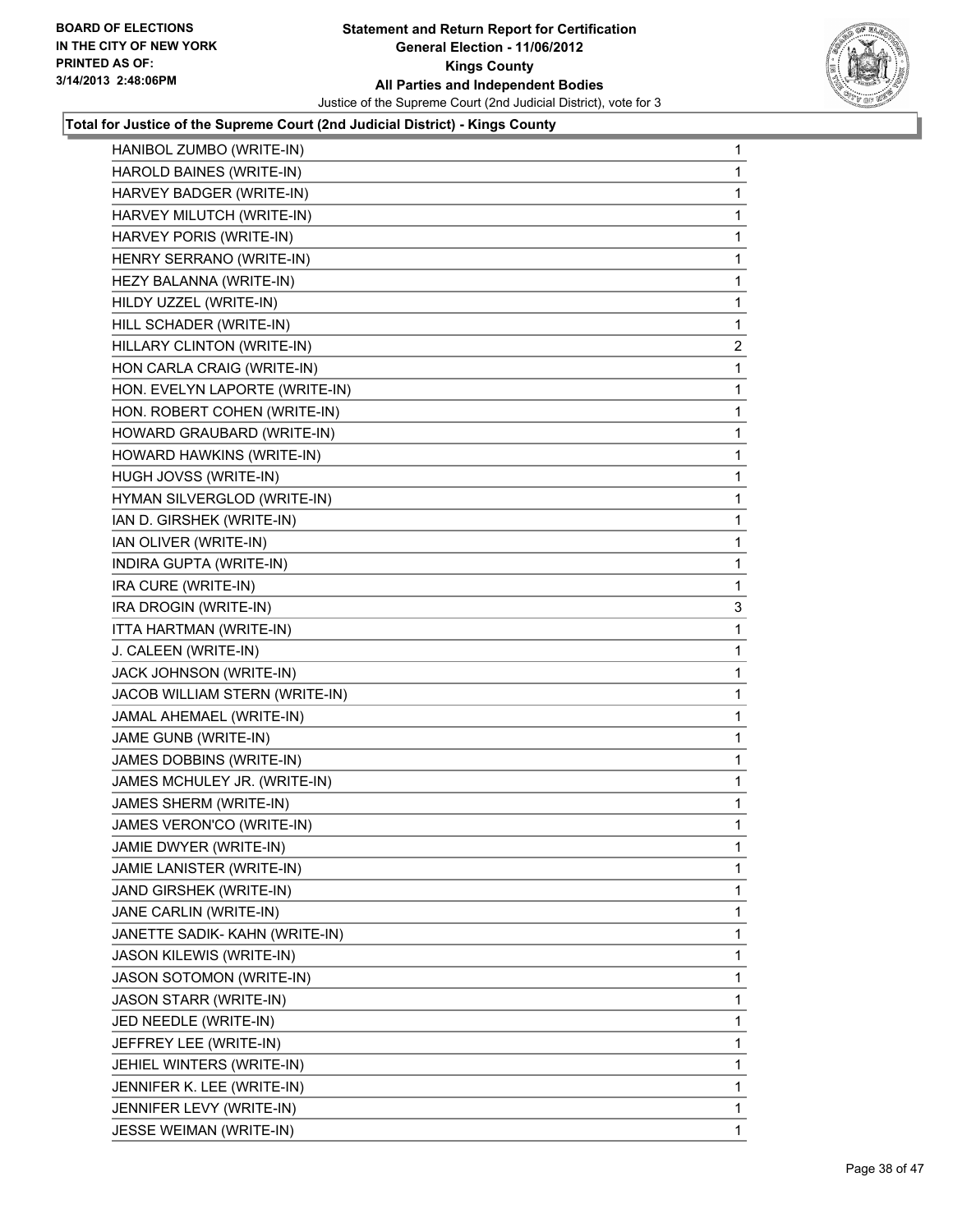

| JESSICA SCHWARTZ (WRITE-IN)  | 1            |
|------------------------------|--------------|
| <b>JESUS PENA (WRITE-IN)</b> | 1            |
| JILL REINER (WRITE-IN)       | 1            |
| JILL STEIN (WRITE-IN)        | 3            |
| JIM JARMUSAB (WRITE-IN)      | 1            |
| JIMMY GOIWEDRAL (WRITE-IN)   | 3            |
| JIMMY MCMILLAN (WRITE-IN)    | $\mathbf{2}$ |
| JOAN SMITH (WRITE-IN)        | 2            |
| JOE CANELLA (WRITE-IN)       | 1            |
| JOE CAROSEL (WRITE-IN)       | 1            |
| JOE LUCKER (WRITE-IN)        | 1            |
| JOE ROGAN (WRITE-IN)         | 1            |
| JOE STEWART (WRITE-IN)       | 1            |
| JOE STRUMMER (WRITE-IN)      | 1            |
| JOEL BO (WRITE-IN)           | 1            |
| JOEL GANDEL (WRITE-IN)       | 1            |
| JOEL SPILLMAN (WRITE-IN)     | 1            |
| JOEL TEITEL (WRITE-IN)       | 3            |
| JOHN BROWN (WRITE-IN)        | 2            |
| JOHN EVAY (WRITE-IN)         | 1            |
| JOHN EVEAS (WRITE-IN)        | 1            |
| JOHN EVOUS (WRITE-IN)        | 1            |
| JOHN FREMAN GILL (WRITE-IN)  | 1            |
| JOHN GLEN (WRITE-IN)         | 1            |
| JOHN GOODMAN (WRITE-IN)      | 1            |
| JOHN KLOTZ (WRITE-IN)        | 1            |
| JOHN M. MONTANA (WRITE-IN)   | 1            |
| JOHN MANS (WRITE-IN)         | 1            |
| JOHN NOLL (WRITE-IN)         | 1            |
| JOHN PIERE DOUCHE (WRITE-IN) | 1            |
| JOHN ROBUSE (WRITE-IN)       | 1            |
| JOHN SABINO (WRITE-IN)       | 2            |
| JOHN SEXTON (WRITE-IN)       | 1            |
| JOHN STEWART (WRITE-IN)      | 1            |
| JOHN W. CARROLL (WRITE-IN)   | 1            |
| JOHNNY LURUE (WRITE-IN)      | 1            |
| JON STEWART (WRITE-IN)       | 3            |
| JONATHAN GABRIEL (WRITE-IN)  | 1            |
| JONATHAN HAYIER (WRITE-IN)   | 3            |
| JONATHAN KLEIN (WRITE-IN)    | 1            |
| JONATHAN SACK (WRITE-IN)     | 1            |
| JONATHAN VORIS (WRITE-IN)    | 1            |
| JONI KLETTER (WRITE-IN)      | 1            |
| JORDAN FUENTES (WRITE-IN)    | 1            |
| JORDAN HARRIS (WRITE-IN)     | 1            |
| JOSE MALDONADO (WRITE-IN)    | 1            |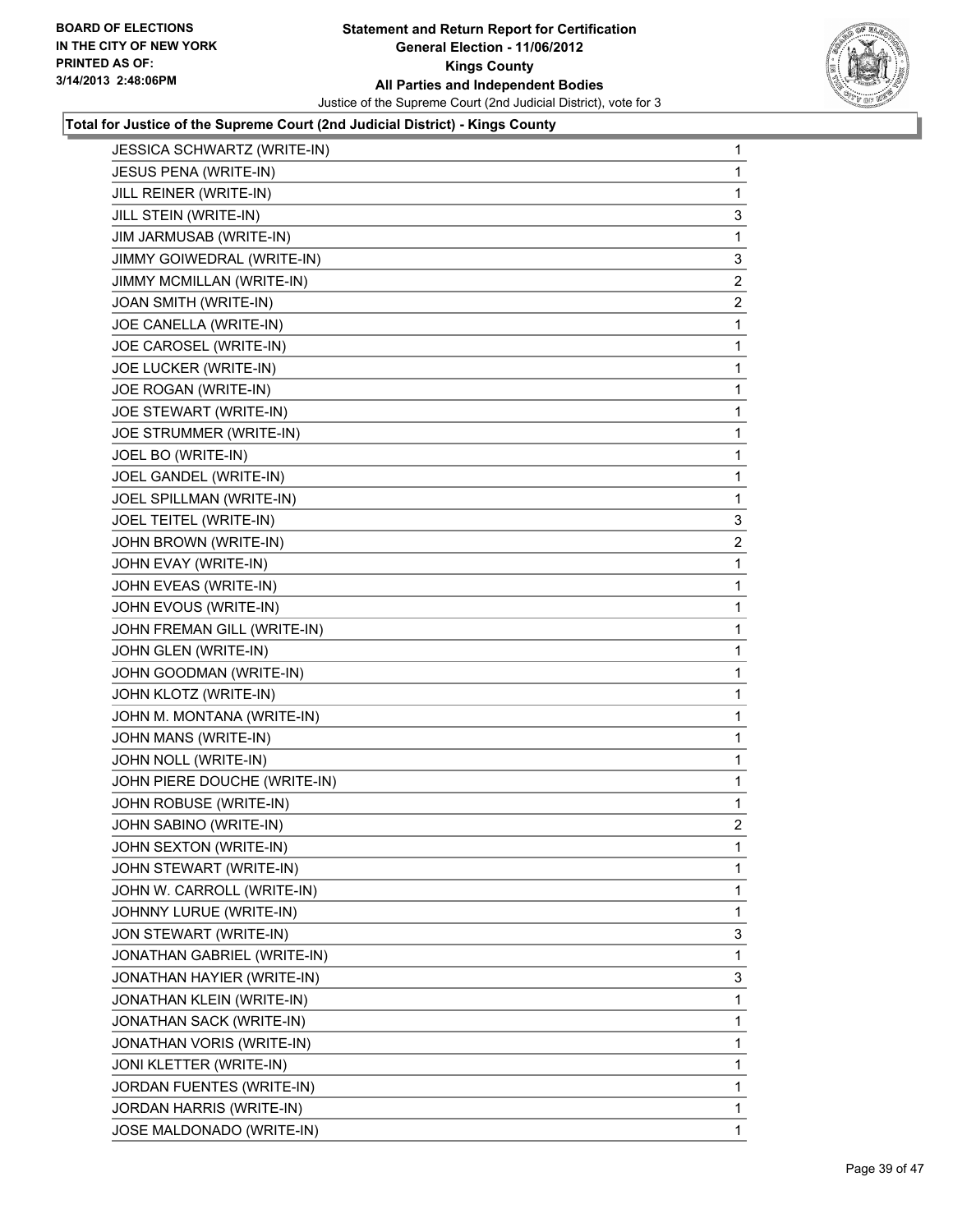

| JOSEPH BURKE (WRITE-IN)            | 2            |
|------------------------------------|--------------|
| JOSEPH GIOANNETTI (WRITE-IN)       | 3            |
| JOSEPH KOICIM (WRITE-IN)           | 1            |
| JOSEPH MACK (WRITE-IN)             | 1            |
| JOSEPH MESSINA (WRITE-IN)          | 2            |
| JOSEPH PADUANO (WRITE-IN)          | 1            |
| JOSEPH REISMAN (WRITE-IN)          | 1            |
| JOSEPH SULLIVAN (WRITE-IN)         | 1            |
| JOSETR REINER (WRITE-IN)           | 1            |
| JOSH BERQUIST (WRITE-IN)           | 1            |
| JOSHUA KRIEGMA (WRITE-IN)          | 1            |
| JOY BROFSKY (WRITE-IN)             | 1            |
| JUAN GONZALEZ (WRITE-IN)           | 1            |
| JUDA WEINCARREN (WRITE-IN)         | 2            |
| JUDGE ANDREW NAPALITANO (WRITE-IN) | 2            |
| JUDGE JOE BROWN (WRITE-IN)         | 1            |
| JULIANR SMITH (WRITE-IN)           | 1            |
| JULIE YOUNG (WRITE-IN)             | 1            |
| JULINNA SMITH (WRITE-IN)           | 1            |
| K SMITH MACND (WRITE-IN)           | 1            |
| KALLIOPE MUERX (WRITE-IN)          | 1            |
| KARL MARX (WRITE-IN)               | 1            |
| KATHELEEN MAHER (WRITE-IN)         | 1            |
| KATNIS EVERDEEN (WRITE-IN)         | 1            |
| KEITH ZIMMERMAN (WRITE-IN)         | 1            |
| KERBIE JOSEPH (WRITE-IN)           | 1            |
| KEVIN JACOBS (WRITE-IN)            | 1            |
| KEVIN MAHER (WRITE-IN)             | 1            |
| KHAHD GHALT (WRITE-IN)             | 1            |
| KIRIL DREWSTERS (WRITE-IN)         | 1            |
| KIRILL KACHINSKY (WRITE-IN)        | 3            |
| KRISTEN DAVIS (WRITE-IN)           | $\mathbf{1}$ |
| KURTIS WAGNER (WRITE-IN)           | 1            |
| LACH KRZYSZTOF (WRITE-IN)          | 1            |
| LARISS BANKER (WRITE-IN)           | 1            |
| LARRY LITTLE FIELD (WRITE-IN)      | 1            |
| LASZCO SANDER (WRITE-IN)           | 1            |
| LAURA GRAY (WRITE-IN)              | 1            |
| LAURA RYAN (WRITE-IN)              | 2            |
| LIAM MCCABE (WRITE-IN)             | 1            |
| LILA SCHREIBER (WRITE-IN)          | 1            |
| LINCOLN RESTLER (WRITE-IN)         | 1            |
| LINDA PASTENA (WRITE-IN)           | 1            |
| LISETTE COLON (WRITE-IN)           | 1            |
| LLORD MATHSON (WRITE-IN)           | 1            |
| LLOYD MATHSON (WRITE-IN)           | 1.           |
|                                    |              |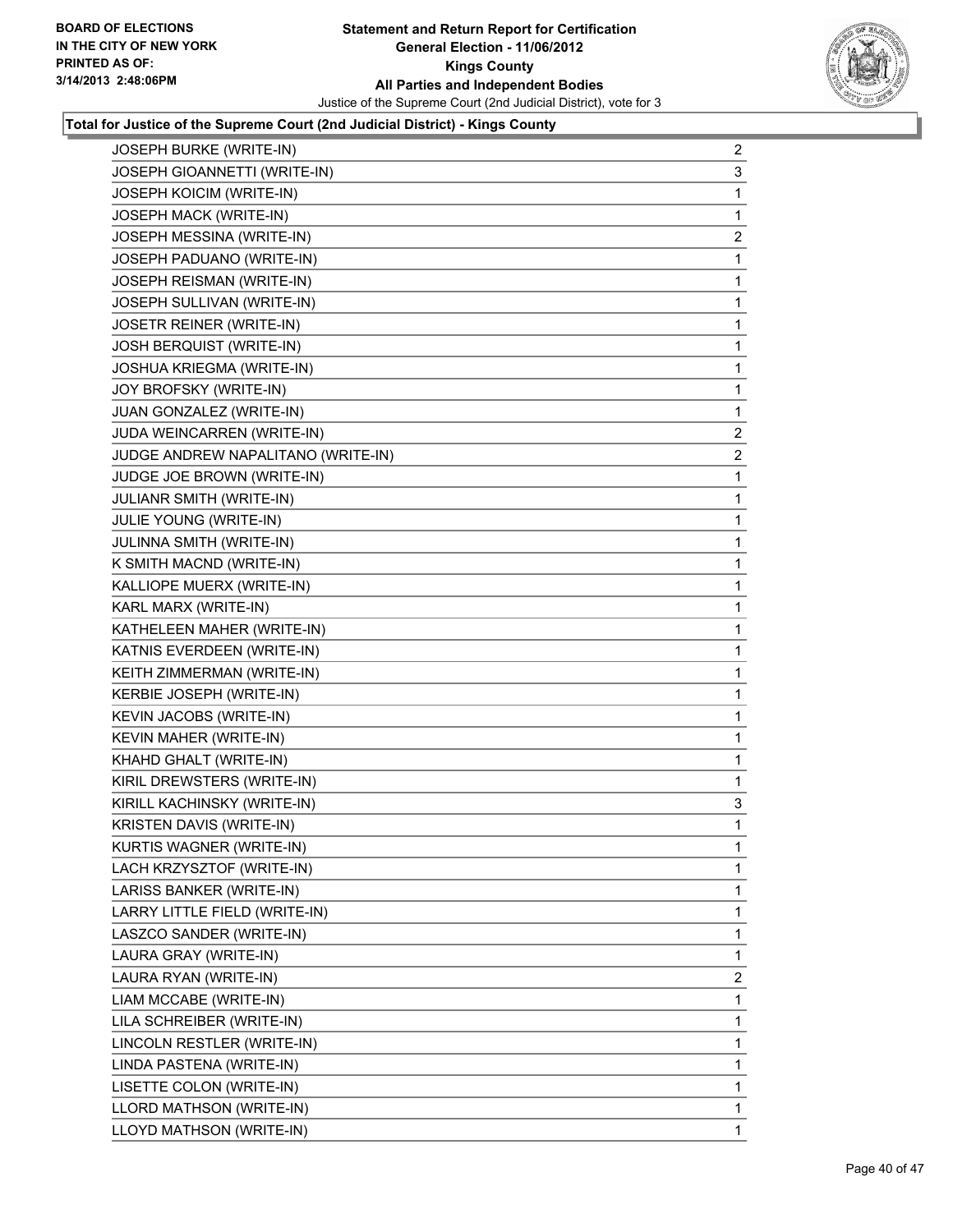

| LOCUTTE REGINA POTTER (WRITE-IN)      | 1            |
|---------------------------------------|--------------|
| LORRAINE TAYLOR (WRITE-IN)            | 1            |
| LOUIES TOMLINSON (WRITE-IN)           | 1            |
| LOUIS CEELKY (WRITE-IN)               | 1            |
| LOUIS CK (WRITE-IN)                   | 3            |
| LOUIS POSNER (WRITE-IN)               | 1            |
| LOUIS ROSENTHAL (WRITE-IN)            | 1            |
| LUCY IVES (WRITE-IN)                  | 1            |
| LUKE SKYWALKER (WRITE-IN)             | 1            |
| M RALPH MCCLAIN (WRITE-IN)            | 1            |
| M.H STEPHENSON (WRITE-IN)             | 1            |
| MAGGIE DICKISON (WRITE-IN)            | 1            |
| MARC ELSEZMAN (WRITE-IN)              | 1            |
| MARCUS NEWMAN (WRITE-IN)              | 1            |
| MARGARITA LOPEZ TORRES (WRITE-IN)     | 2            |
| MARGORIE SHULMAN (WRITE-IN)           | 1            |
| MARIA ARIAS (WRITE-IN)                | 1            |
| MARIANG MACIAS (WRITE-IN)             | 1            |
| MARIO CUOMO (WRITE-IN)                | 1            |
| MARISA AGIN (WRITE-IN)                | 1            |
| MARK A. SNYDER (WRITE-IN)             | 1            |
| MARK B. BERNBE (WRITE-IN)             | 1            |
| MARK BELINSTY (WRITE-IN)              | 1            |
| MARK CUNNINGHAM (WRITE-IN)            | 1            |
| MARK D. OAKS (WRITE-IN)               | 1            |
| MARK DUNLEA (WRITE-IN)                | 3            |
| MARK MARRA (WRITE-IN)                 | 1            |
| MARLYN MUSGPADE (WRITE-IN)            | 1            |
| MARTIN LUTHER KING (WRITE-IN)         | 1            |
| MARY HACK (WRITE-IN)                  | 1            |
| MARY PRICE (WRITE-IN)                 | 1            |
| MARYJO LONG (WRITE-IN)                | 1            |
| MASHE MEYER WEISS (WRITE-IN)          | 1            |
| MATHEW CHACHENE (WRITE-IN)            | 1            |
| MATHEW CHARLES ENG (WRITE-IN)         | 1            |
| MATT DEMIC (WRITE-IN)                 | 3            |
| MATT IGLESIAS (WRITE-IN)              | 1            |
| MATT SISUL (WRITE-IN)                 | 2            |
| MATT SULLIVAN (WRITE-IN)              | 1            |
| MAX WOLF (WRITE-IN)                   | 1            |
| MEHIKE KONO (WRITE-IN)                | 1            |
| MEIR PARNES (WRITE-IN)                | 1            |
| MELANIE WILLINGHAM JAGGENS (WRITE-IN) | 1            |
| MELISSA SUZANE FELDMAN (WRITE-IN)     | 1            |
| MENACHEM SCHREEMAN (WRITE-IN)         | 1            |
| MENDEL EICHENSTEIN (WRITE-IN)         | $\mathbf{1}$ |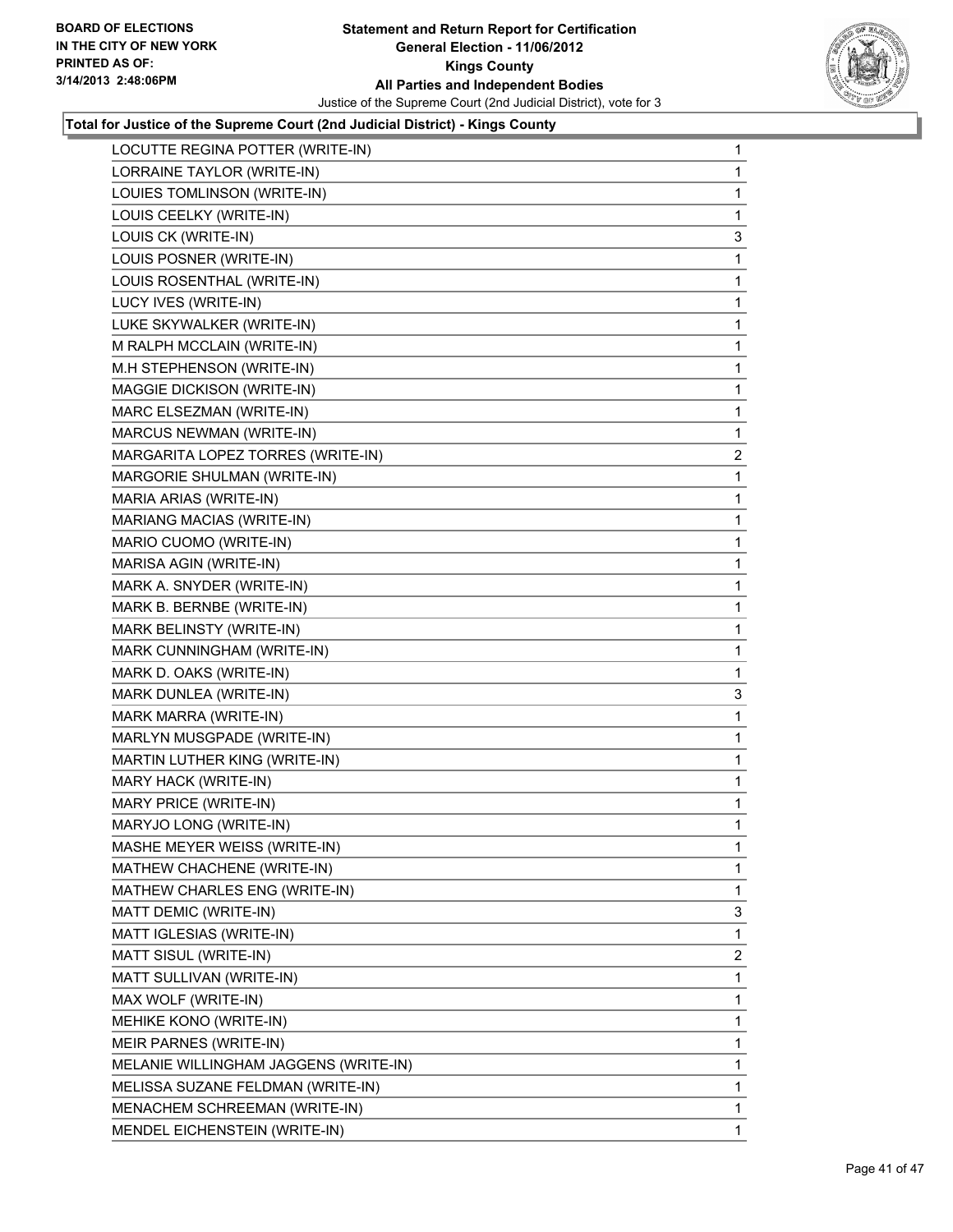

| MENDY KIWAK (WRITE-IN)           | 1              |
|----------------------------------|----------------|
| MERCEDES LAND (WRITE-IN)         | 1              |
| MICHAEL A. MAZZEO (WRITE-IN)     | 3              |
| MICHAEL AIOSA (WRITE-IN)         | 2              |
| MICHAEL BLOOMBERG (WRITE-IN)     | 1              |
| MICHAEL DEWAYNE BROWN (WRITE-IN) | 1              |
| MICHAEL EAFL (WRITE-IN)          | 1              |
| MICHAEL G. CURTIN (WRITE-IN)     | 1              |
| MICHAEL HARRIS (WRITE-IN)        | 1              |
| MICHAEL JACKSON (WRITE-IN)       | 1              |
| MICHAEL KOFSINSKY (WRITE-IN)     | $\overline{2}$ |
| MICHAEL MAHER (WRITE-IN)         | 1              |
| MICHAEL MILLER (WRITE-IN)        | 1              |
| MICHAEL RMOS (WRITE-IN)          | 1              |
| MICHAEL SALT (WRITE-IN)          | 1              |
| MICHAEL STANLEY (WRITE-IN)       | 2              |
| MICHAEL TREYBLECH (WRITE-IN)     | 1              |
| MICHAEL YRIGOYEN (WRITE-IN)      | 1              |
| MICHAEL ZUVIC (WRITE-IN)         | 1              |
| MICHELLE ADAMS (WRITE-IN)        | 1              |
| MIHIR KILLINGA (WRITE-IN)        | 1              |
| MIKE BLOOMBERG (WRITE-IN)        | 1              |
| MIKE GRAMANN (WRITE-IN)          | 1              |
| MIKE JACCARINO (WRITE-IN)        | 3              |
| MILES DONOVAN (WRITE-IN)         | 1              |
| MINDY ISABEL (WRITE-IN)          | 1              |
| MINERVA JOHN STULL (WRITE-IN)    | 2              |
| MITCHELL REGAN LOGAN (WRITE-IN)  | 1              |
| MITT ROMNEY (WRITE-IN)           | 7              |
| MOIRA MELTZER-COHEN (WRITE-IN)   | 1              |
| MORDECAI MARTIN (WRITE-IN)       | 1              |
| <b>MORDK MASSEY (WRITE-IN)</b>   | 1              |
| MORGAN JANNESS (WRITE-IN)        | 1              |
| MORGAN P. FREEMAN (WRITE-IN)     | 1              |
| MOSES GRUEN (WRITE-IN)           | 1              |
| MOSHE HERZOG (WRITE-IN)          | 3              |
| MOSHE HOROWITZ (WRITE-IN)        | 2              |
| MOSHE METZGER (WRITE-IN)         | 1              |
| MUMI ABU JAMAL (WRITE-IN)        | 2              |
| MUTTIN MACGOTTIN (WRITE-IN)      | 1              |
| NATALIA ZHDAUOVA (WRITE-IN)      | 1              |
| NATHAN GRAY (WRITE-IN)           | 1              |
| NATHAN SAPLOSUAN (WRITE-IN)      | 1              |
| NATHAN TRAVIS (WRITE-IN)         | 1              |
| NATHAN WATERMAN (WRITE-IN)       | 1              |
| NAYTOLY NEIMAN (WRITE-IN)        | 1              |
|                                  |                |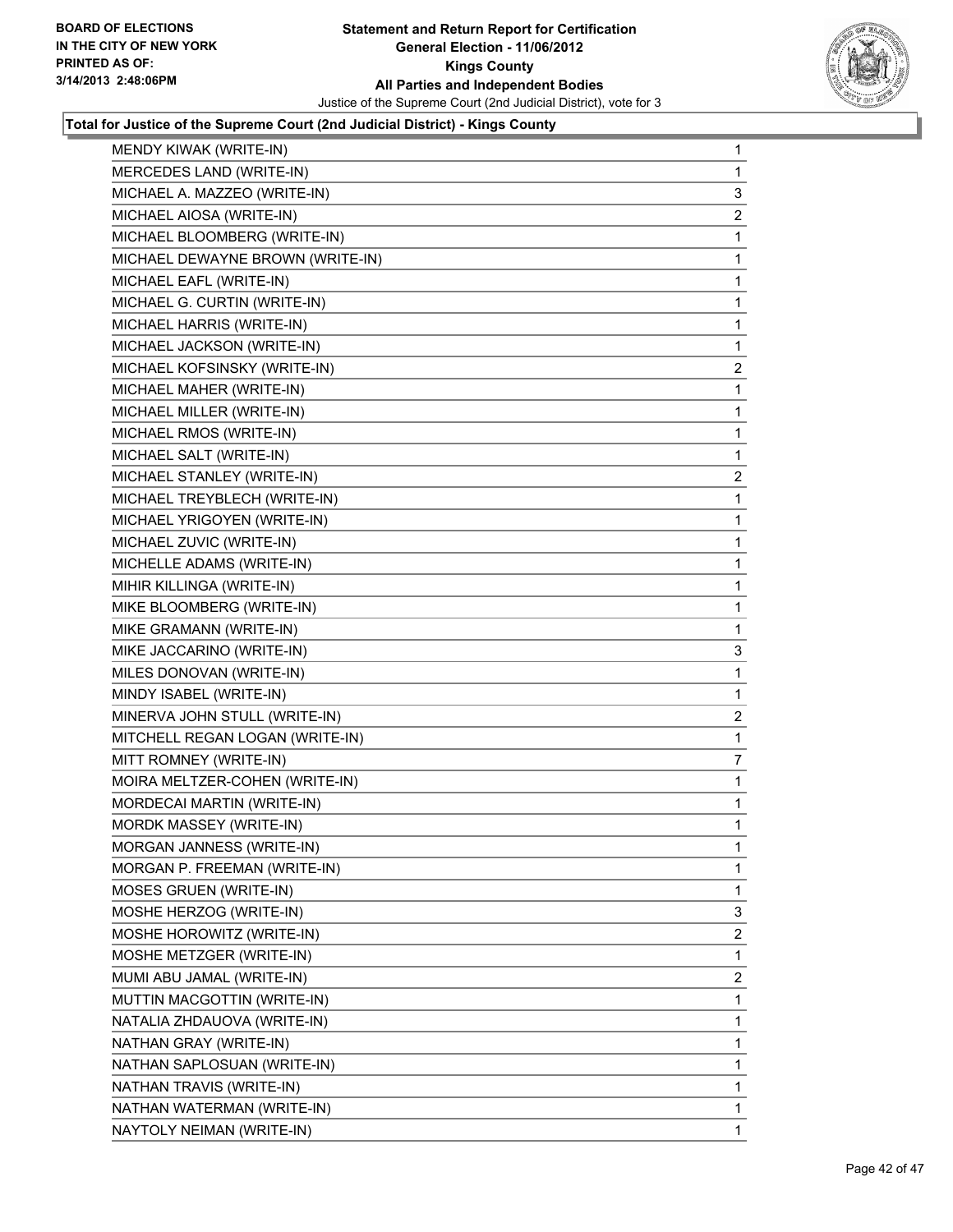

| NIA AUSTIN (WRITE-IN)             | 1              |
|-----------------------------------|----------------|
| NICHOLAS LOPCH (WRITE-IN)         | 1              |
| NICK DAKA (WRITE-IN)              | 3              |
| NINA CROSS (WRITE-IN)             | 1              |
| NINO REKHVIA SAVILI (WRITE-IN)    | 1              |
| NOAH DEER (WRITE-IN)              | 2              |
| NOAM CHAMSY (WRITE-IN)            | $\mathbf{2}$   |
| NOCHEM ROSENBERG (WRITE-IN)       | 1              |
| NOCHUM SAKS (WRITE-IN)            | 1              |
| NORA CUDDY (WRITE-IN)             | 1              |
| NORMAN ITILANI (WRITE-IN)         | 1              |
| NYEDA GARNETT (WRITE-IN)          | 1              |
| NYELA JOHN (WRITE-IN)             | 1              |
| OLIVIA DUNHAM (WRITE-IN)          | 1              |
| OPRAH WINFREY (WRITE-IN)          | 1              |
| OREN UZZEL (WRITE-IN)             | 1              |
| OYBUK GRAUBORD (WRITE-IN)         | 1              |
| P. WADL (WRITE-IN)                | 1              |
| PATRICIA MC NEIL (WRITE-IN)       | 1              |
| PATTIE ENRICH (WRITE-IN)          | 1              |
| PAUL AINSWORTH FRANCIS (WRITE-IN) | 1              |
| PAUL BANKES (WRITE-IN)            | $\overline{c}$ |
| PAUL C. DALLY (WRITE-IN)          | 1              |
| PAUL JENSON (WRITE-IN)            | 7              |
| PAUL SHOOCK (WRITE-IN)            | 1              |
| PAULA CARMADY (WRITE-IN)          | 1              |
| PAULA SCHAAP (WRITE-IN)           | 1              |
| PAULO FREIRE (WRITE-IN)           | 1              |
| PEIRS DROMS (WRITE-IN)            | 1              |
| PEPPER PILLOW BREWER (WRITE-IN)   | 1              |
| PEREL MURGUIS (WRITE-IN)          | 1              |
| PERRY BRAWNSTEIN (WRITE-IN)       | 1              |
| PETA LINDSAY (WRITE-IN)           | 1              |
| PETE HAMILL (WRITE-IN)            | 1              |
| PETER FRANKLIN (WRITE-IN)         | 1              |
| PETER ITAK (WRITE-IN)             | 1              |
| PETER KAPLAN (WRITE-IN)           | 1              |
| PETER MORLING (WRITE-IN)          | 1              |
| PHIL LESH (WRITE-IN)              | 1              |
| PHIL NVTELL (WRITE-IN)            | 1              |
| PHILIP NIALL (WRITE-IN)           | 1              |
| PREL MRIZEL (WRITE-IN)            | 1              |
| QUENTIN FARRIS (WRITE-IN)         | 1              |
| QUINN C. WINTON (WRITE-IN)        | 1              |
| RACHEL TRECHLER (WRITE-IN)        | 2              |
| RAFIQ KALANICK DIN (WRITE-IN)     | 1.             |
|                                   |                |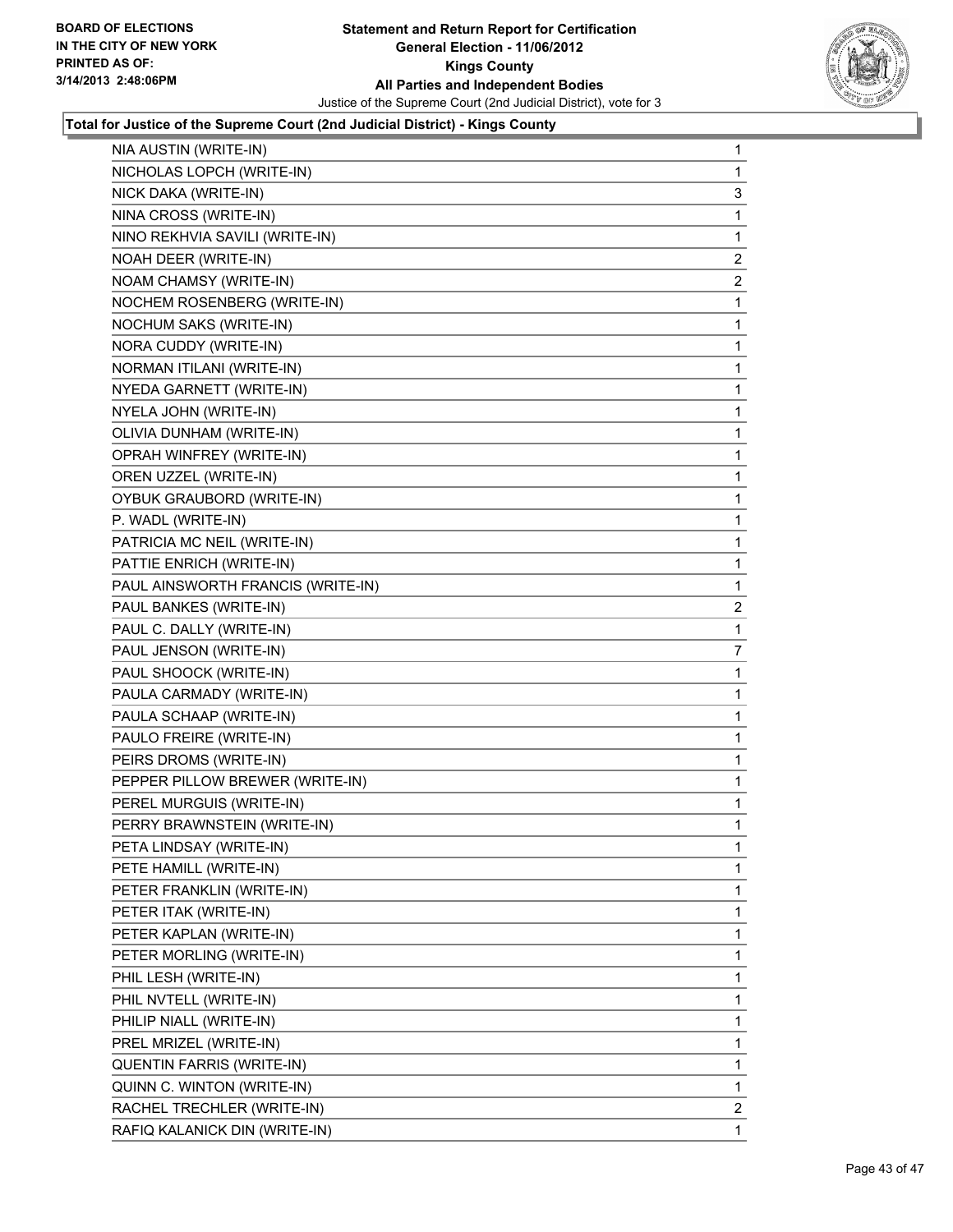

| RALPH PERFETTO (WRITE-IN)       | 3 |
|---------------------------------|---|
| RANDY CREDICO (WRITE-IN)        | 1 |
| RAPHAEL BERAHA (WRITE-IN)       | 1 |
| REN'EA HOLMES (WRITE-IN)        | 1 |
| RENEE GIORDANO (WRITE-IN)       | 1 |
| RHODA JACOBS (WRITE-IN)         | 2 |
| RIA YANG (WRITE-IN)             | 2 |
| RICHARD ANDRAS (WRITE-IN)       | 1 |
| RICHARD CAMPO (WRITE-IN)        | 1 |
| RICHARD MIDWIZ (WRITE-IN)       | 1 |
| RICHARD MUELLER (WRITE-IN)      | 1 |
| RICHARD REINER (WRITE-IN)       | 1 |
| RICHARD REISMAN (WRITE-IN)      | 3 |
| RICHARD WHENLEY (WRITE-IN)      | 1 |
| RICHARD YOMOT (WRITE-IN)        | 1 |
| RICK BROWN (WRITE-IN)           | 1 |
| RICK LAZID (WRITE-IN)           | 1 |
| RICK PERY (WRITE-IN)            | 1 |
| RICK WITT (WRITE-IN)            | 1 |
| RIGIBERTO MENCHE (WRITE-IN)     | 1 |
| ROBERT PRINGLI ESQ (WRITE-IN)   | 1 |
| ROBERTH SMITH (WRITE-IN)        | 1 |
| ROLPH NADER (WRITE-IN)          | 1 |
| RON PAUL (WRITE-IN)             | 9 |
| RONALD RICHTER (WRITE-IN)       | 1 |
| ROSES BISCO (WRITE-IN)          | 1 |
| ROY POLLAK (WRITE-IN)           | 3 |
| RUDOLPH GULIANI (WRITE-IN)      | 3 |
| RUSS ROBERTS (WRITE-IN)         | 1 |
| RUTH ARBERMAN (WRITE-IN)        | 1 |
| RUTH MESSIGER (WRITE-IN)        | 1 |
| RUTMAIN ROBSON (WRITE-IN)       | 1 |
| RYAN K. HALLAHAN (WRITE-IN)     | 1 |
| RYAN SAGER (WRITE-IN)           | 1 |
| SAMUEL L. JACKSON (WRITE-IN)    | 1 |
| SAMUEL WILSON (WRITE-IN)        | 1 |
| SANDFORD RUBENSTEIN (WRITE-IN)  | 1 |
| SANDRA WARA DE BACA (WRITE-IN)  | 1 |
| SARA GIORDANO (WRITE-IN)        | 1 |
| SARA GOZALO (WRITE-IN)          | 1 |
| SARA MANDIBAUM (WRITE-IN)       | 1 |
| SARAH BLUNTZ COLLINS (WRITE-IN) | 3 |
| SARAH BURNES (WRITE-IN)         | 1 |
| SARAH GRAY (WRITE-IN)           | 1 |
| SASHA Z. MURPHY (WRITE-IN)      | 1 |
| SAUL SULTAN (WRITE-IN)          | 1 |
|                                 |   |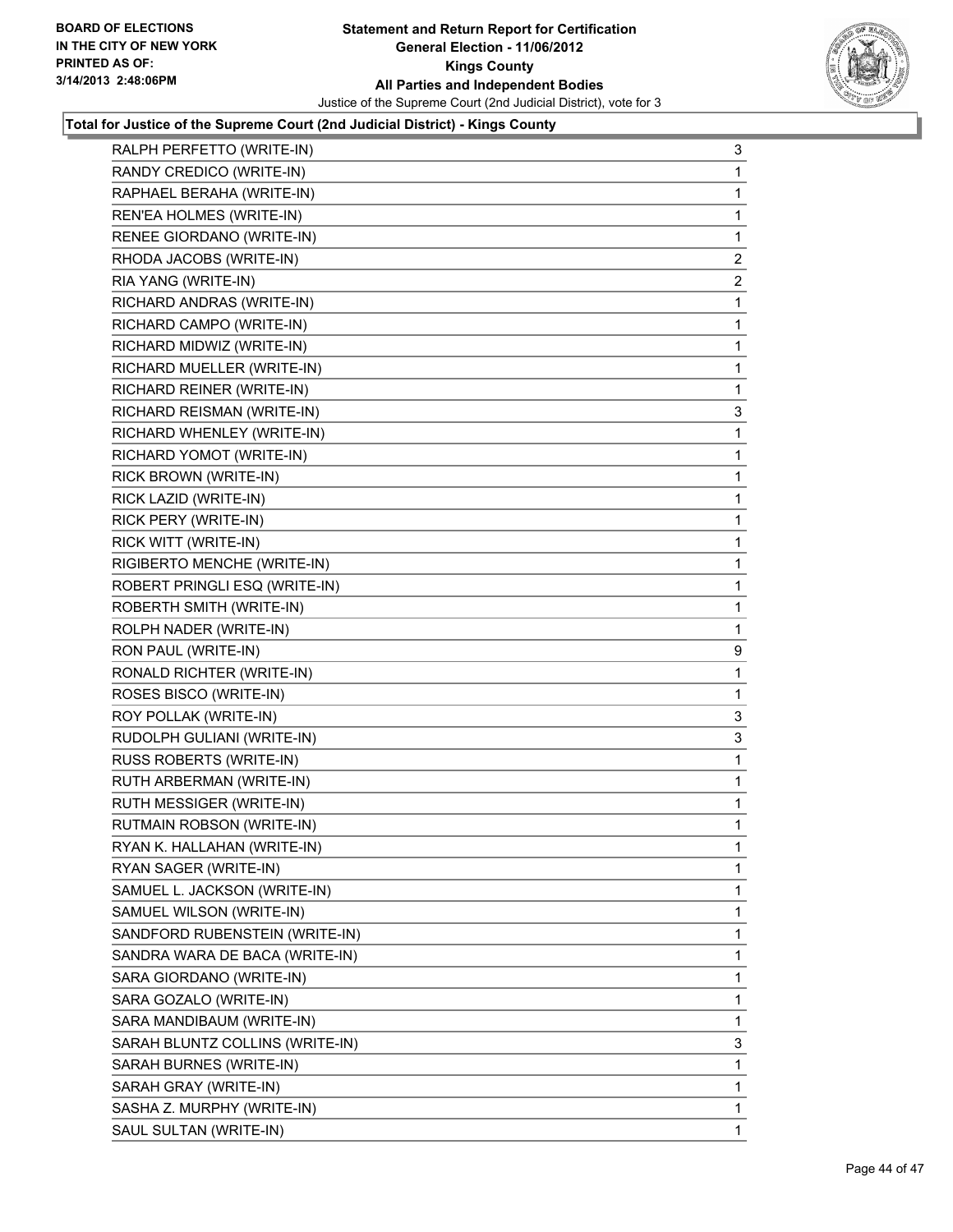

| SCHMEL DAVID (WRITE-IN)            | 1            |
|------------------------------------|--------------|
| SCOTT KRAVET (WRITE-IN)            | 2            |
| SCOTT ROSENTHAL (WRITE-IN)         | 1            |
| SCOTT ROSS (WRITE-IN)              | 1            |
| SERGEY KHORENKO (WRITE-IN)         | 2            |
| SETH MILLER (WRITE-IN)             | 1            |
| SEYMORE HORRWITZ (WRITE-IN)        | 1            |
| SHABSI GANZWEIG (WRITE-IN)         | 1            |
| SHARI KARP (WRITE-IN)              | 1            |
| SHAYA MARCUS (WRITE-IN)            | 2            |
| SHAYA SLOMOVIC (WRITE-IN)          | 1            |
| SHELDON MCKENER (WRITE-IN)         | 2            |
| SHELDON RAHAM (WRITE-IN)           | 1            |
| SHIMAN GRUEN (WRITE-IN)            | 1            |
| SHLOME SPERBER (WRITE-IN)          | 3            |
| SHLOMO SHAKURI (WRITE-IN)          | 1            |
| SHONEEK MARTIN (WRITE-IN)          | 3            |
| SOBIA ALI (WRITE-IN)               | 1            |
| SOLOMON J. JASKIEL, ESQ (WRITE-IN) | 1            |
| SONIA SOTOMATOR (WRITE-IN)         | 1            |
| STACIE JOY (WRITE-IN)              | 2            |
| STAN LEE (WRITE-IN)                | 1            |
| STEFANO DIOMEDE (WRITE-IN)         | 1            |
| STEHANE ADAM (WRITE-IN)            | 1            |
| STEPHAN COLBERT (WRITE-IN)         | 1            |
| STEPHANIE A. JONE (WRITE-IN)       | 1            |
| STEPHEN A. SONZTER (WRITE-IN)      | 1            |
| STEPHEN COLBERT (WRITE-IN)         | 4            |
| STEPHEN GIORDANO (WRITE-IN)        | $\mathbf{1}$ |
| STEPHEN LEVIN (WRITE-IN)           | 1            |
| STEVE DOBBIN (WRITE-IN)            | 1            |
| STEVE RUGEES (WRITE-IN)            | 1            |
| STEVEN HAANINS (WRITE-IN)          | 1            |
| STEVEN L. GREENE (WRITE-IN)        | 1            |
| STEVEN LOFFREDO (WRITE-IN)         | 1            |
| STEVEN MOSTOFSKY (WRITE-IN)        | 1            |
| STEWART ALEXANDRE (WRITE-IN)       | 2            |
| STEWART B. MILSTEIN (WRITE-IN)     | 1            |
| STEWART ROTHAN (WRITE-IN)          | 1            |
| SUE SIMMONS (WRITE-IN)             | 3            |
| SUSAN PRAIT (WRITE-IN)             | 1            |
| TAMEKA FOTI (WRITE-IN)             | 1            |
| TANISHA MICHEL (WRITE-IN)          | 1            |
| TARI BRESSLER (WRITE-IN)           | 1            |
| TE' DEVAN (WRITE-IN)               | 1            |
| TED NUGENT (WRITE-IN)              | 3            |
|                                    |              |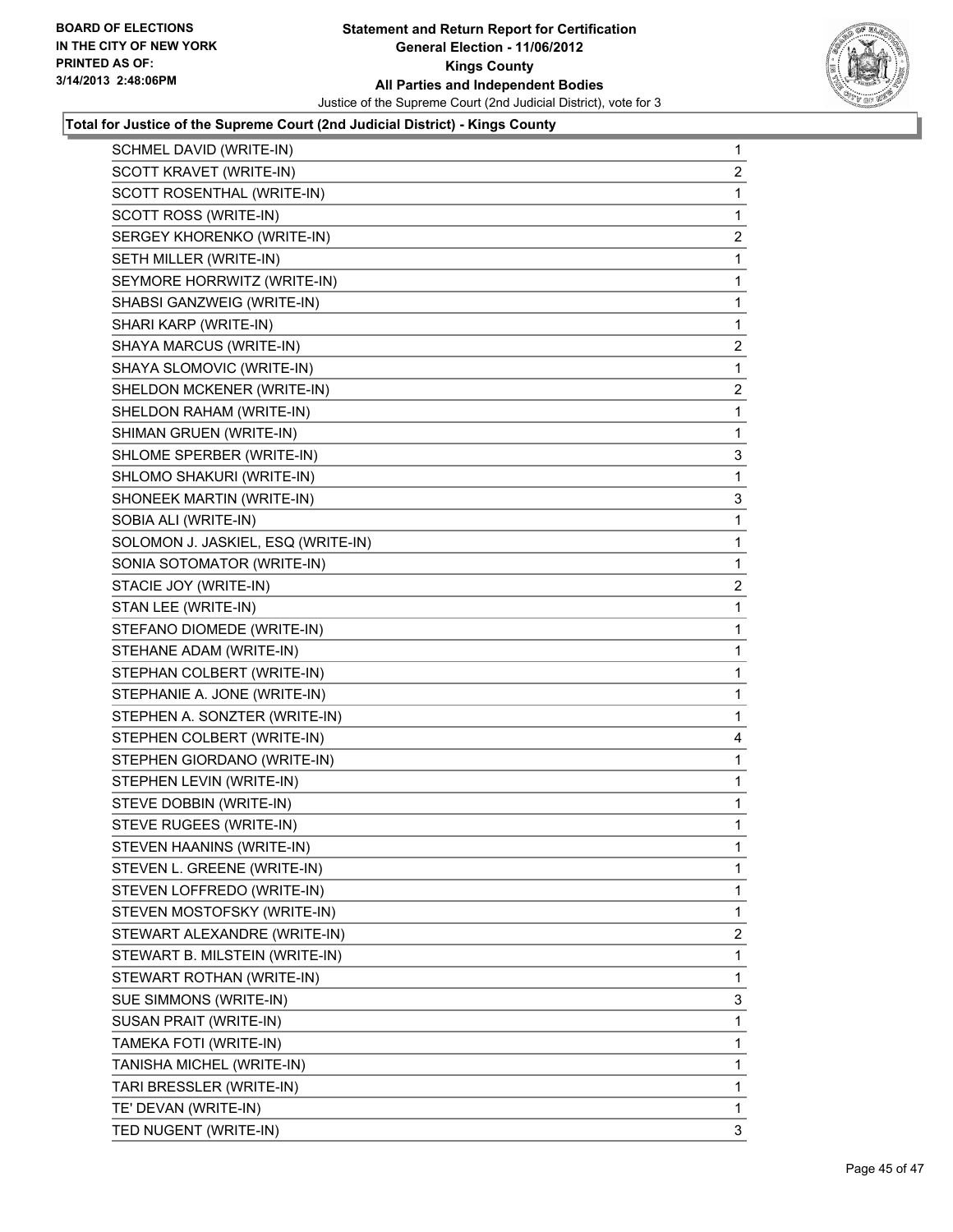

| THOMAS CARPENTER (WRITE-IN)        | $\mathbf 1$    |
|------------------------------------|----------------|
| THOMAS GRAY (WRITE-IN)             | 1              |
| THURGOOD MARSHALL (WRITE-IN)       | $\overline{c}$ |
| TIA GUINNESS (WRITE-IN)            | 1              |
| TIM BYRNES (WRITE-IN)              | 1              |
| TIM TEBOW (WRITE-IN)               | 1              |
| TINA FEY (WRITE-IN)                | 1              |
| TOBY AZATCHI (WRITE-IN)            | 1              |
| TODD LOUIS (WRITE-IN)              | 3              |
| TONI CEASER (WRITE-IN)             | 1              |
| TONY LEW (WRITE-IN)                | 1              |
| TONYA GHARBAI (WRITE-IN)           | 1              |
| TRACHMEAL SIMONS (WRITE-IN)        | 1              |
| TREVOR M. FAGAN (WRITE-IN)         | 1              |
| TZU TURCK (WRITE-IN)               | 2              |
| <b>UAM MCCARE (WRITE-IN)</b>       | 1              |
| UNATTRIBUTABLE WRITE-IN (WRITE-IN) | 561            |
| VADYUR RUD (WRITE-IN)              | 3              |
| VALERIE NAVARRERO (WRITE-IN)       | 1              |
| VERLINA JAMES (WRITE-IN)           | 3              |
| <b>VERUIN SUPREME (WRITE-IN)</b>   | 1              |
| VINCENT F. MANHUSCIELLE (WRITE-IN) | 1              |
| <b>VIRGINIA PIKE (WRITE-IN)</b>    | 1              |
| VIVI CHRISTE (WRITE-IN)            | 1              |
| VLADIM NABOKOV (WRITE-IN)          | 1              |
| <b>VLADMIR VIZNER (WRITE-IN)</b>   | 3              |
| <b>VULLMET VELLU (WRITE-IN)</b>    | 3              |
| WALTER GOLDBERG (WRITE-IN)         | 1              |
| <b>WALTER ONEARA (WRITE-IN)</b>    | 1              |
| WILLIAM A GREY (WRITE-IN)          | 3              |
| WILLIAM COLTON (WRITE-IN)          | 1              |
| WILLIAM HARMON (WRITE-IN)          | 1              |
| WILLIAM KINGSLEY (WRITE-IN)        | 1              |
| WILLIAM S. MONTO (WRITE-IN)        | 1              |
| WINKLER BLIAY (WRITE-IN)           | 1              |
| WINKLER ESTHER (WRITE-IN)          | 1              |
| WINKLER ROSE (WRITE-IN)            | 1              |
| WOODY ALLEN (WRITE-IN)             | 1              |
| YARI OSARIO (WRITE-IN)             | 1              |
| YEHUDA KONSTAN (WRITE-IN)          | 1              |
| YEKUSIEL KRANCZER (WRITE-IN)       | 1              |
| YITTY SPERBER (WRITE-IN)           | 3              |
| YITZCHOK MILWORM (WRITE-IN)        | 1              |
| YITZCHOK SHONFELD (WRITE-IN)       | 3              |
| YOEL STEIN (WRITE-IN)              | 1              |
| ZAC STARKUELL (WRITE-IN)           | $\mathbf{1}$   |
|                                    |                |